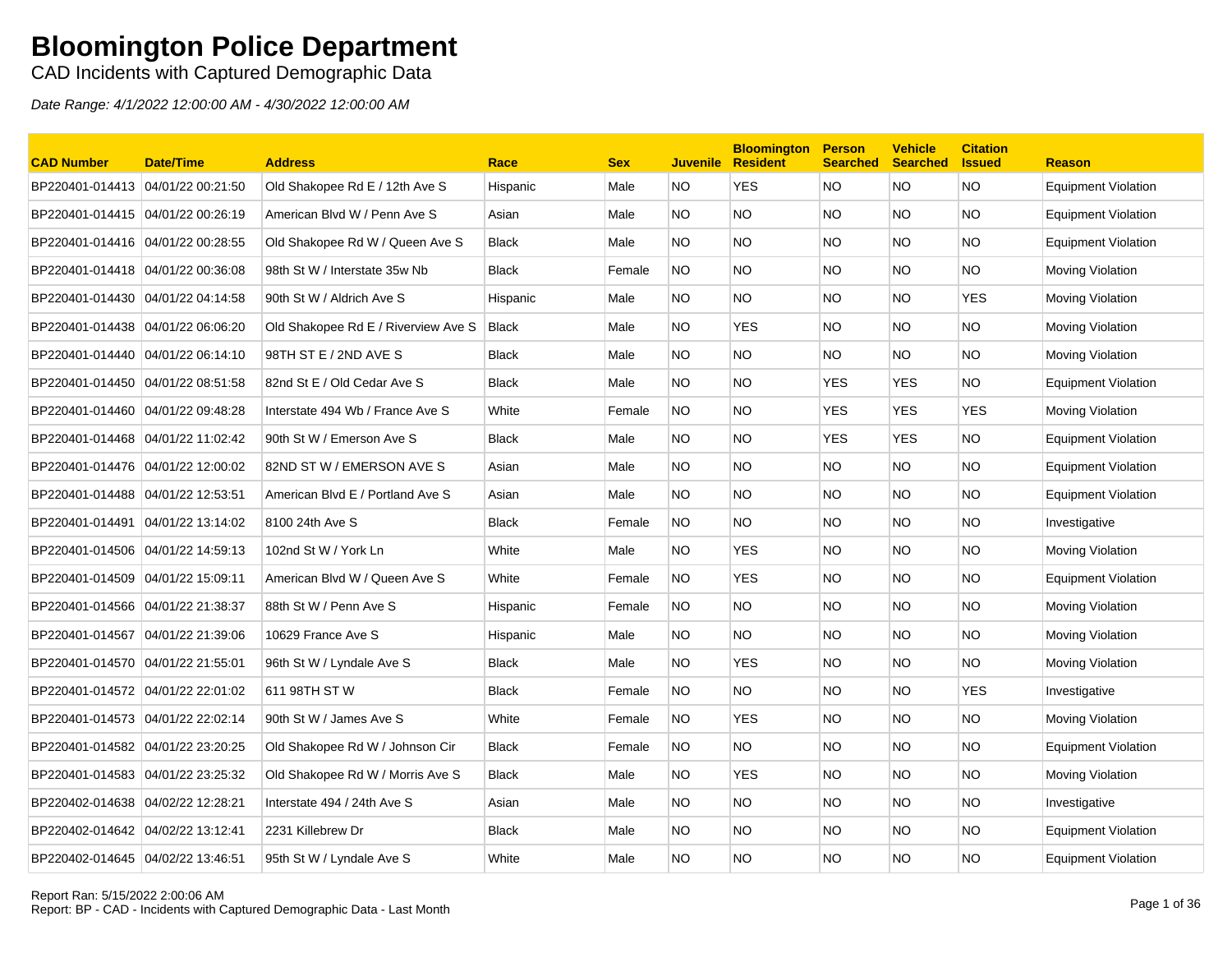CAD Incidents with Captured Demographic Data

| <b>CAD Number</b>                 | Date/Time         | <b>Address</b>                    | Race            | <b>Sex</b> | <b>Juvenile</b> | <b>Bloomington</b><br><b>Resident</b> | <b>Person</b><br><b>Searched</b> | <b>Vehicle</b><br><b>Searched</b> | <b>Citation</b><br><b>Issued</b> | <b>Reason</b>              |
|-----------------------------------|-------------------|-----------------------------------|-----------------|------------|-----------------|---------------------------------------|----------------------------------|-----------------------------------|----------------------------------|----------------------------|
| BP220402-014665 04/02/22 16:25:29 |                   | 8000 Ikea Way                     | White           | Male       | NO.             | <b>NO</b>                             | <b>NO</b>                        | <b>NO</b>                         | <b>NO</b>                        | Moving Violation           |
| BP220402-014669 04/02/22 17:00:18 |                   | 86th St E / Old Shakopee Rd E     | <b>Black</b>    | Male       | NO.             | <b>NO</b>                             | <b>NO</b>                        | NO.                               | <b>NO</b>                        | Moving Violation           |
| BP220402-014671                   | 04/02/22 17:15:52 | American Blvd E / Thunderbird Rd  | American Indian | Female     | <b>NO</b>       | <b>NO</b>                             | <b>NO</b>                        | NO.                               | <b>NO</b>                        | <b>Equipment Violation</b> |
| BP220402-014672 04/02/22 17:16:56 |                   | 94th St W / Lyndale Ave S         | White           | Female     | NO.             | <b>YES</b>                            | <b>NO</b>                        | NO.                               | NO.                              | Equipment Violation        |
| BP220402-014682                   | 04/02/22 18:05:32 | 82nd St E / 13th Ave S            | Hispanic        | Male       | NO.             | NO.                                   | <b>NO</b>                        | NO.                               | NO.                              | Moving Violation           |
| BP220402-014687                   | 04/02/22 18:50:42 | 88th St E / Portland Ave S        | <b>Black</b>    | Female     | NO.             | YES                                   | <b>NO</b>                        | NO.                               | <b>NO</b>                        | Moving Violation           |
| BP220402-014700 04/02/22 19:57:43 |                   | 86th St W / Lyndale Ave S         | <b>Black</b>    | Male       | NO.             | <b>YES</b>                            | <b>YES</b>                       | <b>YES</b>                        | <b>NO</b>                        | Moving Violation           |
| BP220402-014701                   | 04/02/22 20:01:05 | 9400-B FRANCE AVE S               | Asian           | Male       | NO.             | <b>YES</b>                            | <b>NO</b>                        | NO.                               | <b>NO</b>                        | Moving Violation           |
| BP220402-014706 04/02/22 20:28:03 |                   | 301 86TH ST W                     | Hispanic        | Male       | NO.             | <b>YES</b>                            | <b>NO</b>                        | NO.                               | <b>YES</b>                       | Moving Violation           |
| BP220402-014708                   | 04/02/22 20:34:28 | 24th Ave S / American Blvd E      | White           | Male       | NO.             | <b>NO</b>                             | <b>NO</b>                        | NO.                               | <b>NO</b>                        | Moving Violation           |
| BP220402-014720 04/02/22 22:16:41 |                   | 98th St E / Elliot Ave S          | <b>Black</b>    | Female     | NO.             | <b>NO</b>                             | <b>NO</b>                        | NO.                               | <b>NO</b>                        | Moving Violation           |
| BP220402-014730 04/02/22 23:20:32 |                   | 82nd St W / Knox Ave S            | White           | Female     | NO.             | NO.                                   | <b>NO</b>                        | NO.                               | NO.                              | Moving Violation           |
| BP220402-014733 04/02/22 23:37:04 |                   | OLD SHAKOPEE RD E / 96TH ST E     | White           | Male       | NO.             | NO.                                   | <b>NO</b>                        | NO.                               | <b>YES</b>                       | Moving Violation           |
| BP220403-014740 04/03/22 00:37:44 |                   | 90th St W / France Ave S          | Hispanic        | Female     | <b>NO</b>       | <b>YES</b>                            | <b>NO</b>                        | NO.                               | <b>NO</b>                        | Moving Violation           |
| BP220403-014741 04/03/22 00:46:52 |                   | 106th St W / Normandale Blvd      | <b>Black</b>    | Male       | NO.             | <b>NO</b>                             | <b>NO</b>                        | NO.                               | <b>NO</b>                        | Moving Violation           |
|                                   |                   | Old Shakopee Rd W / Xerxes Ave S  | <b>Black</b>    | Male       | NO.             | <b>YES</b>                            | <b>NO</b>                        | NO.                               | <b>NO</b>                        | <b>Equipment Violation</b> |
| BP220403-014768                   | 04/03/22 06:25:29 | 98th St E / Portland Ave S        | Unknown         | Female     | NO.             | <b>NO</b>                             | <b>NO</b>                        | NO.                               | <b>NO</b>                        | <b>Equipment Violation</b> |
| BP220403-014774                   | 04/03/22 08:23:45 | American Blvd E / Old Cedar Ave S | <b>Black</b>    | Male       | NO.             | <b>NO</b>                             | <b>NO</b>                        | NO.                               | <b>NO</b>                        | Moving Violation           |
| BP220403-014779 04/03/22 09:22:11 |                   | Lindau Ln / Moa Gate 3            | <b>Black</b>    | Male       | NO.             | <b>NO</b>                             | <b>NO</b>                        | NO.                               | <b>NO</b>                        | Moving Violation           |
| BP220403-014780 04/03/22 09:51:23 |                   | Interstate 494 / Portland Ave S   | Hispanic        | Male       | NO.             | NO.                                   | <b>NO</b>                        | NO.                               | NO.                              | Moving Violation           |
| BP220403-014781                   | 04/03/22 09:56:11 | Old Shakopee Rd E / 10th Ave S    | Black           | Female     | <b>NO</b>       | <b>NO</b>                             | <b>NO</b>                        | NO.                               | <b>YES</b>                       | Moving Violation           |
| BP220403-014783 04/03/22 10:02:03 |                   | American Blvd E / Nicollet Ave S  | White           | Female     | NO.             | <b>NO</b>                             | <b>NO</b>                        | NO.                               | <b>NO</b>                        | Equipment Violation        |
| BP220403-014786 04/03/22 11:02:44 |                   | 801 78th St E                     | <b>Black</b>    | Male       | NO.             | <b>NO</b>                             | <b>NO</b>                        | NO.                               | <b>NO</b>                        | Moving Violation           |
| BP220403-014799                   | 04/03/22 12:10:55 | Killebrew Dr / Moa Gate 2         | Hispanic        | Male       | NO.             | <b>NO</b>                             | <b>NO</b>                        | NO.                               | <b>NO</b>                        | <b>Equipment Violation</b> |
| BP220403-014800 04/03/22 12:32:57 |                   | 84th St E / 13th Ave S            | Hispanic        | Male       | NO.             | <b>NO</b>                             | <b>NO</b>                        | NO.                               | <b>NO</b>                        | <b>Equipment Violation</b> |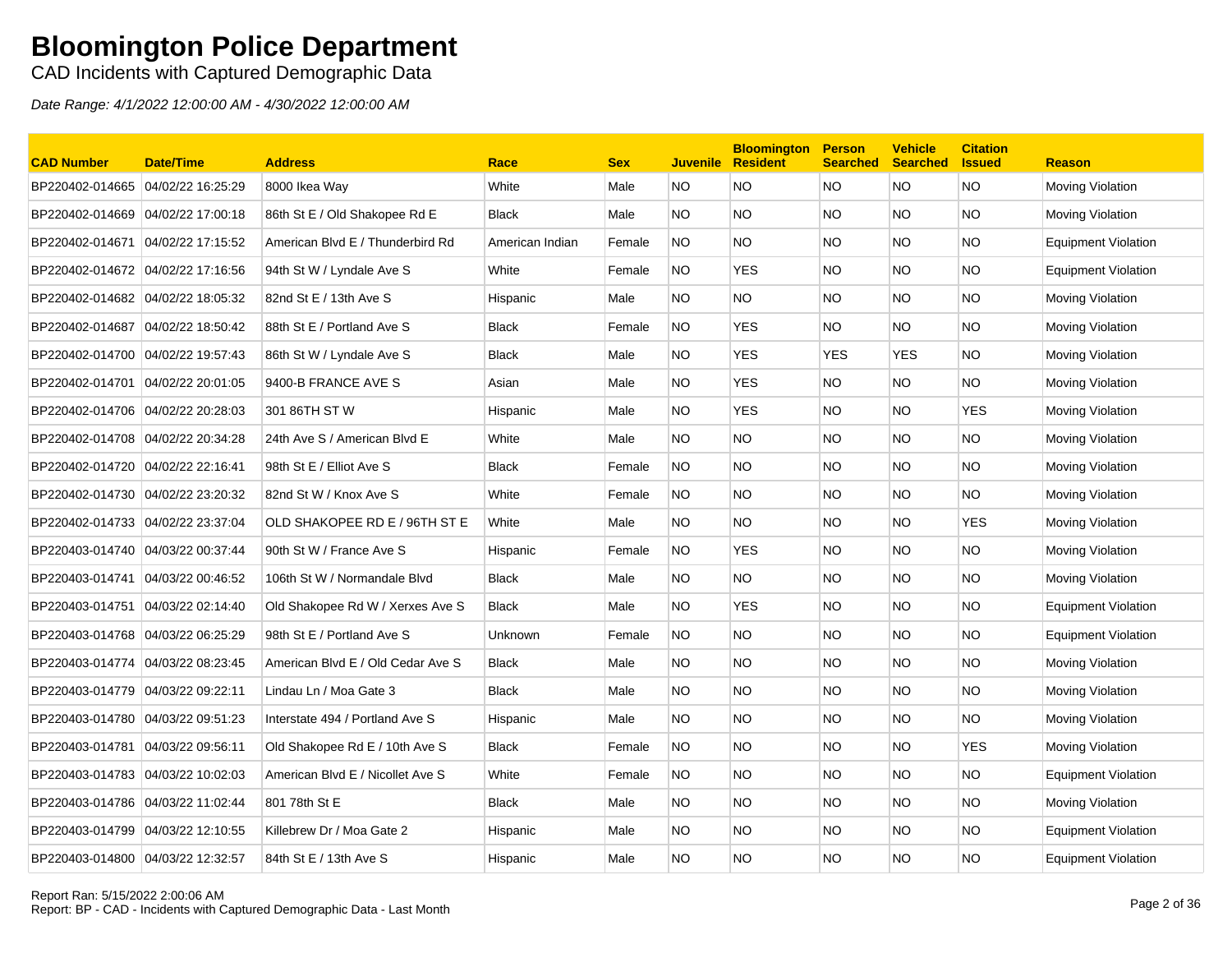CAD Incidents with Captured Demographic Data

| <b>CAD Number</b>                 | <b>Date/Time</b>  | <b>Address</b>                     | Race         | <b>Sex</b> | <b>Juvenile</b> | <b>Bloomington</b><br><b>Resident</b> | <b>Person</b><br><b>Searched</b> | <b>Vehicle</b><br><b>Searched</b> | <b>Citation</b><br><b>Issued</b> | <b>Reason</b>              |
|-----------------------------------|-------------------|------------------------------------|--------------|------------|-----------------|---------------------------------------|----------------------------------|-----------------------------------|----------------------------------|----------------------------|
| BP220403-014801                   | 04/03/22 12:39:43 | Old Shakopee Rd W / Morgan Ave S   | White        | Male       | NO.             | <b>YES</b>                            | <b>NO</b>                        | <b>NO</b>                         | <b>NO</b>                        | <b>Equipment Violation</b> |
| BP220403-014802 04/03/22 12:43:48 |                   | Interstate 494 / Penn Ave S        | White        | Male       | NO.             | <b>NO</b>                             | <b>NO</b>                        | NO.                               | <b>NO</b>                        | Moving Violation           |
| BP220403-014803                   | 04/03/22 12:45:50 | 102nd St W / Normandale Blvd       | Unknown      | Female     | NO.             | <b>YES</b>                            | <b>NO</b>                        | NO.                               | <b>NO</b>                        | Moving Violation           |
| BP220403-014821                   | 04/03/22 15:38:54 | 5401 OLD SHAKOPEE RD W             | White        | Male       | NO.             | NO.                                   | <b>NO</b>                        | NO.                               | NO.                              | Moving Violation           |
| BP220403-014828                   | 04/03/22 16:51:44 | Interstate 494 Eb / 24th Ave S     | White        | Male       | NO.             | <b>NO</b>                             | <b>NO</b>                        | NO.                               | NO.                              | <b>Equipment Violation</b> |
|                                   |                   | 82nd St W / Lyndale Ave S          | White        | Male       | NO.             | <b>YES</b>                            | <b>NO</b>                        | NO.                               | <b>YES</b>                       | Moving Violation           |
| BP220403-014860 04/03/22 21:22:35 |                   | 90th St W / Penn Ave S             | Hispanic     | Male       | NO.             | <b>NO</b>                             | <b>NO</b>                        | NO.                               | <b>YES</b>                       | Moving Violation           |
| BP220403-014874                   | 04/03/22 23:12:09 | Heritage Hills Dr / Johnson Ave S  | <b>Black</b> | Male       | NO.             | YES                                   | <b>NO</b>                        | NO.                               | NO.                              | <b>Equipment Violation</b> |
| BP220403-014876 04/03/22 23:25:09 |                   | 98th St E / Portland Ave S         | <b>Black</b> | Male       | NO.             | <b>NO</b>                             | <b>NO</b>                        | NO.                               | <b>NO</b>                        | Investigative              |
| BP220404-014934                   | 04/04/22 11:32:54 | France Ave S / Pebblebrook Dr      | White        | Male       | NO.             | NO.                                   | <b>NO</b>                        | NO.                               | NO.                              | <b>Equipment Violation</b> |
| BP220404-014978                   | 04/04/22 16:48:30 | Old Shakopee Rd W / Zenith Ave S   | <b>Black</b> | Female     | NO.             | <b>NO</b>                             | <b>NO</b>                        | NO.                               | NO.                              | Moving Violation           |
| BP220404-014993 04/04/22 17:59:38 |                   | 102nd St W / Wentworth Ave S       | White        | Male       | NO.             | <b>YES</b>                            | <b>NO</b>                        | NO.                               | <b>YES</b>                       | Moving Violation           |
|                                   |                   | Old Shakopee Rd W / Vincent Ave S  | White        | Male       | NO.             | <b>NO</b>                             | <b>NO</b>                        | NO.                               | <b>YES</b>                       | Equipment Violation        |
| BP220404-014999 04/04/22 18:30:06 |                   | 351 90th St E                      | White        | Male       | NO.             | <b>YES</b>                            | <b>NO</b>                        | NO.                               | <b>NO</b>                        | Moving Violation           |
| BP220404-015003                   | 04/04/22 18:47:31 | 86th St E / 17th Ave S             | White        | Male       | NO.             | <b>YES</b>                            | <b>NO</b>                        | NO.                               | <b>NO</b>                        | <b>Equipment Violation</b> |
| BP220404-015005 04/04/22 18:56:47 |                   | 90th St W / Newton Ave S           | White        | Female     | NO.             | <b>YES</b>                            | <b>NO</b>                        | NO.                               | NO.                              | Moving Violation           |
| BP220404-015010 04/04/22 19:14:55 |                   | Lyndale Ave S / 95th St W          | White        | Male       | NO.             | <b>YES</b>                            | <b>NO</b>                        | NO.                               | <b>YES</b>                       | Moving Violation           |
| BP220404-015011 04/04/22 19:19:54 |                   | Old Shakopee Rd W / Irving Ave S   | <b>Black</b> | Male       | NO.             | <b>YES</b>                            | <b>NO</b>                        | NO.                               | <b>YES</b>                       | Investigative              |
| BP220404-015014 04/04/22 19:32:09 |                   | Aldrich Ave S / 86th St W          | <b>Black</b> | Male       | NO.             | <b>NO</b>                             | <b>NO</b>                        | NO.                               | <b>NO</b>                        | Moving Violation           |
| BP220404-015020 04/04/22 20:03:11 |                   | 82nd St W / Dupont Ave S           | White        | Male       | NO.             | <b>YES</b>                            | <b>NO</b>                        | NO.                               | <b>NO</b>                        | Equipment Violation        |
| BP220404-015021                   | 04/04/22 20:07:08 | Old Shakopee Rd E / Highway 77 Nb  | White        | Female     | NO.             | <b>NO</b>                             | <b>NO</b>                        | NO.                               | <b>NO</b>                        | <b>Equipment Violation</b> |
| BP220404-015022                   | 04/04/22 20:15:02 | 2555 79th St W                     | Hispanic     | Male       | NO.             | NO.                                   | <b>NO</b>                        | NO.                               | YES                              | Moving Violation           |
| BP220404-015027                   | 04/04/22 20:58:26 | AMERICAN BLVD W / SOUTHTOWN<br>DR. | Hispanic     | Female     | <b>YES</b>      | <b>YES</b>                            | <b>NO</b>                        | NO.                               | <b>YES</b>                       | Moving Violation           |
| BP220404-015030 04/04/22 21:12:49 |                   | 90th St W / France Ave S           | <b>Black</b> | Female     | <b>NO</b>       | <b>YES</b>                            | <b>NO</b>                        | NO.                               | <b>NO</b>                        | Moving Violation           |
| BP220404-015033 04/04/22 21:29:37 |                   | 700 American Blvd E                | <b>Black</b> | Female     | <b>NO</b>       | ΝO                                    | <b>NO</b>                        | <b>NO</b>                         | <b>NO</b>                        | <b>Equipment Violation</b> |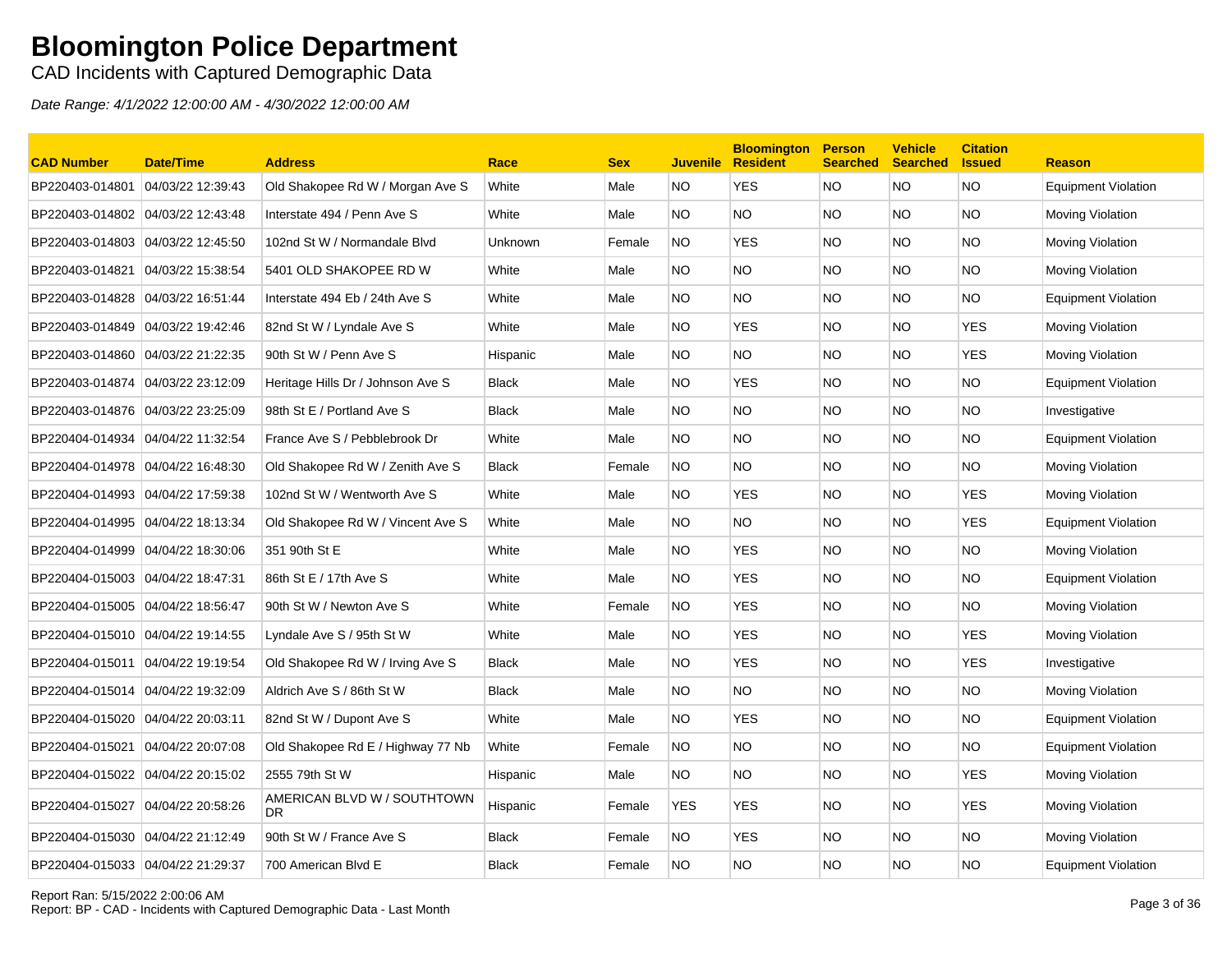CAD Incidents with Captured Demographic Data

| <b>CAD Number</b>                 | <b>Date/Time</b>  | <b>Address</b>                         | Race         | <b>Sex</b> | <b>Juvenile</b> | <b>Bloomington</b><br><b>Resident</b> | <b>Person</b><br><b>Searched</b> | <b>Vehicle</b><br><b>Searched</b> | <b>Citation</b><br><b>Issued</b> | <b>Reason</b>              |
|-----------------------------------|-------------------|----------------------------------------|--------------|------------|-----------------|---------------------------------------|----------------------------------|-----------------------------------|----------------------------------|----------------------------|
| BP220404-015034                   | 04/04/22 21:33:21 | 98th St E / Nicollet Ave S             | Asian        | Male       | NO.             | NO.                                   | <b>NO</b>                        | <b>NO</b>                         | <b>YES</b>                       | Moving Violation           |
| BP220404-015036                   | 04/04/22 21:37:20 | 92nd St E / 3rd Ave S                  | White        | Male       | NO.             | <b>YES</b>                            | <b>NO</b>                        | NO.                               | <b>NO</b>                        | Moving Violation           |
| BP220404-015038                   | 04/04/22 21:48:57 | 78th St E / 5th Ave S                  | White        | Female     | <b>NO</b>       | <b>NO</b>                             | <b>YES</b>                       | <b>YES</b>                        | <b>NO</b>                        | Investigative              |
| BP220404-015040 04/04/22 21:55:28 |                   | Interstate 35w Nb / 98th St W          | <b>Black</b> | Male       | NO.             | NO.                                   | <b>NO</b>                        | NO.                               | <b>YES</b>                       | Moving Violation           |
| BP220404-015042                   | 04/04/22 22:04:04 | Portland Ave S / 84th St E             | White        | Male       | NO.             | <b>YES</b>                            | <b>NO</b>                        | NO.                               | NO.                              | Moving Violation           |
| BP220405-015080 04/05/22 04:53:11 |                   | 86th St W / Harriet Ave S              | White        | Male       | NO.             | <b>NO</b>                             | <b>NO</b>                        | NO.                               | <b>NO</b>                        | <b>Equipment Violation</b> |
|                                   |                   | 90th St W / Penn Ave S                 | White        | Male       | NO.             | <b>NO</b>                             | <b>NO</b>                        | NO.                               | <b>NO</b>                        | Moving Violation           |
| BP220405-015100                   | 04/05/22 08:39:39 | 9529 Lyndale Ave S                     | White        | Male       | NO.             | <b>YES</b>                            | <b>NO</b>                        | NO.                               | <b>YES</b>                       | <b>Equipment Violation</b> |
| BP220405-015101                   | 04/05/22 08:49:23 | Old Shakopee Rd W / France Ave S       | <b>Black</b> | Male       | NO.             | <b>YES</b>                            | <b>NO</b>                        | NO.                               | <b>YES</b>                       | <b>Equipment Violation</b> |
| BP220405-015117 04/05/22 10:46:33 |                   | 9700 France Ave S                      | <b>Black</b> | Male       | NO.             | NO.                                   | <b>NO</b>                        | NO.                               | NO.                              | <b>Equipment Violation</b> |
| BP220405-015131                   | 04/05/22 12:51:58 | 8950 FRANCE AVE S                      | Black        | Male       | NO.             | <b>YES</b>                            | <b>NO</b>                        | NO.                               | <b>NO</b>                        | Equipment Violation        |
| BP220405-015140 04/05/22 13:34:19 |                   | 1951 American Blvd W                   | White        | Male       | NO.             | <b>NO</b>                             | <b>NO</b>                        | NO.                               | <b>NO</b>                        | Moving Violation           |
| BP220405-015145 04/05/22 13:47:29 |                   | American Blvd W / Dupont Ave S         | Hispanic     | Female     | NO.             | <b>NO</b>                             | <b>NO</b>                        | NO.                               | <b>NO</b>                        | Equipment Violation        |
| BP220405-015187 04/05/22 19:05:33 |                   | 700 American Blvd E                    | <b>Black</b> | Male       | NO.             | <b>NO</b>                             | <b>NO</b>                        | NO.                               | <b>NO</b>                        | Moving Violation           |
| BP220405-015211                   | 04/05/22 23:13:45 | 98th St W / Pillsbury Ave S            | Hispanic     | Male       | NO.             | <b>YES</b>                            | <b>NO</b>                        | NO.                               | <b>NO</b>                        | Moving Violation           |
| BP220406-015212 04/06/22 00:07:46 |                   | 78th St E / 12th Ave S                 | <b>Black</b> | Male       | NO.             | NO.                                   | <b>NO</b>                        | NO.                               | <b>NO</b>                        | <b>Equipment Violation</b> |
| BP220406-015224                   | 04/06/22 02:58:42 | 90th St W / Lyndale Ave S              | <b>Black</b> | Male       | <b>YES</b>      | <b>YES</b>                            | <b>NO</b>                        | NO.                               | NO.                              | Investigative              |
| BP220406-015235                   | 04/06/22 05:19:14 | Lyndale Ave S / 99th St W              | White        | Female     | NO.             | YES.                                  | <b>NO</b>                        | NO.                               | <b>NO</b>                        | Moving Violation           |
| BP220406-015272                   | 04/06/22 12:22:27 | 1700 American Blvd E                   | Hispanic     | Male       | NO.             | <b>NO</b>                             | <b>NO</b>                        | NO.                               | <b>NO</b>                        | Moving Violation           |
| BP220406-015274 04/06/22 12:28:47 |                   | 88TH ST E / NICOLLET AVE S             | Hispanic     | Male       | NO.             | <b>NO</b>                             | <b>NO</b>                        | NO.                               | <b>NO</b>                        | <b>Equipment Violation</b> |
| BP220406-015279                   | 04/06/22 13:12:15 | 98th St W / Grand Ave S                | <b>Black</b> | Male       | NO.             | <b>NO</b>                             | <b>NO</b>                        | NO.                               | <b>NO</b>                        | <b>Equipment Violation</b> |
| BP220406-015298                   | 04/06/22 14:50:26 | 83rd St W / France Ave S               | White        | Female     | <b>NO</b>       | <b>YES</b>                            | <b>NO</b>                        | NO.                               | <b>NO</b>                        | <b>Equipment Violation</b> |
|                                   |                   | 10700 Normandale Blvd                  | <b>Black</b> | Male       | NO.             | YES.                                  | <b>NO</b>                        | NO.                               | NO.                              | Equipment Violation        |
| BP220406-015308                   | 04/06/22 15:41:47 | 98th St W / Nesbitt Ave S              | White        | Female     | NO.             | <b>YES</b>                            | <b>NO</b>                        | NO.                               | <b>YES</b>                       | <b>Equipment Violation</b> |
| BP220406-015309 04/06/22 15:42:27 |                   | Old Shakopee Rd W / Hampshire Ave<br>S | White        | Female     | NO.             | ΝO                                    | <b>NO</b>                        | NO.                               | <b>NO</b>                        | Moving Violation           |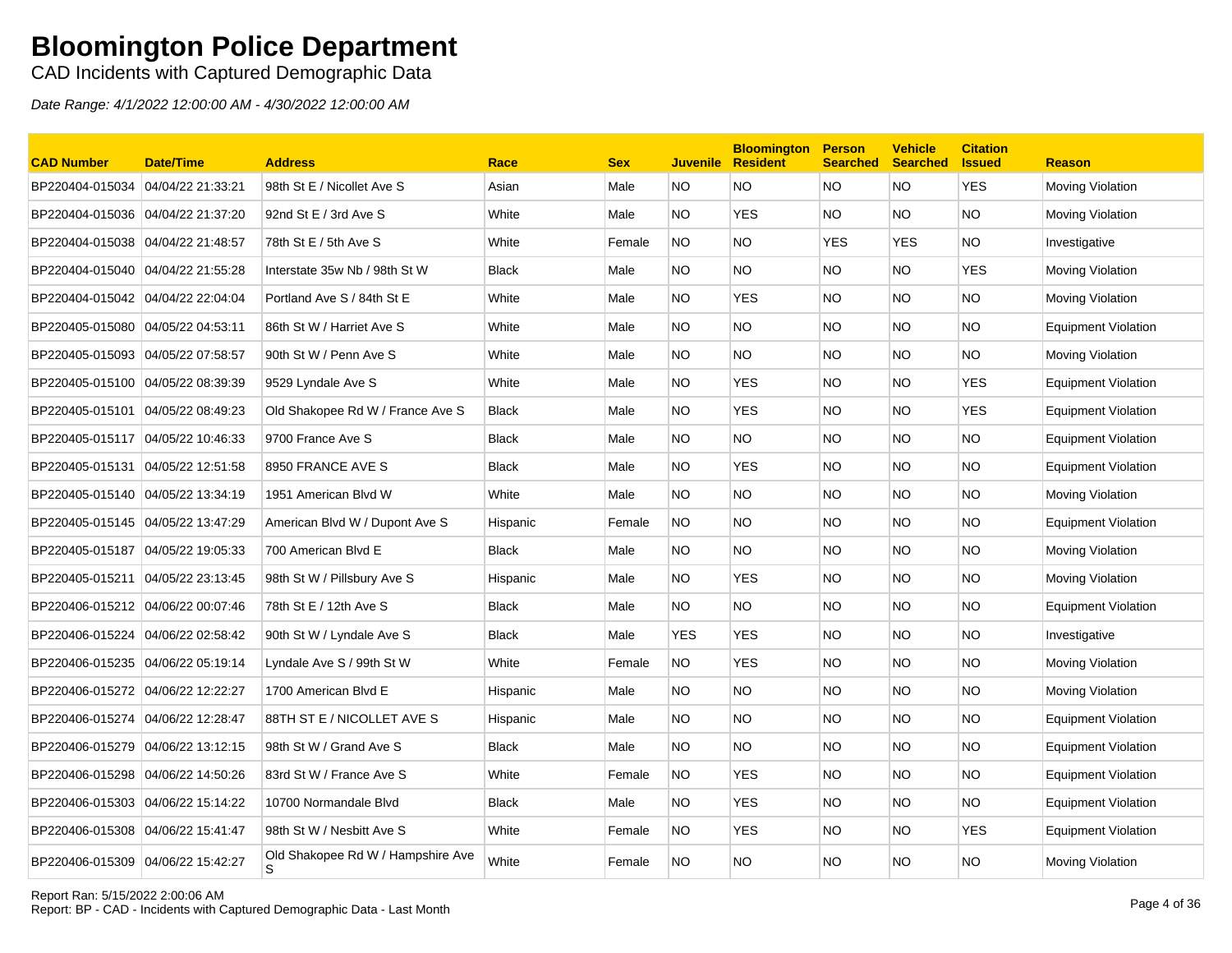CAD Incidents with Captured Demographic Data

| <b>CAD Number</b>                 | <b>Date/Time</b>  | <b>Address</b>                                 | Race           | <b>Sex</b> | <b>Juvenile</b> | <b>Bloomington</b><br><b>Resident</b> | <b>Person</b><br><b>Searched</b> | <b>Vehicle</b><br><b>Searched</b> | <b>Citation</b><br><b>Issued</b> | <b>Reason</b>              |
|-----------------------------------|-------------------|------------------------------------------------|----------------|------------|-----------------|---------------------------------------|----------------------------------|-----------------------------------|----------------------------------|----------------------------|
| BP220406-015315                   | 04/06/22 16:35:13 | 89th St W / Penn Ave S                         | <b>Unknown</b> | Male       | NO              | <b>YES</b>                            | <b>NO</b>                        | NO.                               | <b>YES</b>                       | Moving Violation           |
| BP220406-015321                   | 04/06/22 16:57:18 | American Blvd E / Thunderbird Rd               | <b>Black</b>   | Male       | <b>YES</b>      | NO.                                   | <b>NO</b>                        | NO.                               | NO.                              | Moving Violation           |
| BP220406-015326 04/06/22 17:16:39 |                   | American Blvd E / Thunderbird Rd               | White          | Male       | NO.             | NO.                                   | <b>NO</b>                        | NO.                               | NO.                              | Moving Violation           |
| BP220406-015355 04/06/22 20:32:26 |                   | American Blvd W / Knox Ave S                   | Asian          | Male       | NO.             | NO                                    | <b>NO</b>                        | NO.                               | NO                               | Moving Violation           |
| BP220406-015361 04/06/22 21:20:32 |                   | American Blvd E / 24th Ave S                   | White          | Female     | NO              | <b>NO</b>                             | <b>NO</b>                        | NO.                               | NO.                              | Moving Violation           |
| BP220406-015363 04/06/22 21:44:19 |                   | 9800 LYNDALE AVE S                             | <b>Black</b>   | Male       | <b>NO</b>       | NO.                                   | <b>NO</b>                        | NO.                               | <b>YES</b>                       | Moving Violation           |
| BP220406-015364                   | 04/06/22 21:44:46 | Old Shakopee Rd W / France Ave S               | Black          | Female     | <b>NO</b>       | NO.                                   | <b>NO</b>                        | NO.                               | NO.                              | <b>Equipment Violation</b> |
| BP220406-015366 04/06/22 21:50:25 |                   | INTERSTATE 494 WB /<br>NORMANDALE BLVD         | Asian          | Male       | NO.             | NO                                    | <b>NO</b>                        | NO.                               | <b>YES</b>                       | Moving Violation           |
| BP220406-015368 04/06/22 22:04:39 |                   | Old Shakopee Rd W / Penn Ave S                 | <b>Black</b>   | Female     | <b>NO</b>       | NO.                                   | <b>NO</b>                        | NO.                               | <b>YES</b>                       | Moving Violation           |
| BP220406-015371                   | 04/06/22 22:37:43 | 84th St W / Lyndale Ave S                      | <b>Black</b>   | Male       | NO.             | NO                                    | <b>NO</b>                        | NO.                               | NO.                              | Moving Violation           |
| BP220406-015373 04/06/22 22:49:23 |                   | 10606 FRANCE AVE S                             | White          | Male       | NO.             | NO.                                   | <b>NO</b>                        | NO.                               | YES                              | Investigative              |
| BP220406-015380                   | 04/06/22 23:25:37 | 98th St W / Morgan Ave S                       | White          | Male       | NO.             | NO.                                   | <b>NO</b>                        | NO.                               | NO.                              | <b>Equipment Violation</b> |
| BP220406-015385 04/06/22 23:48:53 |                   | Normandale Blvd / 84th St W                    | Asian          | Female     | <b>NO</b>       | <b>YES</b>                            | <b>NO</b>                        | NO.                               | NO.                              | Moving Violation           |
| BP220407-015387 04/07/22 00:00:49 |                   | 86TH ST W / BLAISDELL AVE S                    | White          | Male       | NO              | NO.                                   | <b>NO</b>                        | NO.                               | NO.                              | <b>Equipment Violation</b> |
| BP220407-015394 04/07/22 00:31:57 |                   | 83rd St W / France Ave S                       | <b>Black</b>   | Male       | NO.             | ΝO                                    | <b>NO</b>                        | NO.                               | ΝO                               | Moving Violation           |
| BP220407-015396 04/07/22 00:36:12 |                   | 81st St E / Portland Ave S                     | Black          | Male       | NO.             | <b>YES</b>                            | <b>NO</b>                        | NO.                               | <b>NO</b>                        | Equipment Violation        |
| BP220407-015399 04/07/22 00:45:11 |                   | American Blvd E / Nicollet Ave S               | Black          | Male       | NO.             | NO.                                   | <b>NO</b>                        | NO.                               | YES                              | Moving Violation           |
|                                   |                   | American Blvd E / Chicago Ave S                | White          | Female     | NO.             | ΝO                                    | <b>NO</b>                        | NO.                               | NO.                              | Equipment Violation        |
|                                   |                   | Normandale Blvd / Interstate 494 Eb            | <b>Black</b>   | Male       | NO.             | NO                                    | <b>NO</b>                        | NO.                               | ΝO                               | Moving Violation           |
| BP220407-015409 04/07/22 02:17:54 |                   | 5151 American Blvd W                           | White          | Male       | NO.             | NO                                    | <b>NO</b>                        | NO.                               | <b>YES</b>                       | Moving Violation           |
| BP220407-015418 04/07/22 03:58:51 |                   | Old Shakopee Rd E / Killebrew Dr               | White          | Female     | <b>NO</b>       | NO                                    | <b>NO</b>                        | NO.                               | NO                               | Moving Violation           |
| BP220407-015427 04/07/22 05:17:50 |                   | Old Shakopee Rd W / Johnson Cir                | White          | Male       | NO.             | NO.                                   | <b>NO</b>                        | NO.                               | NO.                              | Equipment Violation        |
| BP220407-015429 04/07/22 05:23:31 |                   | Old Shakopee Rd W / Normandale<br><b>B</b> lvd | Hispanic       | Male       | NO.             | NO.                                   | <b>NO</b>                        | NO.                               | NO                               | Investigative              |
| BP220407-015430                   | 04/07/22 05:26:54 | 2800 Old Shakopee Rd E                         | Asian          | Male       | NO.             | ΝO                                    | <b>NO</b>                        | NO.                               | <b>NO</b>                        | Moving Violation           |
| BP220407-015467 04/07/22 11:16:51 |                   | Killebrew Dr / Moa Gate 1                      | Hispanic       | Male       | <b>NO</b>       | ΝO                                    | <b>NO</b>                        | NO.                               | ΝO                               | Moving Violation           |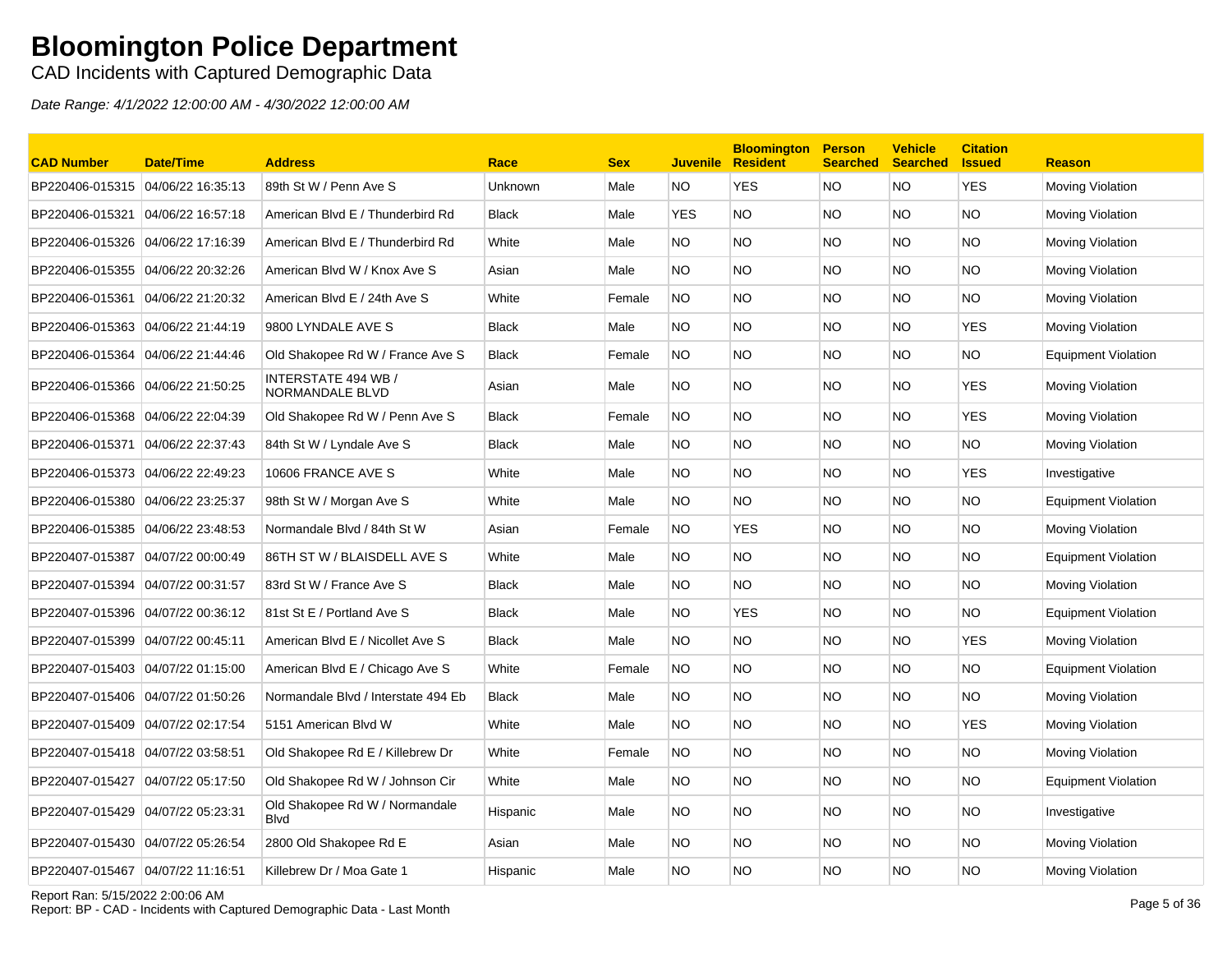CAD Incidents with Captured Demographic Data

Date Range: 4/1/2022 12:00:00 AM - 4/30/2022 12:00:00 AM

| <b>CAD Number</b>                 | <b>Date/Time</b>  | <b>Address</b>                            | Race         | <b>Sex</b> |           | <b>Bloomington</b><br><b>Juvenile Resident</b> | <b>Person</b><br><b>Searched</b> | <b>Vehicle</b><br><b>Searched</b> | <b>Citation</b><br><b>S</b> sued | <b>Reason</b>              |
|-----------------------------------|-------------------|-------------------------------------------|--------------|------------|-----------|------------------------------------------------|----------------------------------|-----------------------------------|----------------------------------|----------------------------|
| BP220407-015471                   | 04/07/22 12:11:11 | 98th St W / Aldrich Ave S                 | White        | Female     | <b>NO</b> | <b>NO</b>                                      | <b>NO</b>                        | NO.                               | <b>NO</b>                        | Moving Violation           |
| BP220407-015484 04/07/22 13:24:24 |                   | Interstate 35w Nb / Ramp 98w To 35w<br>Nb | <b>Black</b> | Female     | NO.       | <b>NO</b>                                      | NO.                              | NO.                               | <b>YES</b>                       | <b>Equipment Violation</b> |
| BP220407-015485 04/07/22 13:25:56 |                   | 84th St W / York Rd                       | White        | Female     | <b>NO</b> | <b>NO</b>                                      | <b>NO</b>                        | NO.                               | <b>NO</b>                        | Moving Violation           |
| BP220407-015486 04/07/22 13:29:28 |                   | 98th St E / Portland Ave S                | White        | Male       | NO.       | <b>NO</b>                                      | <b>NO</b>                        | NO.                               | <b>NO</b>                        | Moving Violation           |
| BP220407-015487                   | 04/07/22 13:37:03 | Old Shakopee Rd W / Morris Ave S          | Asian        | Female     | NO.       | <b>NO</b>                                      | <b>NO</b>                        | NO.                               | <b>NO</b>                        | Moving Violation           |
| BP220407-015489 04/07/22 13:38:39 |                   | France Ave S / 90th St W                  | White        | Male       | NO.       | <b>NO</b>                                      | NO.                              | NO.                               | <b>NO</b>                        | <b>Equipment Violation</b> |
| BP220407-015490                   | 04/07/22 13:42:32 | 95th St W / Pleasant Ave S                | White        | Female     | NO.       | <b>NO</b>                                      | NO.                              | NO.                               | <b>YES</b>                       | <b>Equipment Violation</b> |
| BP220407-015498 04/07/22 14:57:36 |                   | 94th St W / Lyndale Ave S                 | White        | Male       | NO.       | <b>YES</b>                                     | <b>NO</b>                        | <b>NO</b>                         | <b>NO</b>                        | <b>Equipment Violation</b> |
| BP220407-015499 04/07/22 14:59:05 |                   | 90th St W / Lyndale Ave S                 | Hispanic     | Female     | <b>NO</b> | <b>YES</b>                                     | <b>NO</b>                        | NO.                               | <b>NO</b>                        | <b>Equipment Violation</b> |
| BP220407-015501 04/07/22 15:06:08 |                   | Old Shakopee Rd W / Rich Ave S            | White        | Female     | <b>NO</b> | <b>YES</b>                                     | NO.                              | NO.                               | <b>NO</b>                        | Moving Violation           |
| BP220407-015502 04/07/22 15:09:03 |                   | Old Shakopee Rd E / 16th Ave S            | Hispanic     | Male       | NO.       | <b>NO</b>                                      | <b>NO</b>                        | NO.                               | <b>NO</b>                        | Moving Violation           |
| BP220407-015506 04/07/22 15:45:53 |                   | Old Shakopee Rd E / Highway 77 Nb         | Hispanic     | Male       | NO.       | <b>YES</b>                                     | NO.                              | NO.                               | <b>YES</b>                       | <b>Equipment Violation</b> |
| BP220407-015507 04/07/22 15:47:02 |                   | 110th St W / Washburn Ave S               | White        | Female     | NO.       | <b>NO</b>                                      | <b>NO</b>                        | NO.                               | <b>NO</b>                        | Moving Violation           |
|                                   |                   | 11148 RHODE ISLAND AVE S                  | <b>Black</b> | Male       | NO.       | <b>NO</b>                                      | <b>NO</b>                        | NO.                               | <b>NO</b>                        | Moving Violation           |
| BP220407-015531 04/07/22 19:19:57 |                   | 78th St W / France Ave S                  | <b>Black</b> | Female     | <b>NO</b> | <b>NO</b>                                      | <b>NO</b>                        | NO.                               | <b>NO</b>                        | Moving Violation           |
| BP220407-015532 04/07/22 19:20:26 |                   | Old Shakopee Rd W / France Ave S          | Hispanic     | Male       | NO.       | <b>NO</b>                                      | <b>NO</b>                        | NO.                               | <b>NO</b>                        | <b>Equipment Violation</b> |
| BP220407-015537 04/07/22 19:42:51 |                   | American Blvd W / Morgan Cir              | White        | Male       | NO.       | <b>YES</b>                                     | <b>NO</b>                        | NO.                               | <b>NO</b>                        | Moving Violation           |
| BP220407-015539 04/07/22 19:55:09 |                   | Penn Ave S / Maple Ave S                  | Black        | Male       | NO.       | YES                                            | NO.                              | NO.                               | <b>NO</b>                        | Equipment Violation        |
| BP220407-015559 04/07/22 21:27:09 |                   | 102nd St W / France Ave S                 | Asian        | Female     | NO.       | <b>YES</b>                                     | NO.                              | NO.                               | <b>NO</b>                        | <b>Equipment Violation</b> |
| BP220407-015568 04/07/22 23:50:22 |                   | Nicollet Ave S / 81st St E                | <b>Black</b> | Male       | NO.       | <b>NO</b>                                      | NO.                              | NO.                               | <b>NO</b>                        | Equipment Violation        |
| BP220408-015572 04/08/22 01:06:45 |                   | 98th St W / France Ave S                  | Hispanic     | Male       | NO.       | <b>YES</b>                                     | NO.                              | NO.                               | <b>YES</b>                       | Moving Violation           |
| BP220408-015586 04/08/22 05:10:35 |                   | Old Shakopee Rd W / Hampshire Ave<br>S    | Hispanic     | Male       | NO.       | <b>NO</b>                                      | NO.                              | NO.                               | <b>NO</b>                        | Moving Violation           |
| BP220408-015587                   | 04/08/22 05:18:54 | Old Shakopee Rd W / Nesbitt Ave S         | White        | Male       | NO.       | <b>NO</b>                                      | <b>NO</b>                        | NO.                               | <b>YES</b>                       | Moving Violation           |
| BP220408-015592                   | 04/08/22 06:24:44 | Interstate 494 Wb / Highway 169 Nb        | White        | Male       | NO.       | <b>YES</b>                                     | NO.                              | NO.                               | <b>NO</b>                        | Moving Violation           |
| BP220408-015601 04/08/22 08:08:21 |                   | 78th St W / Johnson Ave S                 | <b>Black</b> | Male       | NO.       | <b>NO</b>                                      | <b>NO</b>                        | NO.                               | <b>NO</b>                        | Moving Violation           |

Report Ran: 5/15/2022 2:00:06 AM

Report Ran: 5/15/2022 2:00:06 AM<br>Report: BP - CAD - Incidents with Captured Demographic Data - Last Month Page 6 of 36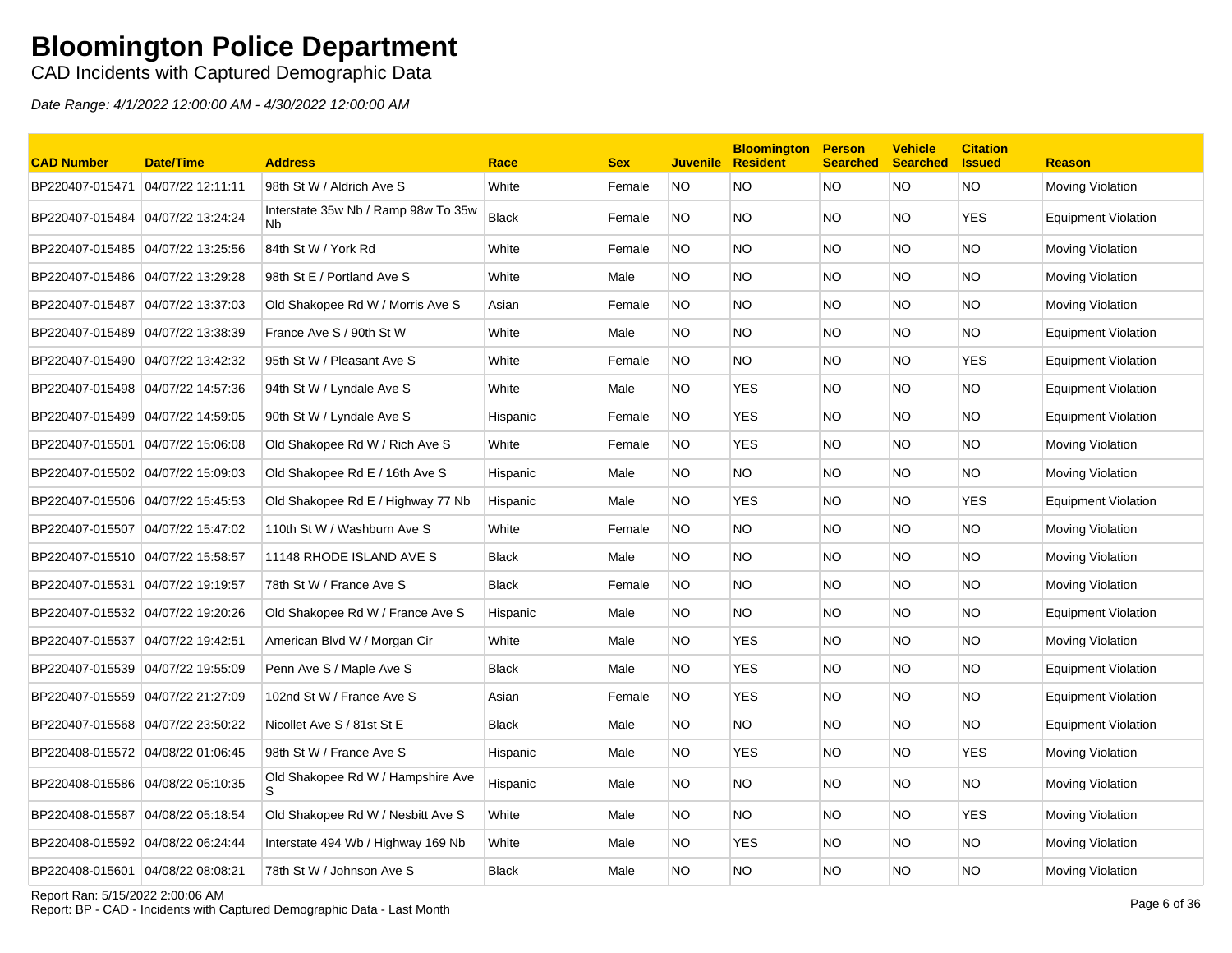CAD Incidents with Captured Demographic Data

| <b>CAD Number</b>                 | <b>Date/Time</b>  | <b>Address</b>                                              | Race         | <b>Sex</b> | <b>Juvenile</b> | <b>Bloomington</b><br><b>Resident</b> | <b>Person</b><br><b>Searched</b> | <b>Vehicle</b><br><b>Searched</b> | <b>Citation</b><br><b>Issued</b> | <b>Reason</b>              |
|-----------------------------------|-------------------|-------------------------------------------------------------|--------------|------------|-----------------|---------------------------------------|----------------------------------|-----------------------------------|----------------------------------|----------------------------|
| BP220408-015636 04/08/22 13:13:24 |                   | 78th St E / 12th Ave S                                      | White        | Male       | NO.             | <b>NO</b>                             | <b>NO</b>                        | <b>NO</b>                         | <b>YES</b>                       | Moving Violation           |
| BP220408-015679 04/08/22 17:46:29 |                   | West Bush Lake Rd / Veness Rd                               | White        | Male       | NO.             | <b>YES</b>                            | NO.                              | NO.                               | <b>NO</b>                        | <b>Equipment Violation</b> |
| BP220408-015693                   | 04/08/22 19:41:16 | Old Cedar Ave S / 90th St E                                 | <b>Black</b> | Female     | NO.             | <b>YES</b>                            | <b>NO</b>                        | NO.                               | <b>NO</b>                        | <b>Equipment Violation</b> |
| BP220408-015696 04/08/22 19:48:59 |                   | 8935 Old Cedar Ave S                                        | <b>Black</b> | Male       | <b>YES</b>      | <b>YES</b>                            | <b>NO</b>                        | <b>NO</b>                         | <b>NO</b>                        | <b>Equipment Violation</b> |
| BP220408-015700 04/08/22 20:40:03 |                   | American Blvd E / Chicago Ave S                             | <b>Black</b> | Female     | NO.             | <b>YES</b>                            | NO.                              | NO.                               | <b>NO</b>                        | <b>Equipment Violation</b> |
| BP220408-015702 04/08/22 20:43:10 |                   | 90th St W / France Ave S                                    | Hispanic     | Male       | <b>YES</b>      | <b>YES</b>                            | NO.                              | NO.                               | YES                              | Moving Violation           |
| BP220408-015710 04/08/22 21:29:21 |                   | Lyndale Ave S / American Blvd W                             | <b>Black</b> | Male       | NO.             | NO.                                   | NO.                              | NO.                               | <b>NO</b>                        | <b>Equipment Violation</b> |
| BP220408-015713 04/08/22 21:48:55 |                   | Interstate 35w Nb / Ramp 90w To 35w<br><b>N<sub>b</sub></b> | Hispanic     | Male       | NO.             | <b>YES</b>                            | NO.                              | NO.                               | YES                              | <b>Equipment Violation</b> |
| BP220408-015726 04/08/22 22:33:19 |                   | Old Shakopee Rd W / Logan Ave S                             | White        | Female     | <b>NO</b>       | NO.                                   | NO.                              | NO.                               | <b>NO</b>                        | Investigative              |
| BP220408-015738                   | 04/08/22 23:54:19 | 84th St W / Chowen Ave S                                    | White        | Female     | NO.             | <b>YES</b>                            | <b>NO</b>                        | NO.                               | <b>NO</b>                        | <b>Equipment Violation</b> |
| BP220409-015739 04/09/22 00:33:21 |                   | France Ave S / 98th St W                                    | White        | Male       | <b>YES</b>      | <b>YES</b>                            | <b>NO</b>                        | NO.                               | <b>NO</b>                        | Moving Violation           |
| BP220409-015741 04/09/22 00:57:16 |                   | 98th St W / Grand Ave S                                     | Hispanic     | Male       | NO.             | YES                                   | NO.                              | NO.                               | YES                              | <b>Moving Violation</b>    |
| BP220409-015743 04/09/22 01:57:56 |                   | Old Shakopee Rd W / Rich Rd                                 | <b>Black</b> | Male       | NO.             | <b>YES</b>                            | <b>NO</b>                        | <b>NO</b>                         | <b>YES</b>                       | Moving Violation           |
| BP220409-015745 04/09/22 02:14:38 |                   | 82nd St E / Nicollet Ave S                                  | <b>Black</b> | Male       | NO.             | NO.                                   | <b>YES</b>                       | <b>YES</b>                        | <b>NO</b>                        | Investigative              |
| BP220409-015761                   | 04/09/22 08:28:25 | 90th St W / Queen Ave S                                     | <b>Black</b> | Female     | NO.             | <b>NO</b>                             | NO.                              | NO.                               | <b>NO</b>                        | Moving Violation           |
| BP220409-015762 04/09/22 08:36:19 |                   | 98th St W / Brookside Ave S                                 | Hispanic     | Female     | <b>YES</b>      | <b>NO</b>                             | <b>NO</b>                        | NO.                               | <b>NO</b>                        | Moving Violation           |
|                                   |                   | Poplar Bridge Rd / Toledo Ave S                             | Asian        | Female     | <b>NO</b>       | <b>YES</b>                            | NO.                              | NO.                               | <b>NO</b>                        | Moving Violation           |
| BP220409-015783 04/09/22 11:46:23 |                   | 106th St W / Interstate 35w Nb                              | White        | Female     | NO.             | <b>YES</b>                            | NO.                              | NO.                               | <b>NO</b>                        | <b>Moving Violation</b>    |
| BP220409-015791                   | 04/09/22 12:27:57 | 98th St W / Xerxes Ave S                                    | White        | Female     | NO.             | NO.                                   | <b>NO</b>                        | NO.                               | <b>NO</b>                        | Moving Violation           |
| BP220409-015792 04/09/22 12:30:06 |                   | Old Shakopee Rd E / Bloomington Ave                         | White        | Male       | NO.             | <b>NO</b>                             | NO.                              | NO.                               | <b>NO</b>                        | <b>Moving Violation</b>    |
| BP220409-015798 04/09/22 13:09:05 |                   | Old Shakopee Rd W / Oxborough Ave<br>S                      | White        | Male       | NO.             | <b>NO</b>                             | NO.                              | NO.                               | <b>NO</b>                        | Moving Violation           |
| BP220409-015825                   | 04/09/22 17:21:10 | Interstate 35w Nb / 106th St W                              | White        | Female     | <b>NO</b>       | <b>NO</b>                             | <b>NO</b>                        | NO.                               | <b>YES</b>                       | Moving Violation           |
| BP220409-015833                   | 04/09/22 18:03:59 | 9920 Logan Ave S                                            | <b>Black</b> | Female     | NO.             | <b>NO</b>                             | NO.                              | NO.                               | <b>NO</b>                        | <b>Equipment Violation</b> |
| BP220409-015843 04/09/22 19:10:44 |                   | Old Shakopee Rd W / Logan Ave S                             | <b>Black</b> | Male       | NO.             | <b>NO</b>                             | NO.                              | NO.                               | <b>NO</b>                        | Investigative              |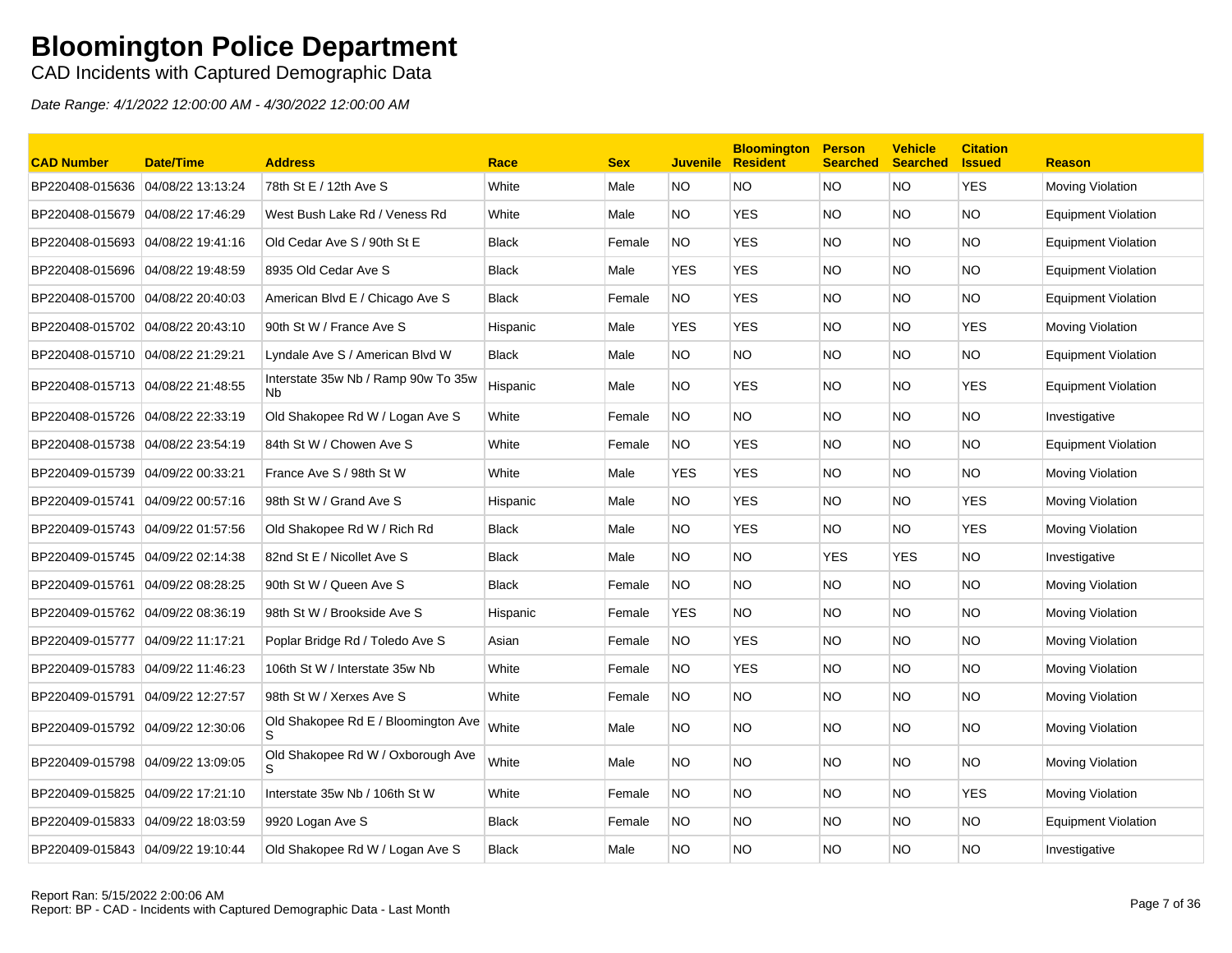CAD Incidents with Captured Demographic Data

| <b>CAD Number</b>                 | Date/Time         | <b>Address</b>                   | Race         | <b>Sex</b> | <b>Juvenile</b> | <b>Bloomington</b><br><b>Resident</b> | <b>Person</b><br><b>Searched</b> | <b>Vehicle</b><br><b>Searched</b> | <b>Citation</b><br><b>Issued</b> | <b>Reason</b>              |
|-----------------------------------|-------------------|----------------------------------|--------------|------------|-----------------|---------------------------------------|----------------------------------|-----------------------------------|----------------------------------|----------------------------|
| BP220409-015846 04/09/22 19:17:02 |                   | 90th St W / Lyndale Ave S        | <b>Black</b> | Male       | NO.             | <b>NO</b>                             | <b>NO</b>                        | <b>NO</b>                         | <b>NO</b>                        | Moving Violation           |
| BP220409-015849 04/09/22 19:40:52 |                   | 1611 87TH ST E                   | <b>Black</b> | Male       | NO.             | <b>NO</b>                             | <b>NO</b>                        | NO.                               | <b>NO</b>                        | Moving Violation           |
| BP220409-015852                   | 04/09/22 19:46:15 | 88th St E / Portland Ave S       | <b>Black</b> | Female     | <b>NO</b>       | <b>NO</b>                             | <b>NO</b>                        | NO.                               | <b>NO</b>                        | Moving Violation           |
| BP220409-015856 04/09/22 19:56:07 |                   | 90th St W / Grand Ave S          | <b>Black</b> | Female     | NO.             | <b>NO</b>                             | <b>NO</b>                        | NO.                               | NO.                              | Investigative              |
| BP220409-015862                   | 04/09/22 20:15:29 | American Blvd E / Nicollet Ave S | <b>Black</b> | Male       | <b>YES</b>      | NO.                                   | <b>NO</b>                        | NO.                               | <b>YES</b>                       | Moving Violation           |
| BP220409-015864                   | 04/09/22 20:30:42 | 77th St W / Lyndale Ave S        | Hispanic     | Male       | NO.             | YES                                   | <b>NO</b>                        | NO.                               | <b>YES</b>                       | <b>Equipment Violation</b> |
| BP220409-015865 04/09/22 20:35:11 |                   | 2500 79th St W                   | <b>Black</b> | Male       | NO.             | <b>NO</b>                             | <b>NO</b>                        | NO.                               | <b>NO</b>                        | Moving Violation           |
| BP220409-015866 04/09/22 20:45:34 |                   | 90th St E / Portland Ave S       | White        | Female     | NO.             | YES                                   | <b>NO</b>                        | NO.                               | <b>NO</b>                        | Moving Violation           |
| BP220409-015868 04/09/22 20:49:00 |                   | 110th St W / Stanley Rd          | White        | Male       | NO.             | <b>YES</b>                            | <b>NO</b>                        | NO.                               | <b>NO</b>                        | <b>Equipment Violation</b> |
| BP220409-015869                   | 04/09/22 20:51:36 | 84th St W / Pillsbury Ave S      | <b>Black</b> | Male       | NO.             | <b>NO</b>                             | <b>YES</b>                       | <b>YES</b>                        | <b>YES</b>                       | Investigative              |
| BP220409-015870 04/09/22 20:54:57 |                   | 500 98th St W                    | <b>Black</b> | Male       | NO.             | <b>NO</b>                             | <b>NO</b>                        | NO.                               | <b>YES</b>                       | <b>Equipment Violation</b> |
| BP220409-015873 04/09/22 21:15:55 |                   | 91st St E / Nicollet Ave S       | <b>Black</b> | Male       | NO.             | NO.                                   | <b>YES</b>                       | <b>YES</b>                        | NO.                              | Investigative              |
| BP220409-015875 04/09/22 21:17:21 |                   | Old Shakopee Rd W / Yukon Ave S  | White        | Male       | NO.             | <b>NO</b>                             | <b>NO</b>                        | NO.                               | NO.                              | Moving Violation           |
| BP220409-015877                   | 04/09/22 21:20:16 | 78th St E / 2nd Ave S            | White        | Male       | NO.             | <b>NO</b>                             | <b>NO</b>                        | NO.                               | <b>NO</b>                        | <b>Equipment Violation</b> |
| BP220409-015879 04/09/22 21:24:48 |                   | Oakland Ave S / 81st St E        | Asian        | Male       | NO.             | <b>NO</b>                             | <b>NO</b>                        | NO.                               | <b>NO</b>                        | Moving Violation           |
| BP220409-015880 04/09/22 21:28:03 |                   | Old Shakopee Rd W / Highway 169  | <b>Black</b> | Male       | NO.             | <b>NO</b>                             | <b>NO</b>                        | NO.                               | <b>YES</b>                       | <b>Equipment Violation</b> |
| BP220409-015881                   | 04/09/22 21:31:47 | 88th St E / Nicollet Ave S       | Hispanic     | Male       | NO.             | YES                                   | <b>NO</b>                        | NO.                               | <b>YES</b>                       | Moving Violation           |
| BP220409-015883 04/09/22 21:46:42 |                   | 82ND ST W / EMERSON AVE S        | White        | Male       | <b>YES</b>      | <b>NO</b>                             | <b>NO</b>                        | NO.                               | <b>NO</b>                        | Moving Violation           |
| BP220409-015885 04/09/22 21:49:11 |                   | 102nd St W / Normandale Blvd     | White        | Male       | NO.             | NO.                                   | <b>NO</b>                        | NO.                               | <b>NO</b>                        | <b>Equipment Violation</b> |
| BP220409-015886 04/09/22 21:50:41 |                   | Penn Ave S / 97th St W           | <b>Black</b> | Female     | NO.             | NO.                                   | <b>NO</b>                        | NO.                               | NO.                              | Moving Violation           |
| BP220409-015889                   | 04/09/22 21:55:56 | American Blvd W / Morgan Cir     | Black        | Male       | NO.             | <b>NO</b>                             | <b>NO</b>                        | NO.                               | <b>YES</b>                       | Moving Violation           |
| BP220409-015893 04/09/22 22:24:20 |                   | 90th St W / Interstate 35w Nb    | White        | Female     | NO.             | <b>NO</b>                             | <b>NO</b>                        | NO.                               | <b>YES</b>                       | Moving Violation           |
| BP220409-015894                   | 04/09/22 22:24:34 | 34TH AVE S / APPLETREE SQ        | <b>Black</b> | Female     | NO.             | <b>NO</b>                             | <b>NO</b>                        | NO.                               | <b>YES</b>                       | Moving Violation           |
| BP220409-015896                   | 04/09/22 22:34:53 | 12th Ave S / 86th St E           | <b>Black</b> | Female     | NO.             | <b>NO</b>                             | <b>NO</b>                        | NO.                               | <b>NO</b>                        | <b>Equipment Violation</b> |
| BP220409-015899 04/09/22 22:42:18 |                   | 3501 Minnesota Dr                | Black        | Male       | <b>NO</b>       | NO                                    | <b>NO</b>                        | NO.                               | <b>NO</b>                        | Moving Violation           |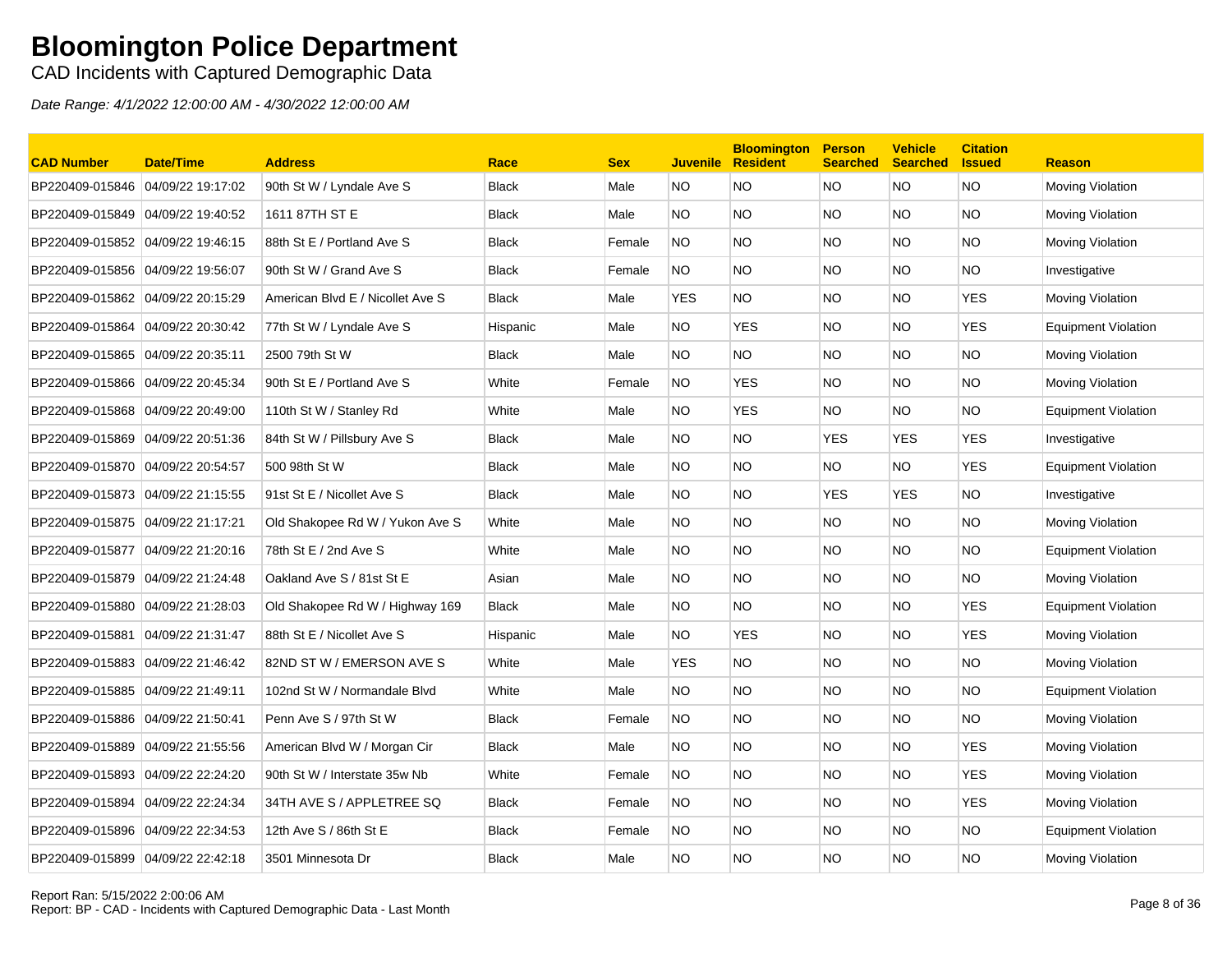CAD Incidents with Captured Demographic Data

| <b>CAD Number</b>                 | <b>Date/Time</b>  | <b>Address</b>                   | Race         | <b>Sex</b> | <b>Juvenile</b> | <b>Bloomington</b><br><b>Resident</b> | <b>Person</b><br><b>Searched</b> | <b>Vehicle</b><br><b>Searched</b> | <b>Citation</b><br><b>Issued</b> | <b>Reason</b>              |
|-----------------------------------|-------------------|----------------------------------|--------------|------------|-----------------|---------------------------------------|----------------------------------|-----------------------------------|----------------------------------|----------------------------|
| BP220409-015903                   | 04/09/22 22:56:41 | American Blvd W / Penn Ave S     | <b>Black</b> | Male       | <b>NO</b>       | <b>NO</b>                             | <b>YES</b>                       | <b>YES</b>                        | <b>NO</b>                        | Investigative              |
| BP220409-015905                   | 04/09/22 23:03:40 | 3900 American Blvd W             | <b>Black</b> | Female     | NO.             | <b>YES</b>                            | <b>NO</b>                        | NO.                               | <b>YES</b>                       | Moving Violation           |
| BP220409-015910 04/09/22 23:31:16 |                   | 1ST AVE S / 90TH ST E            | Hispanic     | Male       | NO.             | <b>NO</b>                             | <b>NO</b>                        | NO.                               | <b>NO</b>                        | <b>Equipment Violation</b> |
| BP220409-015911                   | 04/09/22 23:40:48 | Old Shakopee Rd W / Irving Ave S | <b>Black</b> | Female     | NO.             | NO.                                   | <b>NO</b>                        | NO.                               | NO.                              | <b>Equipment Violation</b> |
| BP220409-015916 04/09/22 23:59:32 |                   | 2015 OLD SHAKOPEE RD E           | Hispanic     | Male       | NO.             | <b>YES</b>                            | <b>NO</b>                        | NO.                               | <b>NO</b>                        | Moving Violation           |
| BP220410-015921                   | 04/10/22 00:25:07 | 98th St W / France Ave S         | White        | Male       | NO.             | <b>YES</b>                            | <b>NO</b>                        | NO.                               | <b>NO</b>                        | Moving Violation           |
| BP220410-015923 04/10/22 00:31:14 |                   | 8549 Irwin Rd                    | <b>Black</b> | Male       | NO.             | NO.                                   | <b>NO</b>                        | NO.                               | <b>YES</b>                       | Moving Violation           |
| BP220410-015926 04/10/22 00:45:10 |                   | 4567 AMERICAN BLVD W             | <b>Black</b> | Male       | NO.             | <b>YES</b>                            | <b>NO</b>                        | NO.                               | NO.                              | Moving Violation           |
| BP220410-015931                   | 04/10/22 01:37:47 | 9529 Lyndale Ave S               | <b>Black</b> | Male       | NO.             | <b>NO</b>                             | <b>NO</b>                        | NO.                               | <b>YES</b>                       | Moving Violation           |
| BP220410-015933                   | 04/10/22 02:01:38 | 3701 Old Shakopee Rd W           | <b>Black</b> | Female     | <b>NO</b>       | <b>NO</b>                             | <b>NO</b>                        | <b>NO</b>                         | <b>NO</b>                        | Moving Violation           |
| BP220410-015943 04/10/22 04:15:59 |                   | 9014 Lyndale Ave S               | White        | Female     | NO.             | NO.                                   | <b>NO</b>                        | NO.                               | NO.                              | Investigative              |
| BP220410-015958 04/10/22 10:03:17 |                   | 94th St W / France Ave S         | White        | Male       | NO.             | NO.                                   | <b>NO</b>                        | NO.                               | <b>NO</b>                        | <b>Equipment Violation</b> |
| BP220410-015968 04/10/22 11:21:09 |                   | 8700-b Lyndale Ave S             | White        | Male       | NO.             | YES                                   | <b>NO</b>                        | NO.                               | NO.                              | Moving Violation           |
| BP220410-015972 04/10/22 11:57:54 |                   | 102nd St W / Bush Lake Rd        | White        | Female     | NO.             | <b>YES</b>                            | <b>NO</b>                        | NO.                               | <b>NO</b>                        | <b>Equipment Violation</b> |
| BP220410-015978 04/10/22 12:26:33 |                   | American Blvd E / Chicago Ave S  | White        | Female     | NO.             | <b>NO</b>                             | <b>NO</b>                        | NO.                               | <b>NO</b>                        | Moving Violation           |
| BP220410-015983 04/10/22 13:10:04 |                   | France Ave S / Shepherd Hills Dr | White        | Female     | <b>NO</b>       | <b>NO</b>                             | <b>NO</b>                        | NO.                               | <b>NO</b>                        | Moving Violation           |
| BP220410-015997                   | 04/10/22 15:16:42 | 695 AMERICAN BLVD E              | Hispanic     | Male       | NO.             | <b>NO</b>                             | <b>NO</b>                        | NO.                               | <b>YES</b>                       | Moving Violation           |
| BP220410-016019 04/10/22 17:46:46 |                   | 102nd St W / France Ave S        | White        | Male       | NO.             | <b>NO</b>                             | <b>NO</b>                        | NO.                               | <b>NO</b>                        | <b>Equipment Violation</b> |
| BP220410-016024                   | 04/10/22 18:02:37 | 93rd St W / Lyndale Ave S        | White        | Female     | NO.             | NO.                                   | <b>NO</b>                        | NO.                               | <b>YES</b>                       | <b>Equipment Violation</b> |
| BP220410-016035 04/10/22 19:38:37 |                   | Penn Ave S / Interstate 494 Eb   | Hispanic     | Female     | NO.             | NO.                                   | <b>NO</b>                        | NO.                               | <b>NO</b>                        | Equipment Violation        |
| BP220411-016081                   | 04/11/22 07:55:12 | 80th St E / 12th Ave S           | Hispanic     | Male       | NO.             | <b>NO</b>                             | <b>NO</b>                        | NO.                               | <b>YES</b>                       | Investigative              |
| BP220411-016084                   | 04/11/22 08:43:04 | 80th St E / Old Cedar Ave S      | <b>Black</b> | Female     | NO.             | <b>NO</b>                             | <b>NO</b>                        | NO.                               | NO.                              | Moving Violation           |
| BP220411-016098 04/11/22 10:18:25 |                   | Interstate 35w Sb / 98th St W    | White        | Male       | NO.             | <b>NO</b>                             | <b>NO</b>                        | NO.                               | <b>YES</b>                       | <b>Equipment Violation</b> |
| BP220411-016102 04/11/22 10:41:34 |                   | 98th St E / Portland Ave S       | White        | Male       | NO.             | <b>YES</b>                            | <b>NO</b>                        | NO.                               | <b>YES</b>                       | <b>Equipment Violation</b> |
| BP220411-016103 04/11/22 10:42:40 |                   | 9712 ELLIOT AVE S                | White        | Female     | <b>NO</b>       | <b>NO</b>                             | <b>NO</b>                        | NO.                               | <b>YES</b>                       | Moving Violation           |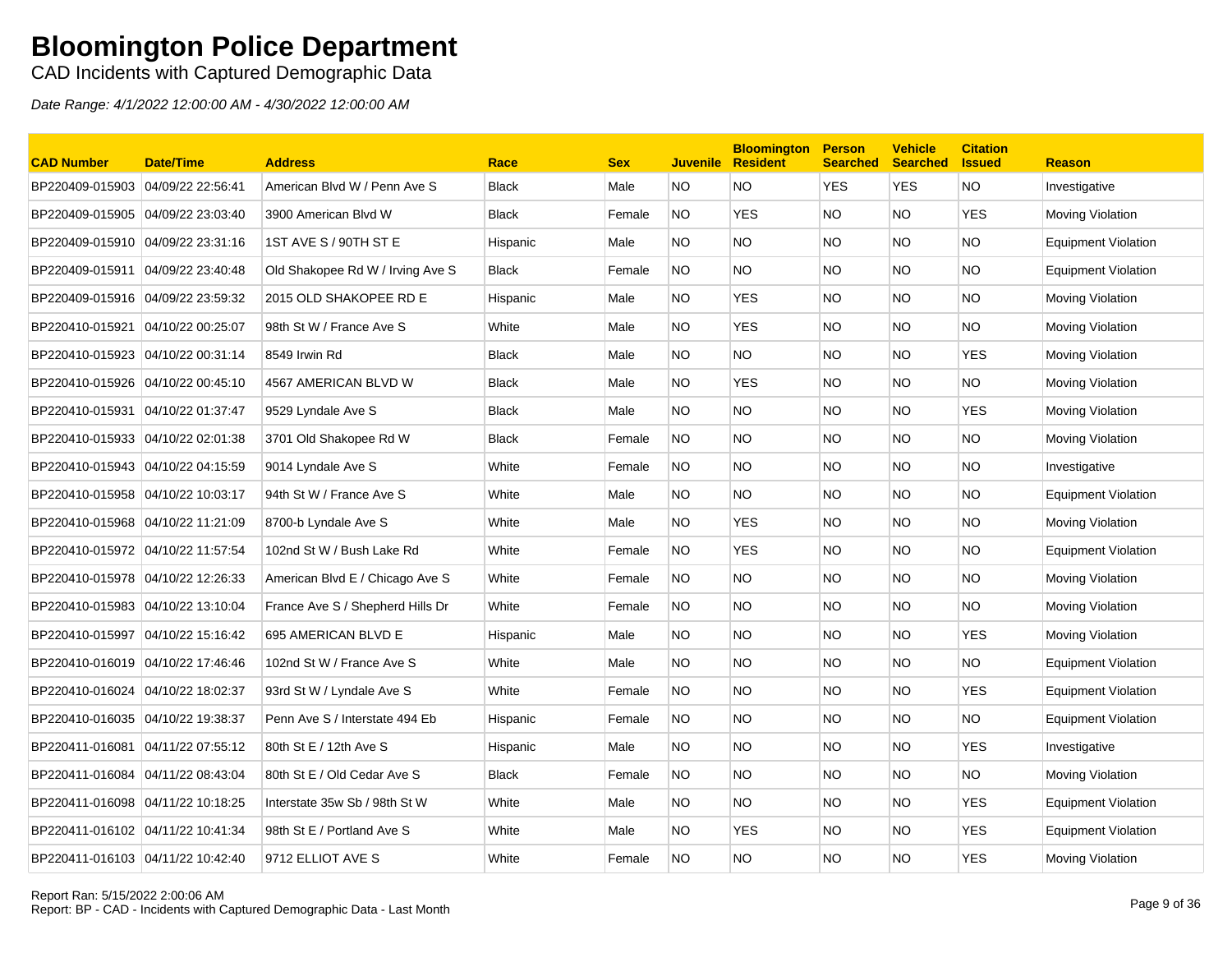CAD Incidents with Captured Demographic Data

| <b>CAD Number</b>                 | <b>Date/Time</b>  | <b>Address</b>                | Race         | <b>Sex</b> | <b>Juvenile</b> | <b>Bloomington</b><br><b>Resident</b> | <b>Person</b><br><b>Searched</b> | <b>Vehicle</b><br><b>Searched</b> | <b>Citation</b><br><b>Issued</b> | <b>Reason</b>              |
|-----------------------------------|-------------------|-------------------------------|--------------|------------|-----------------|---------------------------------------|----------------------------------|-----------------------------------|----------------------------------|----------------------------|
| BP220411-016104                   | 04/11/22 10:44:16 | 90th St W / Pillsbury Ave S   | White        | Male       | NO.             | <b>YES</b>                            | <b>NO</b>                        | <b>NO</b>                         | <b>NO</b>                        | Moving Violation           |
| BP220411-016109 04/11/22 11:10:20 |                   | Lindau Ln / Moa Gate 4        | <b>Black</b> | Male       | NO.             | <b>NO</b>                             | <b>NO</b>                        | NO.                               | <b>NO</b>                        | Moving Violation           |
| BP220411-016115 04/11/22 11:25:57 |                   | 2176 OLD SHAKOPEE RD E        | Asian        | Male       | NO.             | <b>NO</b>                             | <b>NO</b>                        | NO.                               | <b>YES</b>                       | Moving Violation           |
| BP220411-016118 04/11/22 11:36:46 |                   | 1550 OLD SHAKOPEE RD E        | White        | Female     | NO.             | <b>NO</b>                             | <b>NO</b>                        | NO.                               | NO.                              | Moving Violation           |
| BP220411-016123 04/11/22 11:56:44 |                   | 9005 OLD CEDAR AVE S          | Hispanic     | Male       | NO.             | NO.                                   | <b>NO</b>                        | NO.                               | <b>NO</b>                        | Moving Violation           |
|                                   |                   | 9141 OLD CEDAR AVE S          | Black        | Male       | NO.             | NO.                                   | <b>NO</b>                        | NO.                               | <b>NO</b>                        | Moving Violation           |
| BP220411-016126 04/11/22 12:06:14 |                   | 1647 OLD SHAKOPEE RD E        | White        | Female     | NO.             | <b>YES</b>                            | <b>NO</b>                        | NO.                               | <b>YES</b>                       | Moving Violation           |
|                                   |                   | 1653 OLD SHAKOPEE RD E        | White        | Female     | NO.             | <b>NO</b>                             | <b>NO</b>                        | NO.                               | <b>YES</b>                       | Moving Violation           |
| BP220411-016129 04/11/22 12:17:17 |                   | 1671 OLD SHAKOPEE RD E        | Hispanic     | Female     | NO.             | <b>NO</b>                             | <b>NO</b>                        | NO.                               | <b>NO</b>                        | Moving Violation           |
| BP220411-016131                   | 04/11/22 12:24:10 | 1800 OLD SHAKOPEE RD E        | <b>Black</b> | Male       | NO.             | <b>NO</b>                             | <b>NO</b>                        | NO.                               | <b>NO</b>                        | Moving Violation           |
| BP220411-016132 04/11/22 12:24:54 |                   | 1647 OLD SHAKOPEE RD E        | White        | Female     | NO.             | <b>YES</b>                            | <b>NO</b>                        | NO.                               | NO.                              | Moving Violation           |
| BP220411-016133 04/11/22 12:29:06 |                   | 8100 24th Ave S               | <b>Black</b> | Male       | NO.             | NO.                                   | <b>NO</b>                        | NO.                               | NO.                              | Moving Violation           |
|                                   |                   | 1513 OLD SHAKOPEE RD E        | White        | Male       | NO.             | NO.                                   | <b>NO</b>                        | NO.                               | NO.                              | Moving Violation           |
| BP220411-016135 04/11/22 12:31:54 |                   | 1700 OLD SHAKOPEE RD E        | White        | Male       | NO.             | <b>YES</b>                            | <b>NO</b>                        | NO.                               | <b>NO</b>                        | Moving Violation           |
|                                   |                   | 9700 FRANCE AVE S             | <b>Black</b> | Female     | NO.             | YES                                   | <b>NO</b>                        | NO.                               | <b>NO</b>                        | Moving Violation           |
| BP220411-016138 04/11/22 12:35:29 |                   | 1800 OLD SHAKOPEE RD E        | Asian        | Male       | NO.             | <b>NO</b>                             | <b>NO</b>                        | NO.                               | <b>NO</b>                        | Moving Violation           |
| BP220411-016141                   | 04/11/22 12:37:08 | 9154 OLD CEDAR AVE S          | <b>Black</b> | Female     | NO.             | <b>NO</b>                             | <b>NO</b>                        | NO.                               | <b>NO</b>                        | Moving Violation           |
| BP220411-016142 04/11/22 12:40:55 |                   | 1001 98th St W                | <b>Black</b> | Male       | NO.             | <b>YES</b>                            | <b>NO</b>                        | NO.                               | <b>NO</b>                        | Moving Violation           |
| BP220411-016144 04/11/22 12:52:13 |                   | 8401 LYNDALE AVE S            | <b>Black</b> | Female     | NO.             | NO.                                   | <b>NO</b>                        | NO.                               | NO.                              | Moving Violation           |
| BP220411-016148 04/11/22 13:00:06 |                   | 86th St W / Interstate 35w Nb | White        | Male       | NO.             | <b>YES</b>                            | NO.                              | NO.                               | NO.                              | Moving Violation           |
|                                   |                   | 2001 AMERICAN BLVD W          | White        | Male       | NO.             | <b>NO</b>                             | <b>NO</b>                        | NO.                               | <b>YES</b>                       | Moving Violation           |
| BP220411-016158 04/11/22 13:42:49 |                   | 7835 SOUTHTOWN CTR            | <b>Black</b> | Female     | NO.             | <b>NO</b>                             | <b>NO</b>                        | NO.                               | <b>YES</b>                       | Moving Violation           |
| BP220411-016160 04/11/22 13:46:23 |                   | 98th St E / Nicollet Ave S    | <b>Black</b> | Male       | NO.             | <b>YES</b>                            | <b>NO</b>                        | NO.                               | <b>NO</b>                        | <b>Equipment Violation</b> |
| BP220411-016165 04/11/22 14:01:37 |                   | 615 78TH ST E                 | White        | Male       | NO.             | <b>NO</b>                             | <b>NO</b>                        | NO.                               | <b>NO</b>                        | Moving Violation           |
| BP220411-016166 04/11/22 14:06:20 |                   | 2115 SOUTHTOWN DR             | Hispanic     | Male       | NO.             | ΝO                                    | <b>NO</b>                        | <b>NO</b>                         | <b>YES</b>                       | Moving Violation           |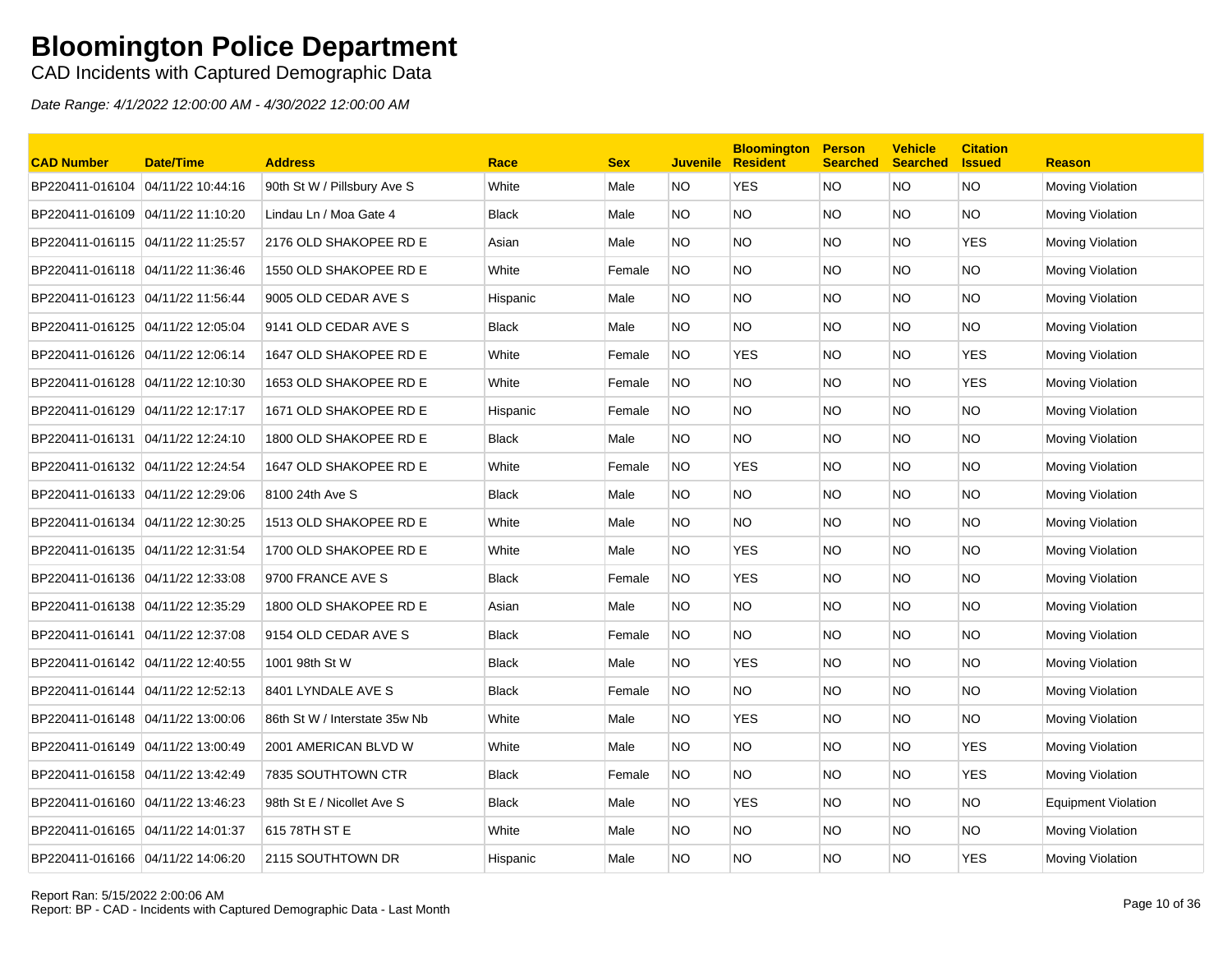CAD Incidents with Captured Demographic Data

| <b>CAD Number</b>                 | <b>Date/Time</b>  | <b>Address</b>                                 | Race            | <b>Sex</b> | <b>Juvenile</b> | <b>Bloomington</b><br><b>Resident</b> | <b>Person</b><br><b>Searched</b> | <b>Vehicle</b><br><b>Searched</b> | <b>Citation</b><br><b>Issued</b> | <b>Reason</b>              |
|-----------------------------------|-------------------|------------------------------------------------|-----------------|------------|-----------------|---------------------------------------|----------------------------------|-----------------------------------|----------------------------------|----------------------------|
| BP220411-016167                   | 04/11/22 14:10:51 | 4910 78TH ST W                                 | White           | Male       | <b>NO</b>       | NO.                                   | <b>NO</b>                        | NO.                               | NO.                              | Moving Violation           |
| BP220411-016168 04/11/22 14:13:23 |                   | 2115 SOUTHTOWN DR                              | White           | Female     | <b>NO</b>       | NO.                                   | NO.                              | NO.                               | NO.                              | Moving Violation           |
| BP220411-016174 04/11/22 14:59:43 |                   | 95TH ST W / PLEASANT AVE S                     | Asian           | Male       | NO              | NO                                    | <b>NO</b>                        | NO.                               | NO                               | Moving Violation           |
| BP220411-016188 04/11/22 16:04:47 |                   | Poplar Bridge Rd / Nine Mile Creek<br>Pkwy     | White           | Male       | NO.             | NO.                                   | <b>NO</b>                        | NO.                               | NO.                              | Moving Violation           |
| BP220411-016189 04/11/22 16:14:55 |                   | 3600 OLD SHAKOPEE RD W                         | Black           | Male       | NO.             | ΝO                                    | <b>NO</b>                        | NO.                               | NO.                              | Moving Violation           |
| BP220411-016192 04/11/22 16:26:54 |                   | Lindau Ln / Moa Gate 4                         | Hispanic        | Male       | NO.             | <b>NO</b>                             | <b>NO</b>                        | NO.                               | <b>NO</b>                        | Moving Violation           |
|                                   |                   | 7701 Nicollet Ave S                            | <b>Black</b>    | Male       | NO.             | NO.                                   | <b>YES</b>                       | <b>YES</b>                        | ΝO                               | Investigative              |
| BP220411-016229                   | 04/11/22 20:55:18 | Old Shakopee Rd W / Normandale<br><b>B</b> lvd | Hispanic        | Male       | NO.             | <b>YES</b>                            | <b>NO</b>                        | NO.                               | ΝO                               | Moving Violation           |
| BP220411-016230 04/11/22 21:11:59 |                   | Penn Ave S / 89th St W                         | White           | Female     | NO.             | <b>YES</b>                            | <b>NO</b>                        | NO.                               | NO.                              | <b>Equipment Violation</b> |
| BP220411-016231                   | 04/11/22 21:34:56 | 9900-B NICOLLET AVE S                          | <b>Black</b>    | Female     | <b>NO</b>       | NO.                                   | <b>NO</b>                        | NO.                               | <b>YES</b>                       | <b>Equipment Violation</b> |
| BP220411-016233 04/11/22 21:52:46 |                   | American Blvd W / Xerxes Ave S                 | American Indian | Female     | <b>NO</b>       | NO.                                   | <b>NO</b>                        | NO.                               | NO.                              | <b>Equipment Violation</b> |
| BP220411-016237                   | 04/11/22 22:07:10 | 84th St W / France Ave S                       | Asian           | Female     | <b>NO</b>       | <b>YES</b>                            | <b>NO</b>                        | <b>NO</b>                         | <b>NO</b>                        | Moving Violation           |
| BP220411-016238 04/11/22 22:08:06 |                   | 102nd St W / Wildwood Rd                       | Hispanic        | Female     | NO.             | <b>YES</b>                            | <b>NO</b>                        | NO.                               | <b>NO</b>                        | Moving Violation           |
|                                   |                   | 84th St E / 2nd Ave S                          | <b>Black</b>    | Female     | NO              | NO.                                   | <b>NO</b>                        | NO.                               | <b>NO</b>                        | <b>Equipment Violation</b> |
| BP220411-016257 04/11/22 23:38:14 |                   | 98th St W / Dupont Ave S                       | White           | Female     | <b>NO</b>       | NO.                                   | <b>NO</b>                        | NO.                               | ΝO                               | Moving Violation           |
| BP220411-016260 04/11/22 23:57:13 |                   | Old Shakopee Rd W / Nesbitt Ave S              | White           | Male       | NO.             | <b>YES</b>                            | <b>NO</b>                        | NO.                               | NO                               | Moving Violation           |
| BP220412-016264 04/12/22 00:44:33 |                   | 98th St W / Dupont Ave S                       | <b>Black</b>    | Female     | NO              | NO.                                   | <b>NO</b>                        | NO.                               | <b>NO</b>                        | <b>Equipment Violation</b> |
| BP220412-016271 04/12/22 02:32:49 |                   | 84th St W / France Ave S                       | Hispanic        | Female     | NO.             | NO.                                   | <b>NO</b>                        | NO.                               | NO.                              | Moving Violation           |
| BP220412-016280 04/12/22 05:04:01 |                   | Old Shakopee Rd W / Beard Ave S                | White           | Male       | NO.             | <b>YES</b>                            | <b>NO</b>                        | NO.                               | <b>NO</b>                        | Moving Violation           |
| BP220412-016281 04/12/22 05:12:08 |                   | Old Shakopee Rd W / Normandale<br><b>Blvd</b>  | Hispanic        | Female     | <b>NO</b>       | <b>YES</b>                            | <b>NO</b>                        | NO.                               | NO                               | <b>Equipment Violation</b> |
| BP220412-016286 04/12/22 05:52:18 |                   | Old Shakopee Rd W / Rich Rd                    | White           | Male       | NO              | NO.                                   | <b>NO</b>                        | NO.                               | NO.                              | Moving Violation           |
| BP220412-016287                   | 04/12/22 05:59:13 | Old Shakopee Rd W / Beard Ave S                | Black           | Male       | NO.             | <b>YES</b>                            | <b>NO</b>                        | NO.                               | <b>NO</b>                        | Moving Violation           |
| BP220412-016295 04/12/22 08:14:45 |                   | 110th St W / Normandale Blvd                   | White           | Female     | <b>NO</b>       | NO.                                   | <b>NO</b>                        | NO.                               | NO                               | <b>Equipment Violation</b> |
| BP220412-016296 04/12/22 08:16:11 |                   | Old Shakopee Rd W / Johnson Cir                | White           | Male       | NO              | <b>YES</b>                            | <b>NO</b>                        | NO.                               | NO                               | <b>Equipment Violation</b> |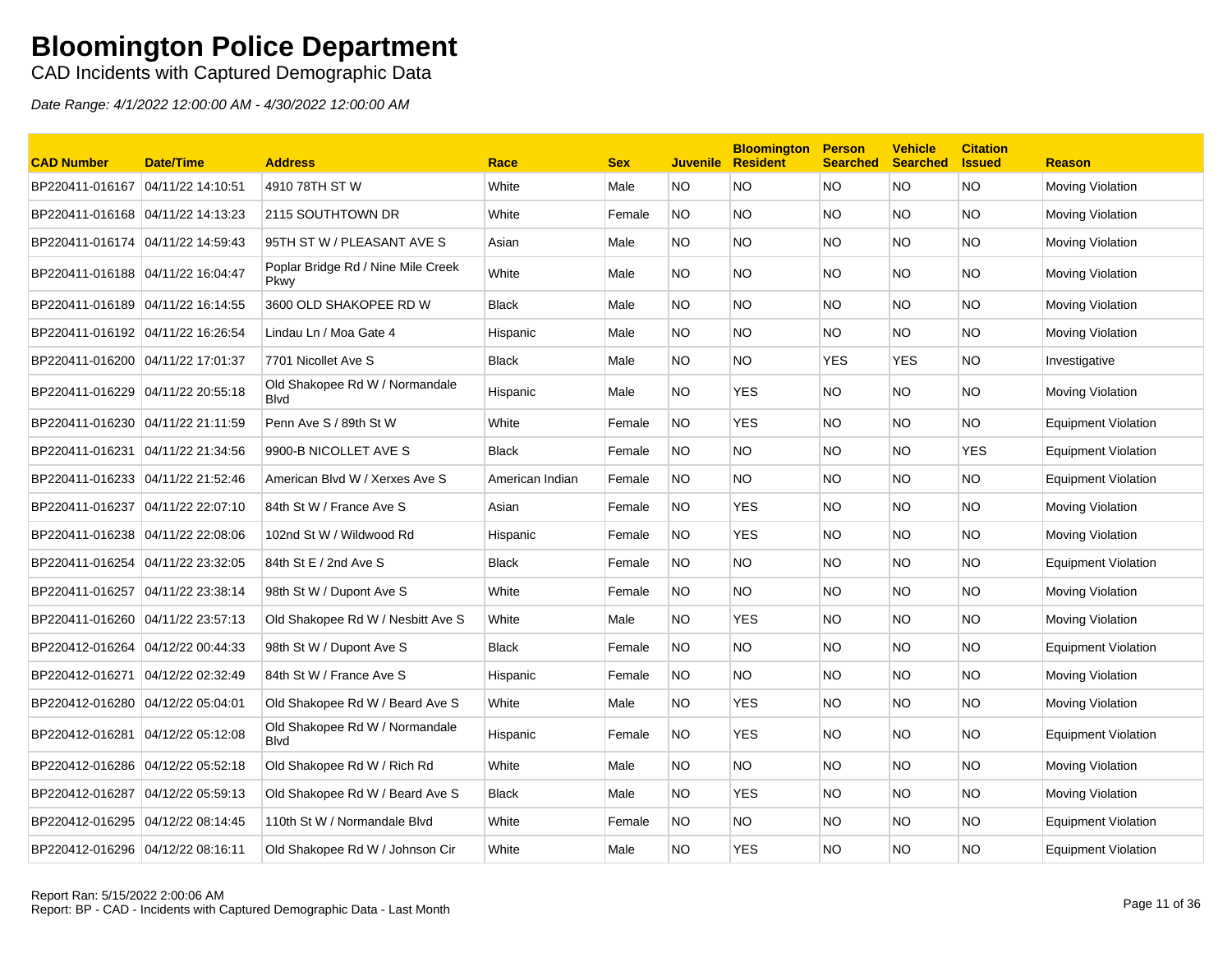CAD Incidents with Captured Demographic Data

| <b>CAD Number</b>                 | <b>Date/Time</b>  | <b>Address</b>                                 | Race         | <b>Sex</b> | <b>Juvenile</b> | <b>Bloomington</b><br><b>Resident</b> | <b>Person</b><br><b>Searched</b> | <b>Vehicle</b><br><b>Searched</b> | <b>Citation</b><br><b>Issued</b> | <b>Reason</b>              |
|-----------------------------------|-------------------|------------------------------------------------|--------------|------------|-----------------|---------------------------------------|----------------------------------|-----------------------------------|----------------------------------|----------------------------|
| BP220412-016297                   | 04/12/22 08:29:36 | 98th St E / Stevens Ave S                      | White        | Male       | NO.             | <b>YES</b>                            | <b>NO</b>                        | NO.                               | <b>YES</b>                       | Moving Violation           |
| BP220412-016302 04/12/22 09:09:21 |                   | 7801 NICOLLET AVE S                            | Hispanic     | Male       | NO.             | <b>NO</b>                             | <b>NO</b>                        | NO.                               | <b>NO</b>                        | Moving Violation           |
| BP220412-016312 04/12/22 10:11:14 |                   | 700 American Blvd E                            | White        | Female     | NO.             | <b>NO</b>                             | <b>NO</b>                        | NO.                               | <b>NO</b>                        | Moving Violation           |
| BP220412-016313 04/12/22 10:12:30 |                   | Lindau Ln / 26th Ave S                         | <b>Black</b> | Male       | NO.             | NO.                                   | <b>NO</b>                        | NO.                               | NO.                              | Moving Violation           |
| BP220412-016314 04/12/22 10:16:59 |                   | Interstate 35w Sb / 98th St W                  | White        | Female     | NO.             | <b>NO</b>                             | <b>NO</b>                        | NO.                               | NO.                              | <b>Equipment Violation</b> |
|                                   |                   | 86th St E / Old Cedar Ave S                    | <b>Black</b> | Male       | NO.             | <b>NO</b>                             | <b>NO</b>                        | NO.                               | <b>YES</b>                       | Moving Violation           |
| BP220412-016328 04/12/22 11:23:59 |                   | 98TH ST E / OAKLAND AVE S                      | White        | Female     | NO.             | <b>NO</b>                             | <b>NO</b>                        | NO.                               | <b>YES</b>                       | Moving Violation           |
| BP220412-016330                   | 04/12/22 11:44:07 | 94th St W / Interstate 35w Nb                  | White        | Male       | NO.             | NO.                                   | <b>NO</b>                        | NO.                               | NO.                              | <b>Equipment Violation</b> |
| BP220412-016337                   | 04/12/22 12:53:01 | 8100 24th Ave S                                | <b>Black</b> | Male       | NO.             | <b>NO</b>                             | <b>YES</b>                       | <b>YES</b>                        | <b>NO</b>                        | Moving Violation           |
| BP220412-016340 04/12/22 12:58:42 |                   | 1800 90th St E                                 | White        | Male       | NO.             | <b>YES</b>                            | <b>NO</b>                        | NO.                               | NO.                              | Moving Violation           |
| BP220412-016344                   | 04/12/22 13:16:16 | Nine Mile Creek Pkwy / 90th St W               | White        | Female     | NO.             | <b>NO</b>                             | <b>NO</b>                        | NO.                               | NO.                              | Moving Violation           |
| BP220412-016361                   | 04/12/22 14:36:13 | 7815 NICOLLET AVE S                            | Hispanic     | Male       | NO.             | <b>NO</b>                             | <b>NO</b>                        | NO.                               | <b>NO</b>                        | Moving Violation           |
|                                   |                   | 90th St W / Newton Ave S                       | White        | Female     | NO.             | <b>NO</b>                             | <b>NO</b>                        | NO.                               | <b>NO</b>                        | Moving Violation           |
| BP220412-016389 04/12/22 17:42:39 |                   | 11199 Lyndale Ave S                            | Hispanic     | Male       | NO.             | <b>NO</b>                             | <b>NO</b>                        | NO.                               | <b>NO</b>                        | Moving Violation           |
| BP220412-016391                   | 04/12/22 18:00:48 | PENN AVE S / 81ST ST W                         | White        | Female     | NO.             | <b>YES</b>                            | <b>NO</b>                        | NO.                               | <b>NO</b>                        | Moving Violation           |
| BP220412-016395 04/12/22 18:32:27 |                   | Old Shakopee Rd E / Meadowview Rd              | Hispanic     | Male       | NO.             | NO.                                   | <b>NO</b>                        | NO.                               | NO.                              | Moving Violation           |
| BP220412-016400 04/12/22 18:57:18 |                   | 1700 AMERICAN BLVD E                           | White        | Male       | NO.             | <b>NO</b>                             | <b>NO</b>                        | NO.                               | NO.                              | Moving Violation           |
| BP220412-016420 04/12/22 21:02:56 |                   | 98th St E / Old Shakopee Rd E                  | White        | Male       | NO.             | <b>NO</b>                             | <b>NO</b>                        | NO.                               | <b>YES</b>                       | Moving Violation           |
| BP220412-016424 04/12/22 21:43:12 |                   | 98th St W / France Ave S                       | <b>Black</b> | Male       | NO.             | <b>NO</b>                             | <b>NO</b>                        | NO.                               | <b>NO</b>                        | <b>Equipment Violation</b> |
| BP220412-016428 04/12/22 22:45:18 |                   | 98th St W / Penn Ave S                         | White        | Male       | NO.             | <b>NO</b>                             | <b>NO</b>                        | NO.                               | <b>NO</b>                        | Moving Violation           |
| BP220412-016432 04/12/22 23:09:22 |                   | 98th St W / France Ave S                       | <b>Black</b> | Male       | NO.             | <b>NO</b>                             | <b>NO</b>                        | NO.                               | <b>YES</b>                       | Moving Violation           |
| BP220412-016434                   | 04/12/22 23:20:35 | Old Shakopee Rd W / Sheridan Ave S             | <b>Black</b> | Male       | NO.             | NO.                                   | <b>NO</b>                        | NO.                               | NO.                              | Moving Violation           |
| BP220413-016448 04/13/22 02:11:21 |                   | Interstate 35w Nb / 82nd St W                  | <b>Black</b> | Female     | NO.             | NO.                                   | <b>NO</b>                        | NO.                               | <b>YES</b>                       | Moving Violation           |
| BP220413-016449 04/13/22 02:23:06 |                   | Old Shakopee Rd W / Normandale<br><b>B</b> lvd | <b>Black</b> | Male       | NO.             | <b>NO</b>                             | <b>NO</b>                        | NO.                               | <b>NO</b>                        | <b>Equipment Violation</b> |
| BP220413-016451 04/13/22 02:37:16 |                   | 24th Ave S / American Blvd E                   | White        | Male       | NO.             | <b>YES</b>                            | <b>NO</b>                        | <b>NO</b>                         | <b>NO</b>                        | <b>Equipment Violation</b> |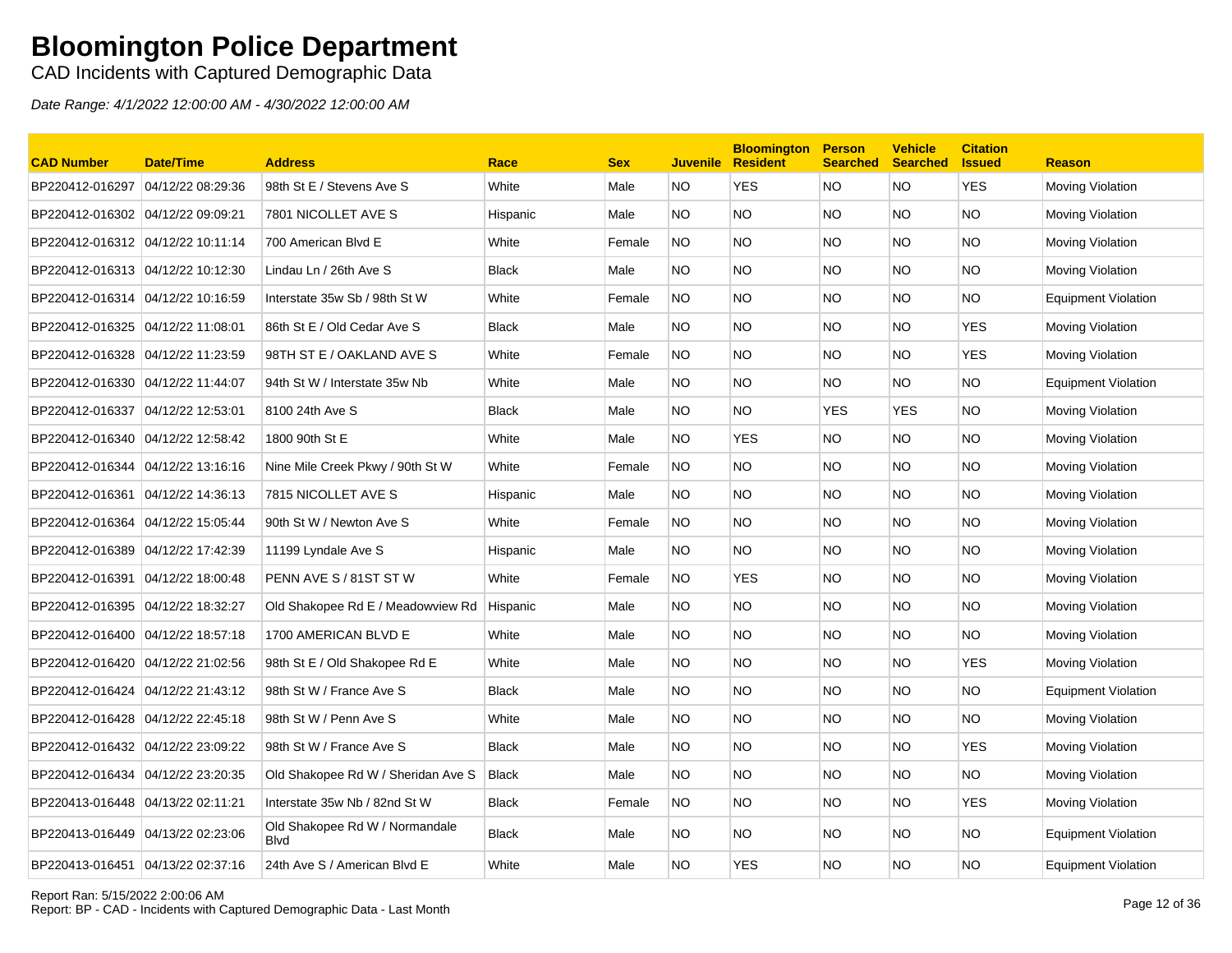CAD Incidents with Captured Demographic Data

| <b>CAD Number</b>                 | <b>Date/Time</b>  | <b>Address</b>                                | Race         | <b>Sex</b> | <b>Juvenile</b> | <b>Bloomington</b><br><b>Resident</b> | <b>Person</b><br><b>Searched</b> | <b>Vehicle</b><br><b>Searched</b> | <b>Citation</b><br><b>Issued</b> | <b>Reason</b>              |
|-----------------------------------|-------------------|-----------------------------------------------|--------------|------------|-----------------|---------------------------------------|----------------------------------|-----------------------------------|----------------------------------|----------------------------|
| BP220413-016452 04/13/22 02:45:43 |                   | Old Shakopee Rd E / 17th Ave S                | <b>Black</b> | Male       | <b>NO</b>       | NO.                                   | <b>NO</b>                        | <b>NO</b>                         | <b>YES</b>                       | <b>Moving Violation</b>    |
| BP220413-016459 04/13/22 04:03:37 |                   | 86th St E / Nicollet Ave S                    | White        | Female     | <b>NO</b>       | NO.                                   | NO.                              | <b>NO</b>                         | NO.                              | Investigative              |
| BP220413-016464                   | 04/13/22 05:16:19 | 90th St W / Tretbaugh Dr                      | White        | Female     | <b>NO</b>       | <b>YES</b>                            | <b>NO</b>                        | <b>NO</b>                         | NO.                              | Moving Violation           |
| BP220413-016466 04/13/22 05:27:13 |                   | Old Shakopee Rd W / Pennsylvania<br>Ave S     | White        | Male       | <b>NO</b>       | <b>YES</b>                            | NO.                              | NO.                               | <b>NO</b>                        | Moving Violation           |
| BP220413-016469 04/13/22 05:38:03 |                   | Old Shakopee Rd W / Louisiana Ave S   Unknown |              | Male       | NO.             | <b>YES</b>                            | <b>NO</b>                        | <b>NO</b>                         | <b>NO</b>                        | <b>Moving Violation</b>    |
| BP220413-016470 04/13/22 05:39:17 |                   | Old Shakopee Rd W / Johnson Cir               | Hispanic     | Male       | <b>NO</b>       | NO.                                   | <b>NO</b>                        | <b>NO</b>                         | NO.                              | <b>Moving Violation</b>    |
| BP220413-016472 04/13/22 05:43:40 |                   | Old Shakopee Rd W / Nesbitt Ave S             | White        | Female     | <b>NO</b>       | NO.                                   | NO.                              | <b>NO</b>                         | <b>NO</b>                        | <b>Equipment Violation</b> |
| BP220413-016474 04/13/22 06:28:14 |                   | 98th St W / Xerxes Ave S                      | White        | Male       | NO.             | <b>YES</b>                            | NO.                              | NO.                               | NO.                              | <b>Moving Violation</b>    |
| BP220413-016481                   | 04/13/22 07:58:26 | 90th St W / Lyndale Ave S                     | Hispanic     | Female     | NO.             | NO.                                   | NO.                              | <b>NO</b>                         | <b>YES</b>                       | Moving Violation           |
| BP220413-016508 04/13/22 11:36:58 |                   | 8200 GARFIELD AVE S                           | White        | Male       | <b>NO</b>       | <b>YES</b>                            | NO.                              | <b>NO</b>                         | <b>YES</b>                       | Equipment Violation        |
| BP220413-016515 04/13/22 11:51:10 |                   | 98th St E / Portland Ave S                    | White        | Male       | <b>NO</b>       | NO.                                   | NO.                              | <b>NO</b>                         | <b>NO</b>                        | <b>Moving Violation</b>    |
| BP220413-016516 04/13/22 11:53:24 |                   | 8700-b Lyndale Ave S                          | White        | Male       | <b>NO</b>       | <b>YES</b>                            | NO.                              | <b>NO</b>                         | NO.                              | <b>Moving Violation</b>    |
| BP220413-016517 04/13/22 12:05:49 |                   | 396 AMERICAN BLVD E                           | White        | Male       | <b>NO</b>       | NO.                                   | <b>NO</b>                        | <b>NO</b>                         | <b>NO</b>                        | <b>Moving Violation</b>    |
| BP220413-016519 04/13/22 12:14:56 |                   | 8041 2ND AVE S                                | Black        | Male       | NO.             | NO.                                   | NO.                              | <b>NO</b>                         | NO.                              | <b>Equipment Violation</b> |
| BP220413-016520 04/13/22 12:22:41 |                   | 8905 LYNDALE AVE S                            | White        | Male       | NO.             | NO.                                   | NO.                              | NO.                               | <b>YES</b>                       | <b>Moving Violation</b>    |
| BP220413-016521                   | 04/13/22 12:25:48 | 1010 AMERICAN BLVD W                          | Hispanic     | Female     | NO.             | <b>YES</b>                            | NO.                              | <b>NO</b>                         | NO.                              | Moving Violation           |
| BP220413-016524 04/13/22 12:42:07 |                   | American Blvd E / Portland Ave S              | <b>Black</b> | Male       | <b>NO</b>       | NO.                                   | NO.                              | <b>NO</b>                         | <b>YES</b>                       | <b>Moving Violation</b>    |
| BP220413-016526 04/13/22 12:52:09 |                   | 7801 NICOLLET AVE S                           | White        | Male       | <b>NO</b>       | NO.                                   | NO.                              | <b>NO</b>                         | NO.                              | Moving Violation           |
| BP220413-016528 04/13/22 12:57:27 |                   | 9101 OLD CEDAR AVE S                          | Hispanic     | Male       | NO.             | NO.                                   | NO.                              | <b>NO</b>                         | <b>YES</b>                       | <b>Moving Violation</b>    |
| BP220413-016530 04/13/22 13:02:01 |                   | 106th St W / Lyndale Ave S                    | White        | Female     | NO.             | <b>YES</b>                            | NO.                              | NO.                               | NO.                              | <b>Moving Violation</b>    |
| BP220413-016533 04/13/22 13:07:17 |                   | 86th St W / Pine Hill Rd                      | White        | Female     | <b>NO</b>       | NO.                                   | NO.                              | NO.                               | NO.                              | Moving Violation           |
| BP220413-016534 04/13/22 13:08:02 |                   | 1707 87TH ST E                                | <b>Black</b> | Female     | NO.             | NO.                                   | NO.                              | NO.                               | YES                              | Moving Violation           |
| BP220413-016538 04/13/22 13:17:56 |                   | 1621 OLD SHAKOPEE RD E                        | Hispanic     | Female     | <b>NO</b>       | NO.                                   | NO.                              | <b>NO</b>                         | <b>YES</b>                       | Moving Violation           |
| BP220413-016542 04/13/22 13:22:54 |                   | 98th St $E/4$ th Ave S                        | Asian        | Female     | NO.             | <b>YES</b>                            | NO.                              | <b>NO</b>                         | NO.                              | <b>Moving Violation</b>    |
| BP220413-016546 04/13/22 13:52:20 |                   | 8936 LYNDALE AVE S                            | White        | Female     | <b>NO</b>       | <b>YES</b>                            | NO.                              | <b>NO</b>                         | <b>YES</b>                       | <b>Moving Violation</b>    |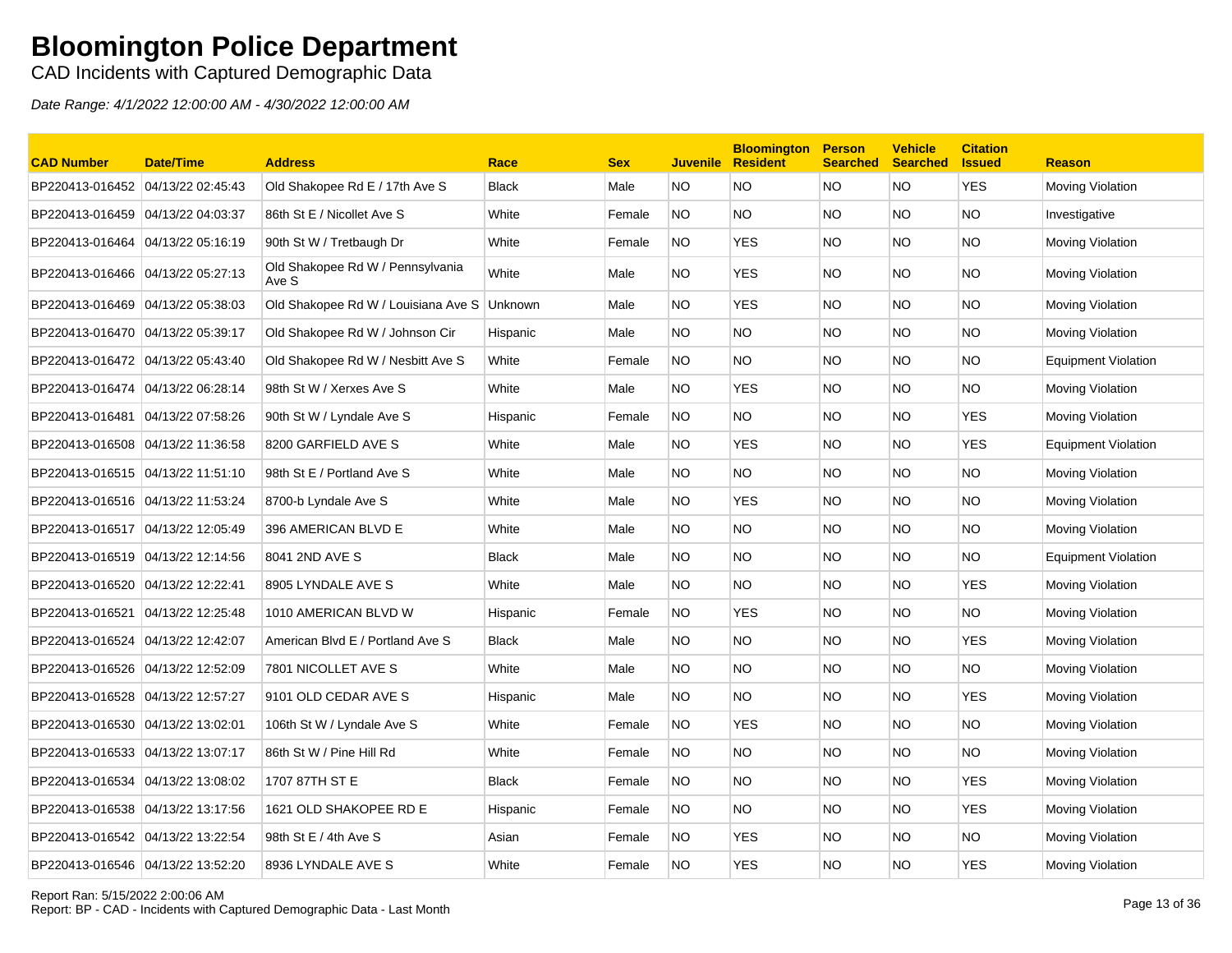CAD Incidents with Captured Demographic Data

| <b>CAD Number</b>                  | <b>Date/Time</b>  | <b>Address</b>                            | Race         | <b>Sex</b> | <b>Juvenile</b> | <b>Bloomington</b><br><b>Resident</b> | <b>Person</b><br><b>Searched</b> | <b>Vehicle</b><br><b>Searched</b> | <b>Citation</b><br><b>Issued</b> | <b>Reason</b>              |
|------------------------------------|-------------------|-------------------------------------------|--------------|------------|-----------------|---------------------------------------|----------------------------------|-----------------------------------|----------------------------------|----------------------------|
| BP220413-016550 04/13/22 14:03:50  |                   | 9848 LYNDALE AVE S                        | White        | Male       | NO.             | <b>YES</b>                            | <b>NO</b>                        | <b>NO</b>                         | <b>NO</b>                        | Investigative              |
| BP220413-016551 04/13/22 14:04:42  |                   | 700 AMERICAN BLVD W                       | White        | Male       | NO.             | NO.                                   | NO.                              | NO.                               | <b>YES</b>                       | <b>Moving Violation</b>    |
| BP220413-016557                    | 04/13/22 14:22:02 | 700 AMERICAN BLVD E                       | <b>Black</b> | Male       | NO.             | NO.                                   | NO.                              | NO.                               | <b>NO</b>                        | <b>Equipment Violation</b> |
| BP220413-016559 04/13/22 14:26:04  |                   | 1700 AMERICAN BLVD W                      | Black        | Female     | NO.             | <b>YES</b>                            | NO.                              | NO.                               | YES                              | Moving Violation           |
| BP220413-016563 04/13/22 14:50:17  |                   | 12th Ave S / 78th St E                    | White        | Male       | NO.             | NO.                                   | NO.                              | NO.                               | <b>YES</b>                       | <b>Equipment Violation</b> |
| BP220413-016567 04/13/22 15:01:14  |                   | American Blvd E / 2nd Ave S               | White        | Female     | NO.             | <b>YES</b>                            | NO.                              | NO.                               | <b>NO</b>                        | <b>Equipment Violation</b> |
| BP220413-016574 04/13/22 15:36:17  |                   | 8900 PORTLAND AVE S                       | White        | Male       | NO.             | <b>YES</b>                            | <b>NO</b>                        | NO.                               | <b>NO</b>                        | <b>Equipment Violation</b> |
| BP220413-016579 04/13/22 15:59:22  |                   | 7830 12TH AVE S                           | Hispanic     | Male       | NO.             | <b>YES</b>                            | NO.                              | NO.                               | <b>YES</b>                       | <b>Moving Violation</b>    |
| BP220413-016583 04/13/22 16:27:34  |                   | 8000 IKEA WAY                             | <b>Black</b> | Male       | NO.             | NO.                                   | <b>NO</b>                        | NO.                               | <b>NO</b>                        | <b>Moving Violation</b>    |
| BP220413-016587                    | 04/13/22 16:43:41 | American Blvd E / Thunderbird Rd          | Asian        | Male       | NO.             | NO.                                   | NO.                              | NO.                               | <b>NO</b>                        | Moving Violation           |
| BP220413-016588 04/13/22 16:51:06  |                   | American Blvd E / Portland Ave S          | White        | Male       | NO.             | <b>YES</b>                            | NO.                              | NO.                               | <b>YES</b>                       | <b>Equipment Violation</b> |
| BP220413-016590 04/13/22 17:13:13  |                   | 7850 12TH AVE S                           | White        | Female     | <b>NO</b>       | <b>NO</b>                             | <b>NO</b>                        | NO.                               | <b>NO</b>                        | Moving Violation           |
| BP220413-016593 04/13/22 17:44:14  |                   | 1280 98TH ST W                            | White        | Male       | NO.             | YES                                   | NO.                              | NO.                               | <b>NO</b>                        | Moving Violation           |
| BP220413-016594 04/13/22 17:45:34  |                   | Old Shakopee Rd W / Thomas Ave S          | Asian        | Female     | <b>NO</b>       | NO.                                   | <b>NO</b>                        | NO.                               | <b>YES</b>                       | Moving Violation           |
| BP220413-016596 04/13/22 17:52:38  |                   | American Blvd E / 5th Ave S               | <b>Black</b> | Female     | <b>NO</b>       | <b>YES</b>                            | NO.                              | NO.                               | YES                              | <b>Moving Violation</b>    |
| BP220413-016599 04/13/22 17:54:47  |                   | Lyndale Ave S / 86th St W                 | <b>Black</b> | Male       | NO.             | NO.                                   | NO.                              | NO.                               | <b>NO</b>                        | Moving Violation           |
| BP220413-016600 04/13/22 17:58:12  |                   | 98th St W / Lyndale Ave S                 | <b>Black</b> | Female     | NO.             | <b>YES</b>                            | NO.                              | NO.                               | YES                              | Moving Violation           |
| BP220413-016601 04/13/22 18:03:33  |                   | Old Shakopee Rd W / Little Ave S          | White        | Female     | NO.             | <b>YES</b>                            | NO.                              | NO.                               | <b>NO</b>                        | Moving Violation           |
| BP220413-016604 04/13/22 18:07:06  |                   | Springside Ln / Old Shakopee Rd E         | White        | Male       | NO.             | <b>YES</b>                            | NO.                              | NO.                               | <b>YES</b>                       | Moving Violation           |
| BP220413-016605 04/13/22 18:07:18  |                   | Old Shakopee Rd E / Highway 77 Sb         | White        | Male       | NO.             | <b>YES</b>                            | <b>NO</b>                        | NO.                               | <b>NO</b>                        | Moving Violation           |
| BP220413-016615 04/13/22 18:56:20  |                   | 8600 Lyndale Ave S                        | Hispanic     | Male       | NO.             | <b>YES</b>                            | NO.                              | NO.                               | <b>NO</b>                        | Moving Violation           |
|                                    |                   | OLD SHAKOPEE RD W / TOLEDO<br><b>CURV</b> | White        | Male       | NO.             | NO.                                   | <b>NO</b>                        | NO.                               | <b>NO</b>                        | Equipment Violation        |
| BP220413-016619 04/13/22 19:37:16  |                   | 86th St E / Portland Ave S                | <b>Black</b> | Female     | <b>YES</b>      | <b>YES</b>                            | <b>NO</b>                        | NO.                               | <b>NO</b>                        | Moving Violation           |
| BP220413-016622  04/13/22 19:39:48 |                   | 98th St E / Portland Ave S                | <b>Black</b> | Male       | NO.             | NO.                                   | NO.                              | NO.                               | <b>NO</b>                        | Moving Violation           |
| BP220413-016623 04/13/22 19:45:12  |                   | 90th St E / Nicollet Ave S                | Hispanic     | Male       | NO.             | <b>NO</b>                             | NO.                              | NO.                               | <b>YES</b>                       | Investigative              |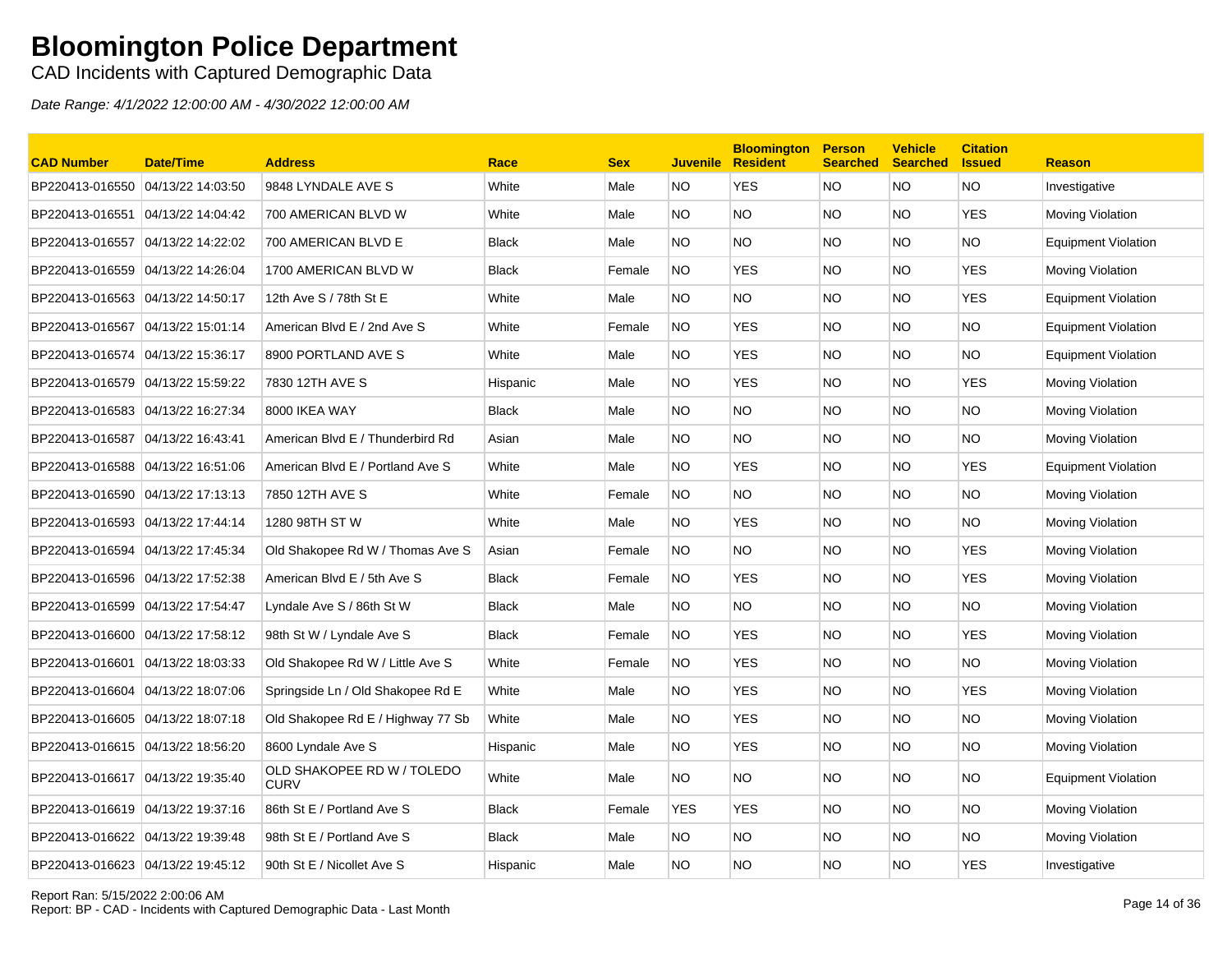CAD Incidents with Captured Demographic Data

| <b>CAD Number</b>                 | <b>Date/Time</b> | <b>Address</b>                          | Race           | <b>Sex</b> | <b>Juvenile</b> | <b>Bloomington</b><br><b>Resident</b> | <b>Person</b><br><b>Searched</b> | <b>Vehicle</b><br><b>Searched</b> | <b>Citation</b><br><b>Issued</b> | <b>Reason</b>              |
|-----------------------------------|------------------|-----------------------------------------|----------------|------------|-----------------|---------------------------------------|----------------------------------|-----------------------------------|----------------------------------|----------------------------|
| BP220413-016627 04/13/22 19:59:58 |                  | 98th St E / Park Ave S                  | Black          | Male       | NO              | <b>YES</b>                            | <b>NO</b>                        | NO                                | NO.                              | <b>Moving Violation</b>    |
| BP220413-016635 04/13/22 20:54:00 |                  | 8920 Penn Ave S                         | Black          | Male       | NO.             | NO.                                   | <b>NO</b>                        | NO.                               | <b>NO</b>                        | <b>Moving Violation</b>    |
| BP220413-016636 04/13/22 21:01:18 |                  | Nicollet Ave S / American Blvd E        | Black          | Male       | NO.             | NO.                                   | <b>NO</b>                        | NO.                               | NO.                              | <b>Moving Violation</b>    |
| BP220413-016639 04/13/22 21:11:32 |                  | 7845 Portland Ave S                     | White          | Female     | NO.             | NO.                                   | NO.                              | NO.                               | NO.                              | Moving Violation           |
| BP220413-016640 04/13/22 21:14:44 |                  | 7817 Portland Ave S                     | White          | Male       | NO.             | NO.                                   | NO.                              | NO.                               | NO.                              | <b>Equipment Violation</b> |
| BP220413-016641 04/13/22 21:28:49 |                  | Old Shakopee Rd W / Hampshire Ave<br>S. | White          | Male       | NO.             | <b>YES</b>                            | <b>NO</b>                        | NO.                               | NO.                              | <b>Equipment Violation</b> |
| BP220413-016645 04/13/22 21:50:12 |                  | 9100-b Blaisdell Ave S                  | White          | Male       | NO.             | <b>YES</b>                            | <b>NO</b>                        | NO                                | <b>NO</b>                        | <b>Equipment Violation</b> |
| BP220413-016649 04/13/22 22:09:13 |                  | Interstate 35w Nb / 82nd St W           | Black          | Female     | NO.             | NO.                                   | NO.                              | NO.                               | NO.                              | <b>Equipment Violation</b> |
| BP220413-016653 04/13/22 22:34:58 |                  | Old Shakopee Rd W / France Ave S        | <b>Unknown</b> | Male       | NO.             | <b>YES</b>                            | <b>NO</b>                        | NO.                               | NO.                              | <b>Moving Violation</b>    |
| BP220413-016659 04/13/22 23:28:44 |                  | France Ave S / Interstate 494 Eb        | White          | Male       | NO.             | YES                                   | <b>NO</b>                        | NO.                               | NO.                              | <b>Moving Violation</b>    |
| BP220413-016661 04/13/22 23:32:36 |                  | Old Shakopee Rd W / Xerxes Ave S        | White          | Female     | NO              | NO.                                   | <b>NO</b>                        | NO                                | <b>YES</b>                       | Moving Violation           |
| BP220413-016662 04/13/22 23:40:22 |                  | 98th St W / Normandale Blvd             | Unknown        | Male       | NO.             | NO.                                   | <b>NO</b>                        | NO.                               | NO.                              | <b>Moving Violation</b>    |
| BP220414-016674 04/14/22 01:07:25 |                  | 92nd St W / Lyndale Ave S               | Hispanic       | Male       | NO.             | <b>YES</b>                            | NO.                              | NO.                               | NO.                              | Moving Violation           |
| BP220414-016693 04/14/22 05:40:45 |                  | American Blvd E / Chicago Ave S         | White          | Male       | NO.             | NO.                                   | NO.                              | NO.                               | NO.                              | <b>Moving Violation</b>    |
| BP220414-016695 04/14/22 05:55:31 |                  | 78th St E / Portland Ave S              | Hispanic       | Female     | NO.             | NO.                                   | NO.                              | NO.                               | <b>YES</b>                       | Moving Violation           |
| BP220414-016734 04/14/22 12:13:27 |                  | 9501 12th Ave S                         | White          | Male       | NO.             | <b>YES</b>                            | <b>NO</b>                        | NO.                               | <b>NO</b>                        | Moving Violation           |
| BP220414-016745 04/14/22 13:29:34 |                  | 96th St E / 3rd Ave S                   | Black          | Male       | NO.             | YES                                   | <b>NO</b>                        | NO.                               | NO.                              | <b>Moving Violation</b>    |
| BP220414-016747 04/14/22 13:33:39 |                  | Old Shakopee Rd E / Springside Ln       | White          | Male       | NO              | NO.                                   | <b>NO</b>                        | NO.                               | NO.                              | Moving Violation           |
| BP220414-016757 04/14/22 14:30:12 |                  | 24th Ave S / Interstate 494             | Hispanic       | Male       | NO.             | NO.                                   | <b>NO</b>                        | NO.                               | ΝO                               | <b>Moving Violation</b>    |
| BP220414-016761 04/14/22 15:01:15 |                  | 850 106TH ST W                          | White          | Female     | NO.             | YES                                   | <b>NO</b>                        | NO.                               | <b>YES</b>                       | Moving Violation           |
| BP220414-016773 04/14/22 15:46:19 |                  | 1400 OLD SHAKOPEE RD E                  | White          | Male       | NO.             | YES                                   | NO.                              | NO.                               | YES                              | Moving Violation           |
| BP220414-016799 04/14/22 18:25:44 |                  | 102nd St W / Normandale Blvd            | Black          | Male       | NO.             | NO.                                   | <b>NO</b>                        | NO.                               | <b>NO</b>                        | Moving Violation           |
| BP220414-016809 04/14/22 19:27:44 |                  | 7800 PENN AVE S                         | Hispanic       | Male       | NO.             | <b>YES</b>                            | <b>NO</b>                        | NO.                               | <b>NO</b>                        | Investigative              |
| BP220414-016810 04/14/22 19:31:39 |                  | Penn Ave S / Interstate 494 Eb          | Hispanic       | Male       | NO.             | NO.                                   | <b>NO</b>                        | NO.                               | <b>NO</b>                        | <b>Equipment Violation</b> |
| BP220414-016816 04/14/22 19:53:17 |                  | 86th St W / Interstate 35w Nb           | Black          | Male       | NO              | YES                                   | <b>NO</b>                        | NO.                               | ΝO                               | <b>Moving Violation</b>    |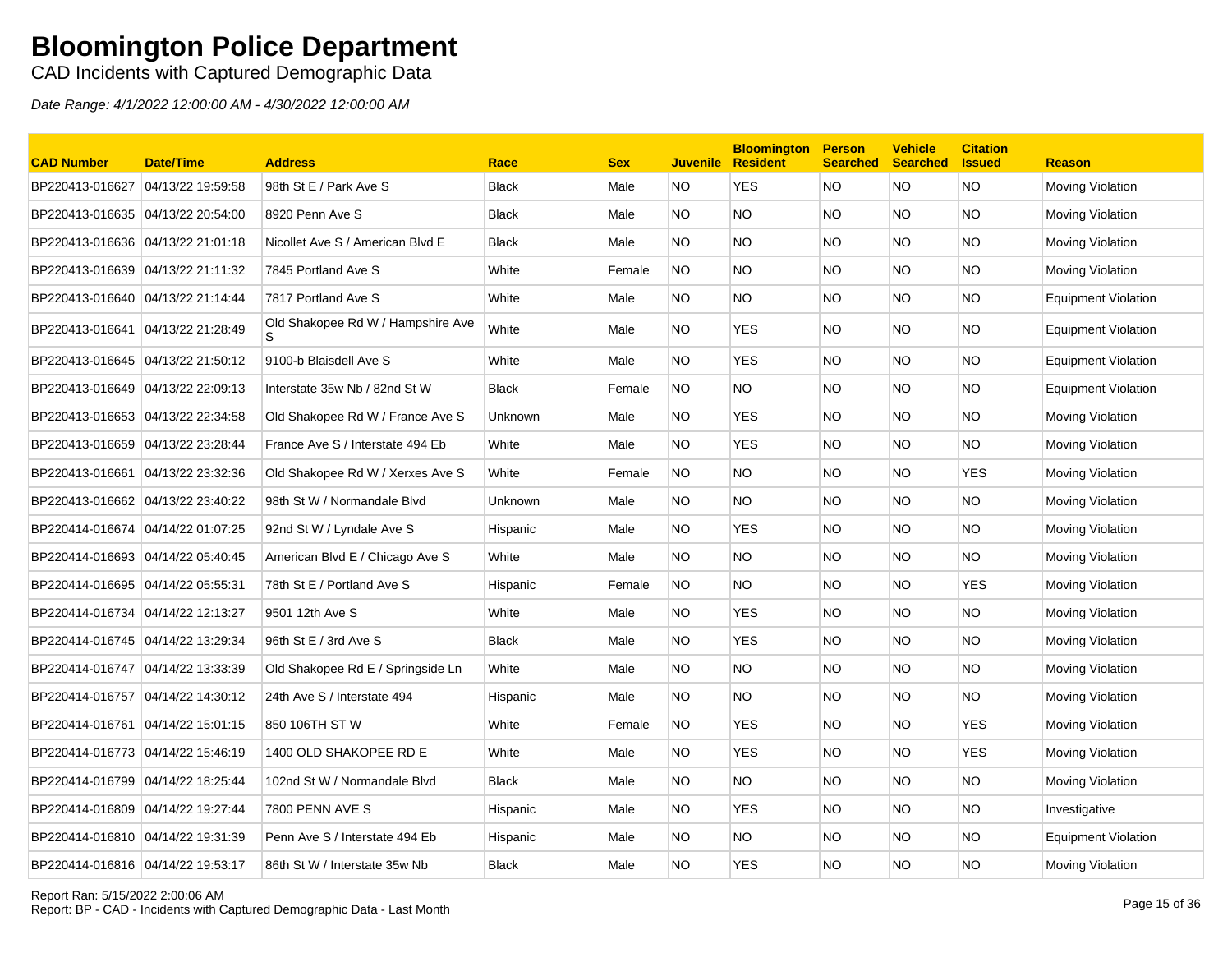CAD Incidents with Captured Demographic Data

| <b>CAD Number</b>                  | <b>Date/Time</b>  | <b>Address</b>                   | Race         | <b>Sex</b> | <b>Juvenile</b> | <b>Bloomington</b><br><b>Resident</b> | <b>Person</b><br><b>Searched</b> | <b>Vehicle</b><br><b>Searched</b> | <b>Citation</b><br><b>Issued</b> | <b>Reason</b>              |
|------------------------------------|-------------------|----------------------------------|--------------|------------|-----------------|---------------------------------------|----------------------------------|-----------------------------------|----------------------------------|----------------------------|
| BP220414-016817                    | 04/14/22 19:55:29 | 86th St E / Old Shakopee Rd E    | <b>Black</b> | Male       | NO.             | <b>YES</b>                            | <b>NO</b>                        | NO.                               | <b>YES</b>                       | <b>Equipment Violation</b> |
| BP220414-016819 04/14/22 20:04:52  |                   | Old Shakopee Rd E / 86th St E    | <b>Black</b> | Male       | NO.             | <b>NO</b>                             | <b>NO</b>                        | NO.                               | <b>NO</b>                        | Moving Violation           |
| BP220414-016820                    | 04/14/22 20:07:26 | 98th St E / Nicollet Ave S       | <b>Black</b> | Female     | NO.             | NO.                                   | <b>NO</b>                        | NO.                               | <b>NO</b>                        | Investigative              |
| BP220414-016825 04/14/22 20:26:36  |                   | 102nd St W / Normandale Blvd     | White        | Female     | NO.             | <b>YES</b>                            | <b>NO</b>                        | NO.                               | NO.                              | Moving Violation           |
| BP220414-016832                    | 04/14/22 21:00:35 | American Blvd W / Lyndale Ave S  | White        | Female     | <b>NO</b>       | <b>YES</b>                            | <b>NO</b>                        | NO.                               | <b>NO</b>                        | Moving Violation           |
| BP220414-016833 04/14/22 21:02:18  |                   | 92nd St W / Lyndale Ave S        | <b>Black</b> | Male       | NO.             | <b>NO</b>                             | <b>NO</b>                        | NO.                               | <b>NO</b>                        | Moving Violation           |
| BP220414-016834                    | 04/14/22 21:11:49 | Old Shakopee Rd W / Logan Ave S  | <b>Black</b> | Female     | NO.             | <b>NO</b>                             | <b>NO</b>                        | NO.                               | <b>YES</b>                       | <b>Equipment Violation</b> |
| BP220414-016838 04/14/22 21:53:44  |                   | 86th St E / Nicollet Ave S       | Hispanic     | Female     | NO.             | <b>YES</b>                            | <b>NO</b>                        | NO.                               | NO.                              | Investigative              |
| BP220414-016846                    | 04/14/22 22:42:16 | 8040 Nicollet Ave S              | <b>Black</b> | Male       | NO.             | <b>NO</b>                             | <b>NO</b>                        | NO.                               | <b>NO</b>                        | <b>Equipment Violation</b> |
| BP220415-016881                    | 04/15/22 07:25:47 | Old Shakopee Rd W / Abbott Ave S | Hispanic     | Male       | NO.             | <b>NO</b>                             | <b>NO</b>                        | NO.                               | <b>YES</b>                       | Moving Violation           |
| BP220415-016892 04/15/22 09:45:12  |                   | 8537 LYNDALE AVE S               | Hispanic     | Male       | NO.             | <b>YES</b>                            | <b>NO</b>                        | NO.                               | NO.                              | Investigative              |
| BP220415-016909 04/15/22 11:47:11  |                   | Lyndale Ave S / 92nd St W        | White        | Male       | NO.             | NO.                                   | <b>NO</b>                        | NO.                               | NO.                              | <b>Equipment Violation</b> |
|                                    |                   | Old Shakopee Rd E / 12th Ave S   | Asian        | Male       | NO.             | <b>NO</b>                             | <b>NO</b>                        | NO.                               | <b>NO</b>                        | Equipment Violation        |
| BP220415-016921                    | 04/15/22 12:57:31 | 90th St W / Logan Ave S          | <b>Black</b> | Male       | NO.             | <b>YES</b>                            | <b>NO</b>                        | NO.                               | <b>YES</b>                       | <b>Equipment Violation</b> |
| BP220415-016927  04/15/22 13:32:24 |                   | 90th St W / Interstate 35w Nb    | White        | Male       | NO.             | <b>NO</b>                             | <b>NO</b>                        | NO.                               | NO.                              | Moving Violation           |
| BP220415-016955 04/15/22 16:16:31  |                   | 8001 Winstead Way                | Hispanic     | Male       | NO.             | <b>NO</b>                             | <b>NO</b>                        | NO.                               | <b>YES</b>                       | Moving Violation           |
| BP220415-016962                    | 04/15/22 16:37:52 | 78th St E / 12th Ave S           | Unknown      | Male       | NO.             | <b>NO</b>                             | <b>YES</b>                       | <b>YES</b>                        | <b>NO</b>                        | Moving Violation           |
| BP220415-016973 04/15/22 17:38:37  |                   | 8100 24th Ave S                  | Hispanic     | Female     | NO.             | NO.                                   | <b>NO</b>                        | NO.                               | NO.                              | Moving Violation           |
| BP220415-016977                    | 04/15/22 17:49:34 | 2111 AMERICAN BLVD E             | White        | Female     | NO.             | NO.                                   | <b>NO</b>                        | NO.                               | NO.                              | Moving Violation           |
| BP220415-016978 04/15/22 17:50:46  |                   | 8100 24TH AVE S                  | Asian        | Female     | NO.             | <b>NO</b>                             | <b>NO</b>                        | NO.                               | NO.                              | Moving Violation           |
| BP220415-016979                    | 04/15/22 17:59:50 | 8100 24th Ave S                  | White        | Male       | NO.             | <b>NO</b>                             | <b>NO</b>                        | NO.                               | <b>NO</b>                        | Investigative              |
|                                    |                   | 90th St W / Interstate 35w Nb    | Hispanic     | Male       | NO.             | <b>NO</b>                             | <b>NO</b>                        | NO.                               | <b>YES</b>                       | Moving Violation           |
| BP220415-016985 04/15/22 18:31:57  |                   | 98th St W / Penn Ave S           | White        | Female     | NO.             | <b>YES</b>                            | <b>NO</b>                        | NO.                               | NO.                              | <b>Equipment Violation</b> |
| BP220415-016987                    | 04/15/22 18:41:49 | 8029 24TH AVE S                  | White        | Female     | NO.             | <b>NO</b>                             | <b>NO</b>                        | NO.                               | <b>NO</b>                        | <b>Equipment Violation</b> |
| BP220415-016989 04/15/22 19:04:11  |                   | 7999-7851 24TH AVE S             | White        | Female     | <b>NO</b>       | <b>NO</b>                             | <b>NO</b>                        | NO.                               | <b>YES</b>                       | Moving Violation           |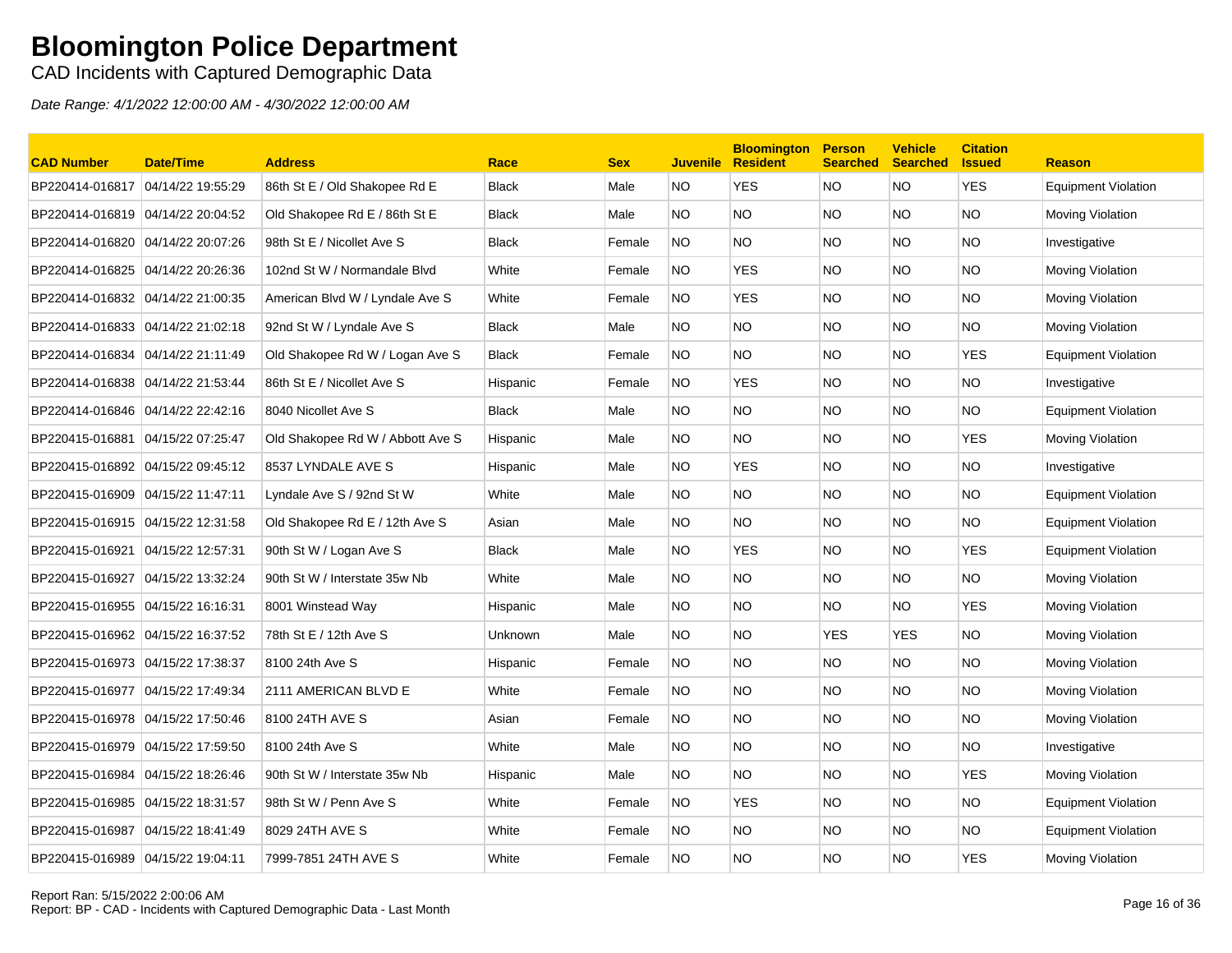CAD Incidents with Captured Demographic Data

| <b>CAD Number</b>                 | Date/Time         | <b>Address</b>                   | Race           | <b>Sex</b> | <b>Juvenile</b> | <b>Bloomington</b><br><b>Resident</b> | <b>Person</b><br><b>Searched</b> | <b>Vehicle</b><br><b>Searched</b> | <b>Citation</b><br><b>Issued</b> | <b>Reason</b>              |
|-----------------------------------|-------------------|----------------------------------|----------------|------------|-----------------|---------------------------------------|----------------------------------|-----------------------------------|----------------------------------|----------------------------|
| BP220415-016991 04/15/22 19:18:56 |                   | 90th St E / Bloomington Ave S    | <b>Black</b>   | Male       | NO.             | NO                                    | <b>NO</b>                        | <b>NO</b>                         | <b>YES</b>                       | Moving Violation           |
| BP220415-016992 04/15/22 19:19:09 |                   | 9107 MEADOWVIEW RD               | <b>Unknown</b> | Male       | NO.             | <b>NO</b>                             | NO.                              | NO.                               | <b>NO</b>                        | <b>Equipment Violation</b> |
| BP220415-016994                   | 04/15/22 19:27:16 | 2131 LINDAU LN                   | <b>Black</b>   | Male       | NO.             | <b>NO</b>                             | <b>NO</b>                        | NO.                               | <b>NO</b>                        | Moving Violation           |
|                                   |                   | 98th St W / Collegeview Rd       | <b>Black</b>   | Male       | NO.             | <b>YES</b>                            | NO.                              | NO.                               | <b>NO</b>                        | Equipment Violation        |
| BP220415-016999 04/15/22 19:35:51 |                   | American Blvd E / Chicago Ave S  | <b>Black</b>   | Female     | NO.             | NO.                                   | NO.                              | NO.                               | NO.                              | <b>Equipment Violation</b> |
| BP220415-017000 04/15/22 19:38:23 |                   | 8240 24TH AVE S                  | Hispanic       | Male       | NO.             | NO.                                   | NO.                              | NO.                               | <b>YES</b>                       | Moving Violation           |
| BP220415-017002 04/15/22 19:56:00 |                   | 86th St E / Old Shakopee Rd E    | <b>Black</b>   | Male       | NO.             | <b>NO</b>                             | NO.                              | NO.                               | <b>YES</b>                       | <b>Equipment Violation</b> |
| BP220415-017011 04/15/22 21:00:59 |                   | 2800 American Blvd W             | Hispanic       | Male       | NO.             | <b>NO</b>                             | <b>NO</b>                        | NO.                               | <b>NO</b>                        | <b>Equipment Violation</b> |
| BP220415-017012 04/15/22 21:01:26 |                   | 1550 AMERICAN BLVD E             | White          | Female     | <b>NO</b>       | NO.                                   | <b>NO</b>                        | NO.                               | <b>NO</b>                        | Moving Violation           |
|                                   |                   | 98th St W / Irving Ave S         | <b>Black</b>   | Female     | NO.             | <b>NO</b>                             | <b>NO</b>                        | NO.                               | <b>YES</b>                       | Moving Violation           |
| BP220415-017014 04/15/22 21:06:04 |                   | 98th St W / Interstate 35w Nb    | Hispanic       | Male       | NO.             | NO.                                   | NO.                              | NO.                               | YES                              | Moving Violation           |
| BP220415-017016 04/15/22 21:09:27 |                   | American Blvd E / Nicollet Ave S | Hispanic       | Female     | NO.             | <b>YES</b>                            | NO.                              | NO.                               | <b>YES</b>                       | Moving Violation           |
| BP220415-017018 04/15/22 21:11:31 |                   | Old Shakopee Rd E / 86th St E    | <b>Black</b>   | Female     | NO.             | NO.                                   | NO.                              | NO.                               | <b>NO</b>                        | <b>Equipment Violation</b> |
| BP220415-017019 04/15/22 21:17:51 |                   | American Blvd E / Chicago Ave S  | Hispanic       | Male       | <b>NO</b>       | <b>YES</b>                            | <b>NO</b>                        | <b>NO</b>                         | <b>NO</b>                        | <b>Equipment Violation</b> |
| BP220415-017021 04/15/22 21:30:18 |                   | 102ND ST W / YUKON AVE S         | Unknown        | Male       | NO.             | NO.                                   | <b>NO</b>                        | NO.                               | <b>NO</b>                        | Moving Violation           |
|                                   |                   | 78th St E / Nicollet Ave S       | White          | Female     | NO.             | NO.                                   | NO.                              | NO.                               | <b>NO</b>                        | <b>Equipment Violation</b> |
| BP220415-017027 04/15/22 21:53:44 |                   | 98th St W / Harrison Rd          | <b>Black</b>   | Male       | NO.             | <b>YES</b>                            | NO.                              | NO.                               | <b>YES</b>                       | Moving Violation           |
| BP220415-017029 04/15/22 21:58:29 |                   | 7841 OLD CEDAR AVE S             | Hispanic       | Male       | NO.             | <b>YES</b>                            | <b>NO</b>                        | NO.                               | <b>YES</b>                       | Moving Violation           |
| BP220415-017031 04/15/22 22:07:11 |                   | LYNDALE AVE S / MISSION RD       | White          | Male       | NO.             | <b>YES</b>                            | NO.                              | NO.                               | <b>NO</b>                        | Moving Violation           |
| BP220415-017032 04/15/22 22:13:37 |                   | American Blvd E / Nicollet Ave S | White          | Female     | <b>NO</b>       | <b>YES</b>                            | NO.                              | NO.                               | <b>NO</b>                        | <b>Equipment Violation</b> |
|                                   |                   | 98th St W / Dupont Ave S         | White          | Female     | <b>NO</b>       | <b>NO</b>                             | <b>NO</b>                        | <b>NO</b>                         | <b>YES</b>                       | Moving Violation           |
| BP220415-017042 04/15/22 23:14:02 |                   | 90th St W / Lyndale Ave S        | <b>Black</b>   | Male       | NO.             | <b>NO</b>                             | NO.                              | NO.                               | <b>YES</b>                       | Equipment Violation        |
|                                   |                   | 7971 SOUTHTOWN CTR               | White          | Male       | NO.             | <b>NO</b>                             | <b>NO</b>                        | NO.                               | <b>NO</b>                        | <b>Equipment Violation</b> |
| BP220415-017046 04/15/22 23:22:23 |                   | Old Shakopee Rd W / Johnson Cir  | White          | Male       | NO.             | <b>YES</b>                            | NO.                              | NO.                               | <b>NO</b>                        | Moving Violation           |
| BP220415-017050 04/15/22 23:43:34 |                   | 87th St E / Old Cedar Ave S      | <b>Black</b>   | Female     | <b>NO</b>       | NO.                                   | <b>NO</b>                        | <b>YES</b>                        | <b>NO</b>                        | Moving Violation           |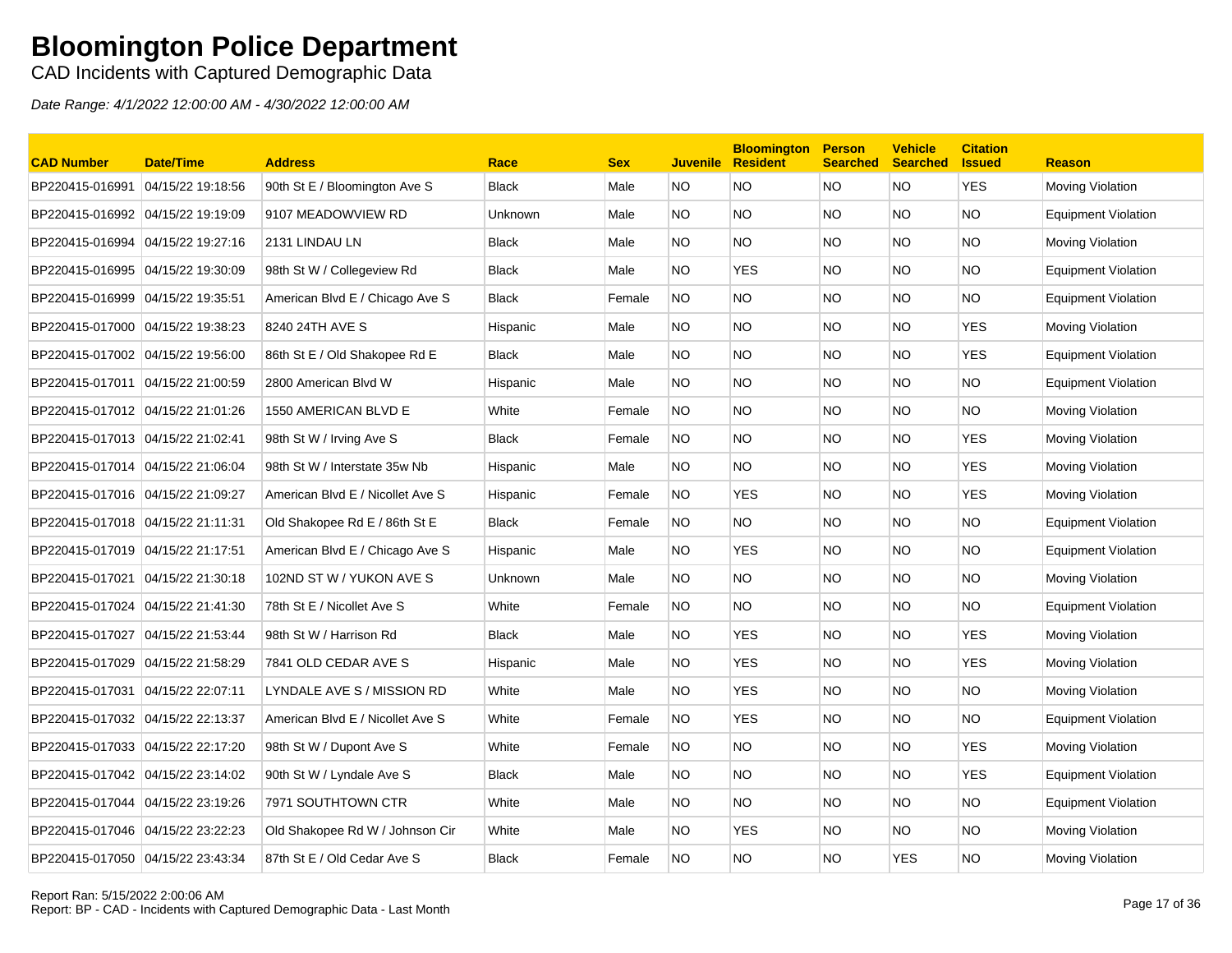CAD Incidents with Captured Demographic Data

| <b>CAD Number</b>                 | <b>Date/Time</b> | <b>Address</b>                              | Race         | <b>Sex</b> | <b>Juvenile</b> | <b>Bloomington</b><br><b>Resident</b> | <b>Person</b><br><b>Searched</b> | <b>Vehicle</b><br><b>Searched</b> | <b>Citation</b><br><b>Issued</b> | <b>Reason</b>              |
|-----------------------------------|------------------|---------------------------------------------|--------------|------------|-----------------|---------------------------------------|----------------------------------|-----------------------------------|----------------------------------|----------------------------|
| BP220415-017052 04/15/22 23:49:53 |                  | 86TH ST W / PENN AVE S                      | White        | Male       | NO.             | NO.                                   | NO                               | NO                                | <b>YES</b>                       | <b>Equipment Violation</b> |
| BP220415-017053 04/15/22 23:56:38 |                  | 102nd St W / Lyndale Ave S                  | White        | Male       | NO.             | <b>YES</b>                            | <b>NO</b>                        | NO.                               | NO.                              | <b>Moving Violation</b>    |
| BP220416-017056 04/16/22 00:14:24 |                  | 34th Ave S / American Blvd E                | Black        | Male       | NO.             | NO.                                   | <b>NO</b>                        | NO.                               | NO.                              | <b>Equipment Violation</b> |
| BP220416-017059 04/16/22 00:36:16 |                  | American Blvd W / Lyndale Ave S             | Black        | Female     | NO.             | <b>YES</b>                            | <b>NO</b>                        | NO.                               | <b>NO</b>                        | <b>Moving Violation</b>    |
| BP220416-017060 04/16/22 00:38:02 |                  | 96TH ST W / PLEASANT AVE S                  | Hispanic     | Male       | NO.             | <b>YES</b>                            | <b>NO</b>                        | NO.                               | NO.                              | Moving Violation           |
| BP220416-017061 04/16/22 00:51:06 |                  | 86th St E / Oakland Ave S                   | White        | Male       | NO.             | <b>YES</b>                            | <b>NO</b>                        | NO.                               | <b>NO</b>                        | <b>Equipment Violation</b> |
| BP220416-017064 04/16/22 01:04:28 |                  | Old Shakopee Rd E / Old Cedar Ave S   Black |              | Male       | NO.             | NO.                                   | <b>NO</b>                        | NO.                               | <b>NO</b>                        | <b>Moving Violation</b>    |
| BP220416-017070 04/16/22 01:24:57 |                  | 82nd St W / Penn Ave S                      | White        | Male       | NO.             | NO.                                   | <b>NO</b>                        | NO.                               | ΝO                               | <b>Equipment Violation</b> |
| BP220416-017071 04/16/22 01:27:55 |                  | 86th St W / Penn Ave S                      | White        | Male       | NO.             | <b>YES</b>                            | NO.                              | NO.                               | NO.                              | <b>Moving Violation</b>    |
| BP220416-017075 04/16/22 01:37:04 |                  | American Blvd E / Nicollet Ave S            | Black        | Female     | <b>NO</b>       | NO.                                   | NO.                              | NO.                               | NO.                              | <b>Moving Violation</b>    |
| BP220416-017078 04/16/22 01:45:28 |                  | <b>FRANCE AVE S / HERITAGE HILLS</b><br>DR. | Black        | Male       | NO.             | <b>YES</b>                            | NO.                              | NO.                               | NO.                              | <b>Moving Violation</b>    |
| BP220416-017080 04/16/22 01:56:29 |                  | 96th St W / Lyndale Ave S                   | <b>Black</b> | Male       | NO.             | <b>YES</b>                            | <b>NO</b>                        | NO                                | <b>YES</b>                       | Moving Violation           |
| BP220416-017084 04/16/22 02:16:44 |                  | Old Shakopee Rd W / Penn Ave S              | Black        | Male       | NO.             | NO.                                   | <b>NO</b>                        | NO.                               | NO.                              | <b>Equipment Violation</b> |
| BP220416-017086 04/16/22 02:46:34 |                  | 710 98th St W                               | Hispanic     | Female     | <b>NO</b>       | NO.                                   | NO.                              | NO.                               | YES                              | <b>Moving Violation</b>    |
| BP220416-017089 04/16/22 02:59:55 |                  | 94th St E / Nicollet Ave S                  | Hispanic     | Male       | NO.             | NO.                                   | <b>NO</b>                        | NO.                               | NO.                              | Equipment Violation        |
| BP220416-017093 04/16/22 03:19:05 |                  | Old Shakopee Rd E / Highway 77 Nb           | Black        | Female     | NO.             | <b>YES</b>                            | <b>NO</b>                        | NO.                               | <b>YES</b>                       | <b>Equipment Violation</b> |
| BP220416-017096 04/16/22 03:57:17 |                  | Penn Ave S / Interstate 494 Eb              | <b>Black</b> | Male       | NO.             | NO.                                   | <b>NO</b>                        | NO.                               | <b>YES</b>                       | <b>Moving Violation</b>    |
| BP220416-017108 04/16/22 06:14:42 |                  | 82nd St W / Penn Ave S                      | Asian        | Male       | NO.             | NO.                                   | <b>NO</b>                        | NO.                               | NO.                              | <b>Moving Violation</b>    |
| BP220416-017143 04/16/22 12:01:01 |                  | 24th Ave S / Lindau Ln                      | Black        | Male       | NO.             | NO.                                   | <b>NO</b>                        | NO.                               | NO.                              | <b>Moving Violation</b>    |
| BP220416-017146 04/16/22 12:17:39 |                  | 8100 24th Ave S                             | Unknown      | Unknown    | <b>NO</b>       | NO.                                   | NO.                              | NO.                               | NO.                              | <b>Moving Violation</b>    |
| BP220416-017152 04/16/22 13:26:07 |                  | 92nd St W / Grand Ave S                     | White        | Male       | NO.             | NO.                                   | NO.                              | NO.                               | NO.                              | <b>Equipment Violation</b> |
| BP220416-017155 04/16/22 13:59:42 |                  | Old Cedar Ave S / 82nd St E                 | White        | Female     | NO              | <b>YES</b>                            | <b>NO</b>                        | NO.                               | <b>NO</b>                        | <b>Moving Violation</b>    |
| BP220416-017157 04/16/22 14:10:15 |                  | 1920 86th St E                              | White        | Female     | NO.             | NO.                                   | <b>NO</b>                        | NO.                               | <b>YES</b>                       | Moving Violation           |
| BP220416-017159 04/16/22 14:18:13 |                  | 91ST ST E / PORTLAND AVE S                  | White        | Female     | NO.             | <b>YES</b>                            | <b>NO</b>                        | NO                                | NO.                              | <b>Moving Violation</b>    |
| BP220416-017163 04/16/22 14:32:10 |                  | 84th St W / France Ave S                    | White        | Female     | <b>NO</b>       | <b>YES</b>                            | <b>NO</b>                        | NO                                | ΝO                               | <b>Equipment Violation</b> |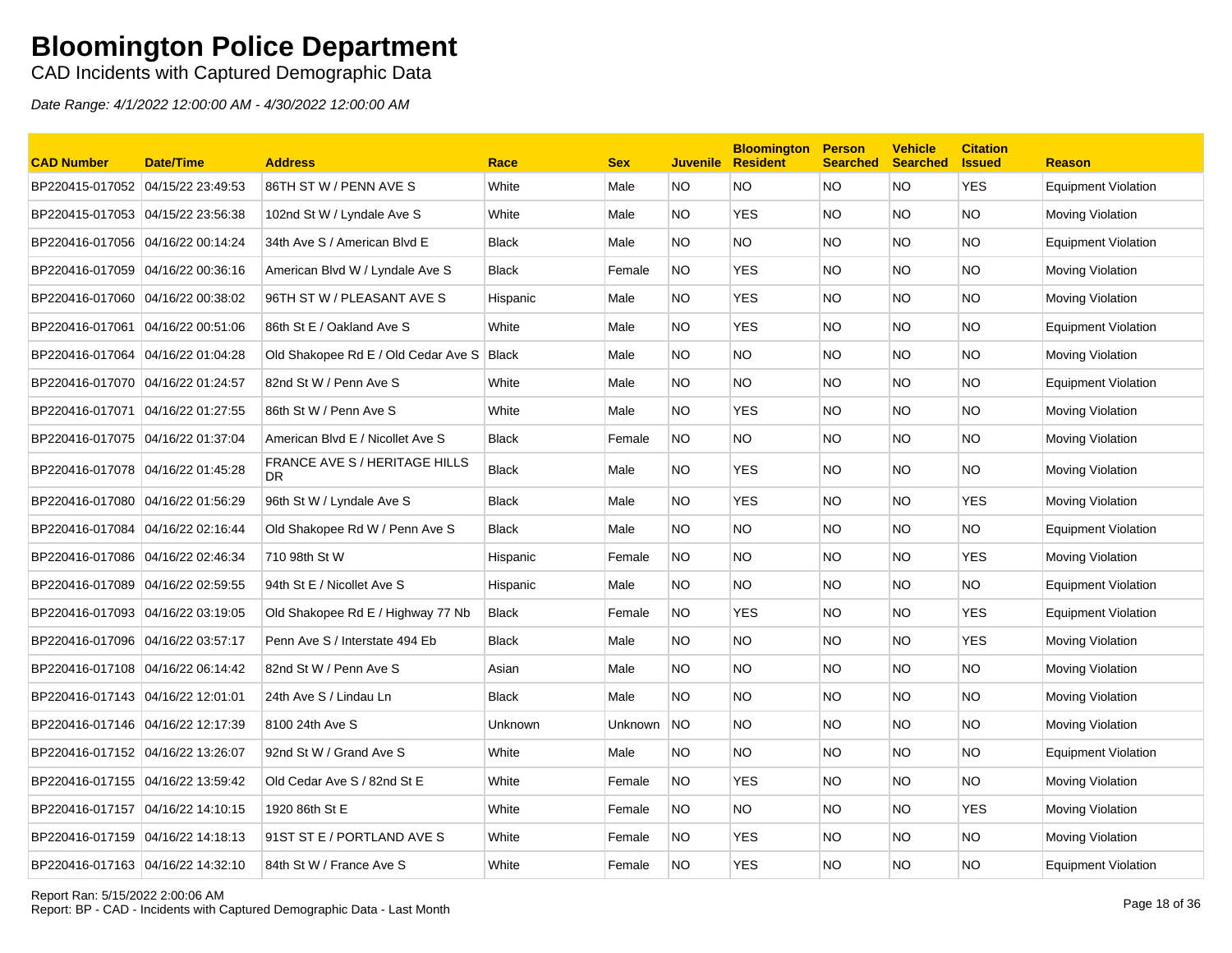CAD Incidents with Captured Demographic Data

| <b>CAD Number</b>                 | <b>Date/Time</b>  | <b>Address</b>                    | Race         | <b>Sex</b> | <b>Juvenile</b> | <b>Bloomington</b><br><b>Resident</b> | <b>Person</b><br><b>Searched</b> | <b>Vehicle</b><br><b>Searched</b> | <b>Citation</b><br><b>Issued</b> | <b>Reason</b>              |
|-----------------------------------|-------------------|-----------------------------------|--------------|------------|-----------------|---------------------------------------|----------------------------------|-----------------------------------|----------------------------------|----------------------------|
| BP220416-017164                   | 04/16/22 14:36:36 | Lyndale Ave S / Interstate 494    | Asian        | Male       | NO.             | NO.                                   | <b>NO</b>                        | <b>NO</b>                         | <b>YES</b>                       | Moving Violation           |
| BP220416-017168 04/16/22 14:56:05 |                   | 92nd St E / 12th Ave S            | White        | Male       | NO.             | <b>YES</b>                            | <b>NO</b>                        | NO.                               | <b>NO</b>                        | <b>Equipment Violation</b> |
| BP220416-017186 04/16/22 16:54:37 |                   | 98th St W / Bloomington Fwy E     | <b>Black</b> | Male       | NO.             | NO.                                   | <b>NO</b>                        | NO.                               | YES                              | Moving Violation           |
| BP220416-017196 04/16/22 17:32:19 |                   | American Blvd W / Grand Ave S     | White        | Female     | NO.             | NO.                                   | NO.                              | NO.                               | <b>NO</b>                        | <b>Equipment Violation</b> |
| BP220416-017199 04/16/22 17:44:51 |                   | Old Shakopee Rd W / Penn Ave S    | White        | Male       | <b>YES</b>      | <b>YES</b>                            | NO.                              | NO.                               | <b>NO</b>                        | Moving Violation           |
| BP220416-017203 04/16/22 18:24:31 |                   | 90th St W / Penn Ave S            | Hispanic     | Male       | NO.             | NO.                                   | NO.                              | NO.                               | <b>YES</b>                       | Moving Violation           |
| BP220416-017209 04/16/22 19:10:16 |                   | 90th St W / Lyndale Ave S         | White        | Male       | NO.             | <b>YES</b>                            | NO.                              | NO.                               | <b>NO</b>                        | Moving Violation           |
| BP220416-017216 04/16/22 19:25:16 |                   | Old Shakopee Rd W / Hampshire Ave | <b>Black</b> | Male       | NO.             | <b>NO</b>                             | NO.                              | NO.                               | NO.                              | Investigative              |
| BP220416-017220 04/16/22 19:38:51 |                   | Killebrew Dr / Moa Gate 2         | White        | Male       | NO.             | <b>NO</b>                             | <b>NO</b>                        | NO.                               | <b>YES</b>                       | <b>Moving Violation</b>    |
| BP220416-017225 04/16/22 20:06:18 |                   | 9008 Penn Ave S                   | Asian        | Female     | NO.             | <b>YES</b>                            | NO.                              | NO.                               | <b>NO</b>                        | Moving Violation           |
| BP220416-017227 04/16/22 20:10:14 |                   | American Blvd E / Nicollet Ave S  | Hispanic     | Male       | NO.             | NO                                    | <b>NO</b>                        | NO.                               | <b>YES</b>                       | Moving Violation           |
| BP220416-017228 04/16/22 20:23:27 |                   | American Blvd E / Chicago Ave S   | <b>Black</b> | Male       | NO.             | <b>NO</b>                             | NO.                              | NO.                               | <b>NO</b>                        | Moving Violation           |
| BP220416-017229 04/16/22 20:36:39 |                   | Interstate 35w Sb / 98th St W     | White        | Female     | NO.             | NO                                    | <b>NO</b>                        | NO.                               | <b>NO</b>                        | <b>Moving Violation</b>    |
| BP220416-017230 04/16/22 20:39:51 |                   | 94th St W / Interstate 35w Nb     | <b>Black</b> | Female     | NO.             | NO.                                   | NO.                              | NO.                               | <b>NO</b>                        | <b>Equipment Violation</b> |
| BP220416-017231 04/16/22 20:50:12 |                   | 98th St W / Dupont Ave S          | Hispanic     | Male       | NO.             | <b>NO</b>                             | NO.                              | NO.                               | <b>YES</b>                       | Moving Violation           |
| BP220416-017239 04/16/22 21:12:18 |                   | American Blvd E / Nicollet Ave S  | <b>Black</b> | Male       | NO.             | <b>NO</b>                             | <b>NO</b>                        | NO.                               | <b>YES</b>                       | Moving Violation           |
|                                   |                   | Old Shakopee Rd E / Elliot Ave S  | <b>Black</b> | Female     | NO.             | <b>YES</b>                            | NO.                              | NO.                               | NO.                              | <b>Moving Violation</b>    |
| BP220416-017246 04/16/22 21:41:31 |                   | American Blvd E / Chicago Ave S   | <b>Black</b> | Male       | NO.             | <b>YES</b>                            | <b>NO</b>                        | NO.                               | <b>YES</b>                       | Moving Violation           |
| BP220416-017248 04/16/22 21:42:10 |                   | 92ND ST E / PORTLAND AVE S        | <b>Black</b> | Male       | NO.             | <b>YES</b>                            | NO.                              | NO.                               | <b>NO</b>                        | Moving Violation           |
| BP220416-017251 04/16/22 21:51:12 |                   | 98th St W / Garfield Ave S        | Hispanic     | Male       | NO.             | NO.                                   | NO.                              | NO.                               | <b>NO</b>                        | Moving Violation           |
| BP220416-017254                   | 04/16/22 21:53:35 | 86th St E / 5th Ave S             | White        | Male       | NO.             | <b>YES</b>                            | NO.                              | NO.                               | <b>NO</b>                        | <b>Equipment Violation</b> |
| BP220416-017255 04/16/22 21:56:19 |                   | 82nd St E / Park Ave S            | <b>Black</b> | Male       | <b>YES</b>      | <b>YES</b>                            | <b>NO</b>                        | NO.                               | <b>NO</b>                        | Moving Violation           |
| BP220416-017256 04/16/22 22:03:14 |                   | 7800 2nd Ave S                    | <b>Black</b> | Male       | NO.             | <b>NO</b>                             | NO.                              | NO.                               | <b>NO</b>                        | <b>Equipment Violation</b> |
| BP220416-017260 04/16/22 22:22:19 |                   | 86th St W / Wentworth Ave S       | <b>Black</b> | Female     | <b>NO</b>       | <b>NO</b>                             | <b>NO</b>                        | NO.                               | <b>NO</b>                        | Moving Violation           |
| BP220416-017261 04/16/22 22:31:54 |                   | 92nd St E / Nicollet Ave S        | White        | Male       | <b>NO</b>       | <b>NO</b>                             | <b>NO</b>                        | <b>NO</b>                         | <b>YES</b>                       | Moving Violation           |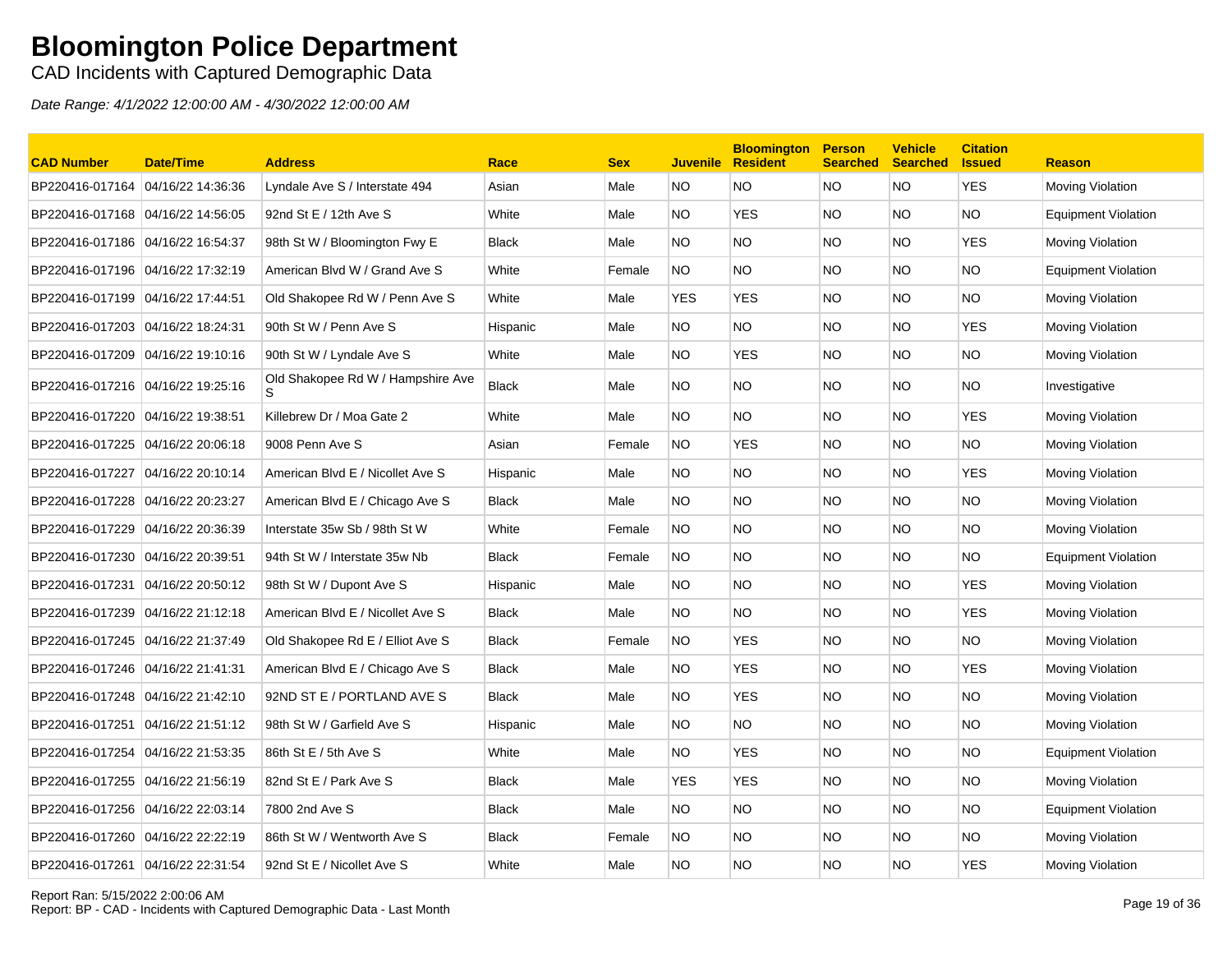CAD Incidents with Captured Demographic Data

| <b>CAD Number</b>                 | <b>Date/Time</b>  | <b>Address</b>                       | Race            | <b>Sex</b> | <b>Juvenile</b> | <b>Bloomington</b><br><b>Resident</b> | <b>Person</b><br><b>Searched</b> | <b>Vehicle</b><br><b>Searched</b> | <b>Citation</b><br><b>Issued</b> | <b>Reason</b>              |
|-----------------------------------|-------------------|--------------------------------------|-----------------|------------|-----------------|---------------------------------------|----------------------------------|-----------------------------------|----------------------------------|----------------------------|
| BP220416-017262 04/16/22 22:34:52 |                   | American Blvd E / Chicago Ave S      | <b>Black</b>    | Male       | NO.             | NO.                                   | <b>NO</b>                        | <b>NO</b>                         | <b>NO</b>                        | <b>Equipment Violation</b> |
| BP220416-017264 04/16/22 22:38:21 |                   | Old Shakopee Rd W / Beard Ave S      | Asian           | Female     | NO.             | <b>YES</b>                            | NO.                              | NO.                               | <b>NO</b>                        | Moving Violation           |
| BP220416-017276 04/16/22 23:20:34 |                   | 86th St W / Penn Ave S               | <b>Black</b>    | Female     | NO.             | <b>YES</b>                            | NO.                              | NO.                               | YES                              | Moving Violation           |
| BP220416-017279 04/16/22 23:29:52 |                   | 86th St W / Humboldt Ave S           | Hispanic        | Male       | NO.             | <b>YES</b>                            | NO.                              | NO.                               | <b>NO</b>                        | Investigative              |
| BP220416-017281                   | 04/16/22 23:32:55 | Penn Ave S / Interstate 494 Eb       | <b>Black</b>    | Male       | NO.             | NO.                                   | NO.                              | NO.                               | <b>NO</b>                        | <b>Moving Violation</b>    |
| BP220417-017284 04/17/22 00:12:56 |                   | 2800 American Blvd W                 | <b>Black</b>    | Male       | NO.             | <b>NO</b>                             | NO.                              | NO.                               | <b>NO</b>                        | <b>Equipment Violation</b> |
| BP220417-017289 04/17/22 00:51:27 |                   | 94th St W / Normandale Blvd          | White           | Female     | NO.             | <b>YES</b>                            | <b>NO</b>                        | NO.                               | <b>NO</b>                        | <b>Equipment Violation</b> |
| BP220417-017291 04/17/22 00:57:48 |                   | Poplar Bridge Rd / Collegeview Rd    | White           | Male       | NO.             | <b>YES</b>                            | NO.                              | NO.                               | <b>YES</b>                       | Moving Violation           |
| BP220417-017292 04/17/22 01:07:17 |                   | 9641 GARFIELD AVE S                  | <b>Black</b>    | Male       | NO.             | <b>YES</b>                            | <b>NO</b>                        | NO.                               | <b>YES</b>                       | <b>Equipment Violation</b> |
| BP220417-017293 04/17/22 01:18:07 |                   | 90th St W / Lyndale Ave S            | White           | Female     | NO.             | <b>YES</b>                            | NO.                              | NO.                               | <b>NO</b>                        | <b>Equipment Violation</b> |
| BP220417-017298 04/17/22 02:06:10 |                   | 90th St E / Park Ave S               | Hispanic        | Male       | NO.             | <b>YES</b>                            | NO.                              | NO.                               | <b>NO</b>                        | <b>Equipment Violation</b> |
| BP220417-017299 04/17/22 02:18:54 |                   | 98th St W / Lyndale Ave S            | <b>Black</b>    | Male       | NO.             | <b>NO</b>                             | <b>NO</b>                        | NO.                               | <b>NO</b>                        | Moving Violation           |
| BP220417-017319 04/17/22 08:34:34 |                   | American Blvd E / 12th Ave S         | White           | Male       | NO.             | <b>NO</b>                             | NO.                              | NO.                               | <b>NO</b>                        | Moving Violation           |
| BP220417-017330 04/17/22 10:43:27 |                   | Killebrew Dr / Moa Gate 2            | Hispanic        | Male       | NO.             | NO                                    | <b>NO</b>                        | NO.                               | <b>NO</b>                        | Moving Violation           |
| BP220417-017338 04/17/22 11:44:30 |                   | 98th St E / 3rd Ave S                | <b>Black</b>    | Male       | NO.             | <b>YES</b>                            | <b>NO</b>                        | NO.                               | <b>NO</b>                        | Moving Violation           |
| BP220417-017343 04/17/22 12:01:17 |                   | 100 South Avenue                     | <b>Black</b>    | Male       | NO.             | NO.                                   | NO.                              | NO.                               | <b>NO</b>                        | Moving Violation           |
| BP220417-017344 04/17/22 12:03:02 |                   | 2001 KILLEBREW DR                    | <b>Black</b>    | Female     | NO.             | NO.                                   | NO.                              | NO.                               | <b>NO</b>                        | Investigative              |
| BP220417-017345 04/17/22 12:06:19 |                   | 98th St E / Stevens Ave S            | White           | Male       | NO.             | <b>YES</b>                            | NO.                              | NO.                               | <b>YES</b>                       | <b>Equipment Violation</b> |
| BP220417-017347 04/17/22 12:20:20 |                   | HERITAGE HILLS DR / FRANCE AVE<br>S. | White           | Female     | NO.             | <b>YES</b>                            | <b>NO</b>                        | NO.                               | <b>NO</b>                        | Moving Violation           |
| BP220417-017355 04/17/22 13:00:02 |                   | 98th St W / France Ave S             | Asian           | Female     | NO.             | <b>YES</b>                            | NO.                              | NO.                               | <b>NO</b>                        | Moving Violation           |
| BP220417-017360 04/17/22 13:15:08 |                   | American Blvd E / 5th Ave S          | American Indian | Male       | NO.             | NO.                                   | <b>NO</b>                        | NO.                               | <b>NO</b>                        | <b>Equipment Violation</b> |
| BP220417-017362 04/17/22 13:22:07 |                   | 98th St E / Nicollet Ave S           | White           | Female     | NO.             | <b>YES</b>                            | NO.                              | NO.                               | <b>NO</b>                        | Moving Violation           |
| BP220417-017363 04/17/22 13:28:50 |                   | 91st St E / Portland Ave S           | White           | Male       | NO.             | <b>YES</b>                            | <b>NO</b>                        | NO.                               | <b>NO</b>                        | Moving Violation           |
|                                   |                   | 8051 33rd Ave S                      | White           | Male       | NO.             | YES                                   | NO.                              | NO.                               | <b>NO</b>                        | Equipment Violation        |
| BP220417-017367 04/17/22 13:43:56 |                   | 90th St W / Vincent Pl               | White           | Male       | NO.             | <b>YES</b>                            | <b>NO</b>                        | NO.                               | <b>NO</b>                        | Moving Violation           |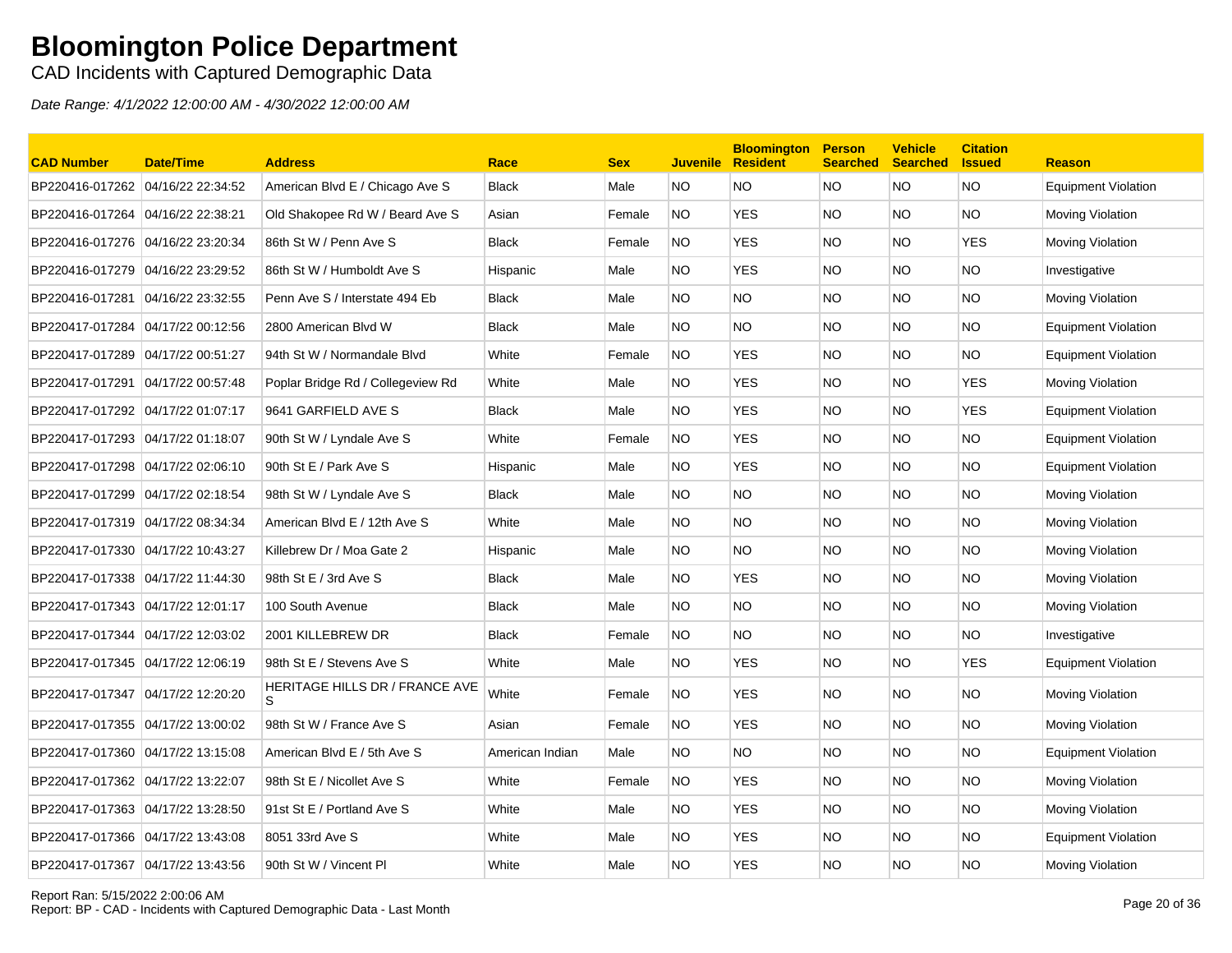CAD Incidents with Captured Demographic Data

| <b>CAD Number</b>                 | <b>Date/Time</b> | <b>Address</b>                                   | Race           | <b>Sex</b> | <b>Juvenile</b> | <b>Bloomington</b><br><b>Resident</b> | <b>Person</b><br><b>Searched</b> | <b>Vehicle</b><br><b>Searched</b> | <b>Citation</b><br><b>Issued</b> | <b>Reason</b>              |
|-----------------------------------|------------------|--------------------------------------------------|----------------|------------|-----------------|---------------------------------------|----------------------------------|-----------------------------------|----------------------------------|----------------------------|
| BP220417-017370 04/17/22 13:48:18 |                  | 82nd St W / Logan Ave S                          | Black          | Male       | NO.             | <b>NO</b>                             | <b>NO</b>                        | <b>NO</b>                         | <b>NO</b>                        | <b>Moving Violation</b>    |
|                                   |                  | 86th St W / Harriet Ave S                        | Unknown        | Male       | NO.             | <b>NO</b>                             | <b>YES</b>                       | NO.                               | <b>NO</b>                        | Moving Violation           |
| BP220417-017380 04/17/22 15:19:41 |                  | 8100 24th Ave S                                  | Hispanic       | Male       | NO.             | NO.                                   | NO.                              | NO.                               | YES                              | Moving Violation           |
| BP220417-017382 04/17/22 15:40:00 |                  | 2201 Killebrew Dr                                | Black          | Male       | NO.             | NO.                                   | NO.                              | NO.                               | <b>NO</b>                        | <b>Equipment Violation</b> |
| BP220417-017383 04/17/22 15:49:47 |                  | Old Shakopee Rd W / Nesbitt Ave S                | Unknown        | Male       | NO.             | <b>YES</b>                            | NO.                              | NO.                               | <b>NO</b>                        | Moving Violation           |
| BP220417-017397 04/17/22 17:36:22 |                  | 95th St E / Portland Ave S                       | White          | Male       | NO.             | <b>NO</b>                             | NO.                              | NO.                               | <b>NO</b>                        | <b>Equipment Violation</b> |
|                                   |                  | 98th St E / 3rd Ave S                            | White          | Female     | NO.             | <b>YES</b>                            | NO.                              | NO.                               | <b>NO</b>                        | Moving Violation           |
| BP220417-017404 04/17/22 18:09:16 |                  | American Blvd W / Lyndale Ave S                  | Hispanic       | Male       | NO.             | <b>YES</b>                            | NO.                              | NO.                               | <b>YES</b>                       | <b>Moving Violation</b>    |
| BP220417-017407 04/17/22 18:20:52 |                  | American Blvd W / Grand Ave S                    | White          | Female     | NO.             | NO.                                   | NO.                              | <b>YES</b>                        | <b>NO</b>                        | Moving Violation           |
| BP220417-017409 04/17/22 19:11:43 |                  | 301 86TH ST W                                    | White          | Male       | NO.             | <b>YES</b>                            | NO.                              | NO.                               | <b>NO</b>                        | <b>Equipment Violation</b> |
| BP220417-017417 04/17/22 20:15:45 |                  | 84th St E / Nicollet Ave S                       | Hispanic       | Male       | NO.             | NO.                                   | NO.                              | NO.                               | YES                              | Moving Violation           |
| BP220417-017419 04/17/22 20:20:36 |                  | 98th St W / Penn Ave S                           | <b>Unknown</b> | Male       | NO.             | <b>YES</b>                            | <b>NO</b>                        | NO.                               | <b>NO</b>                        | Moving Violation           |
|                                   |                  | France Ave S / Interstate 494 Eb                 | Hispanic       | Male       | NO.             | <b>NO</b>                             | NO.                              | NO.                               | <b>NO</b>                        | <b>Moving Violation</b>    |
|                                   |                  | RAMP 98W TO 35W NB /<br><b>INTERSTATE 35W NB</b> | <b>Black</b>   | Female     | NO.             | <b>NO</b>                             | NO.                              | NO.                               | <b>NO</b>                        | Moving Violation           |
| BP220417-017425 04/17/22 20:58:57 |                  | 98th St W / Dupont Ave S                         | Asian          | Female     | NO.             | <b>YES</b>                            | NO.                              | NO.                               | <b>NO</b>                        | Moving Violation           |
| BP220417-017428 04/17/22 21:18:29 |                  | 81st St E / 5th Ave S                            | <b>Black</b>   | Male       | NO.             | <b>NO</b>                             | <b>NO</b>                        | NO.                               | <b>NO</b>                        | Moving Violation           |
|                                   |                  | 98TH ST W / XERXES AVE S                         | <b>Black</b>   | Female     | NO.             | NO                                    | NO.                              | NO.                               | YES                              | <b>Moving Violation</b>    |
| BP220417-017431 04/17/22 21:26:37 |                  | 90th St E / Portland Ave S                       | Hispanic       | Male       | NO.             | <b>YES</b>                            | <b>NO</b>                        | NO.                               | <b>YES</b>                       | Investigative              |
|                                   |                  | 98TH ST W / PLEASANT AVE S                       | Hispanic       | Male       | NO.             | <b>NO</b>                             | <b>NO</b>                        | NO.                               | <b>NO</b>                        | <b>Equipment Violation</b> |
| BP220417-017434 04/17/22 21:58:39 |                  | 8233 Lyndale Ave S                               | <b>Black</b>   | Male       | NO.             | NO.                                   | NO.                              | NO.                               | YES                              | Moving Violation           |
| BP220417-017439 04/17/22 22:17:31 |                  | 86th St E / Nicollet Ave S                       | White          | Male       | NO.             | NO.                                   | NO.                              | NO.                               | NO.                              | <b>Equipment Violation</b> |
| BP220417-017441 04/17/22 22:26:59 |                  | Norman Ridge Dr / Normandale Blvd                | <b>Black</b>   | Male       | NO.             | <b>YES</b>                            | <b>NO</b>                        | NO.                               | <b>YES</b>                       | Moving Violation           |
| BP220417-017445 04/17/22 23:07:09 |                  | 98th St E / Chicago Ave S                        | <b>Black</b>   | Male       | NO.             | NO.                                   | NO.                              | NO.                               | <b>NO</b>                        | Moving Violation           |
|                                   |                  | 86th St W / Girard Ave S                         | Hispanic       | Female     | NO.             | <b>YES</b>                            | <b>NO</b>                        | NO.                               | <b>NO</b>                        | <b>Moving Violation</b>    |
| BP220417-017449 04/17/22 23:21:16 |                  | 94th St W / Normandale Blvd                      | White          | Male       | NO.             | <b>YES</b>                            | <b>NO</b>                        | NO.                               | <b>NO</b>                        | <b>Moving Violation</b>    |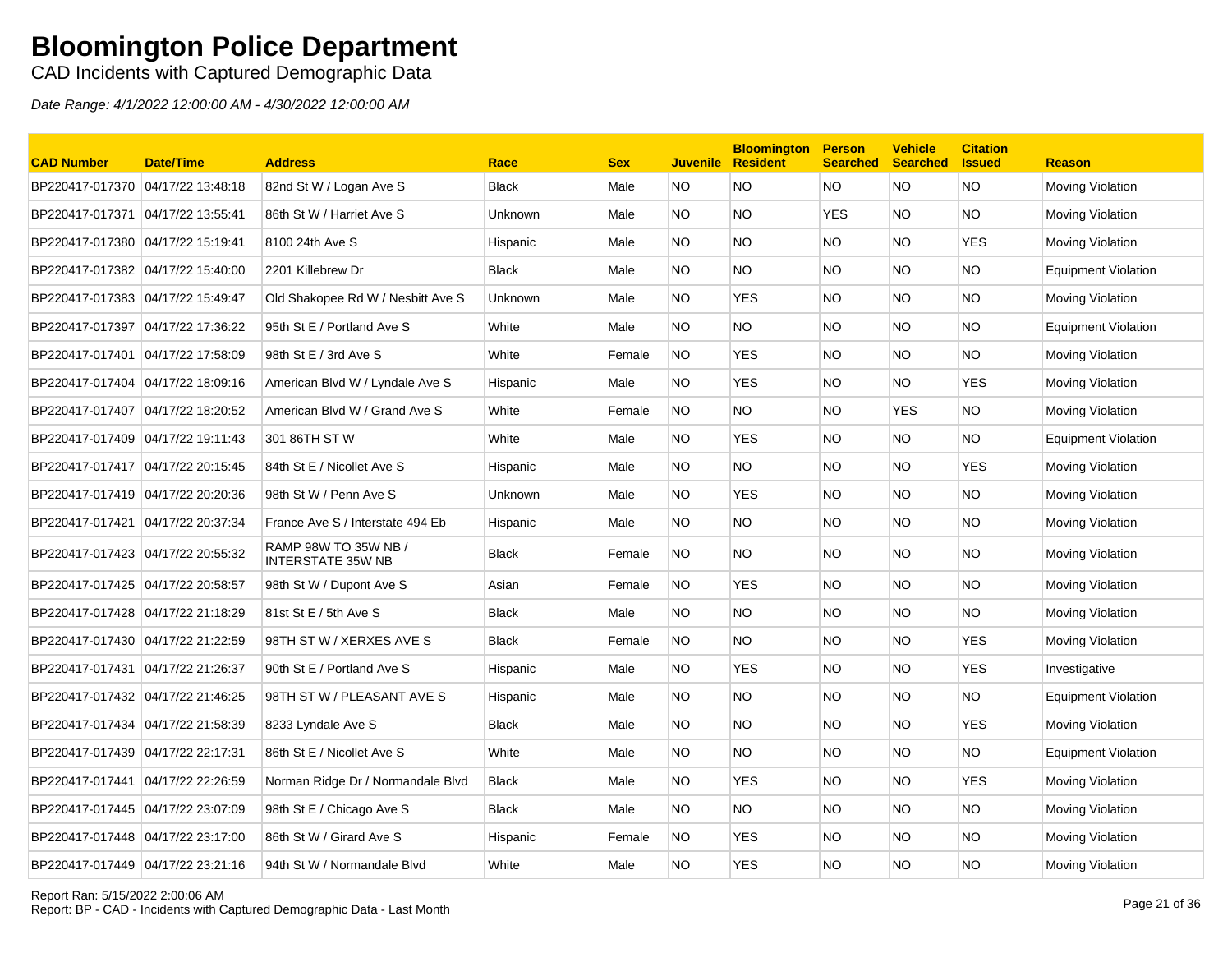CAD Incidents with Captured Demographic Data

| <b>CAD Number</b>                 | <b>Date/Time</b>  | <b>Address</b>                    | Race         | <b>Sex</b> | <b>Juvenile</b> | <b>Bloomington</b><br><b>Resident</b> | <b>Person</b><br><b>Searched</b> | <b>Vehicle</b><br><b>Searched</b> | <b>Citation</b><br><b>Issued</b> | <b>Reason</b>              |
|-----------------------------------|-------------------|-----------------------------------|--------------|------------|-----------------|---------------------------------------|----------------------------------|-----------------------------------|----------------------------------|----------------------------|
| BP220417-017454                   | 04/17/22 23:54:04 | American Blvd W / Queen Ave S     | White        | Female     | <b>NO</b>       | <b>YES</b>                            | <b>NO</b>                        | <b>NO</b>                         | <b>NO</b>                        | Moving Violation           |
| BP220418-017459 04/18/22 00:23:04 |                   | 103rd St W / Xylon Rd             | <b>Black</b> | Male       | NO.             | <b>NO</b>                             | <b>NO</b>                        | NO.                               | <b>YES</b>                       | Moving Violation           |
| BP220418-017464                   | 04/18/22 01:17:21 | 8421 Lyndale Ave S                | <b>Black</b> | Male       | NO.             | <b>NO</b>                             | <b>NO</b>                        | NO.                               | <b>NO</b>                        | Moving Violation           |
| BP220418-017494                   | 04/18/22 07:50:02 | Old Shakopee Rd W / Zenith Ave S  | White        | Female     | NO.             | <b>YES</b>                            | <b>NO</b>                        | NO.                               | NO.                              | Moving Violation           |
| BP220418-017504                   | 04/18/22 08:39:55 | 9701 PENN AVE S                   | White        | Female     | <b>NO</b>       | <b>YES</b>                            | <b>NO</b>                        | NO.                               | <b>YES</b>                       | Moving Violation           |
| BP220418-017505 04/18/22 08:44:58 |                   | 90th St W / Lyndale Ave S         | White        | Female     | <b>NO</b>       | YES.                                  | <b>NO</b>                        | NO.                               | <b>YES</b>                       | Moving Violation           |
| BP220418-017520 04/18/22 11:04:36 |                   | Auto Club Rd / Bluff Dr           | White        | Female     | <b>NO</b>       | <b>NO</b>                             | <b>NO</b>                        | NO.                               | NO.                              | Moving Violation           |
| BP220418-017526 04/18/22 12:08:25 |                   | 82nd St W / Interstate 35w Nb     | <b>Black</b> | Male       | NO.             | <b>NO</b>                             | <b>NO</b>                        | NO.                               | <b>YES</b>                       | Moving Violation           |
| BP220418-017548 04/18/22 15:09:42 |                   | American Blvd E / Thunderbird Rd  | Hispanic     | Female     | <b>NO</b>       | <b>YES</b>                            | <b>NO</b>                        | NO.                               | <b>YES</b>                       | Moving Violation           |
| BP220418-017550 04/18/22 15:30:40 |                   | 87TH ST W / NICOLLET AVE S        | White        | Male       | NO.             | <b>YES</b>                            | <b>NO</b>                        | NO.                               | <b>NO</b>                        | <b>Equipment Violation</b> |
| BP220418-017556 04/18/22 15:42:49 |                   | Old Shakopee Rd E / Springside Ln | Hispanic     | Female     | NO.             | NO.                                   | <b>NO</b>                        | NO.                               | <b>YES</b>                       | Moving Violation           |
| BP220418-017565 04/18/22 16:37:54 |                   | 84th St E / 14th Ave S            | Hispanic     | Male       | NO.             | <b>YES</b>                            | <b>NO</b>                        | NO.                               | <b>NO</b>                        | Moving Violation           |
| BP220418-017570 04/18/22 17:11:40 |                   | 78th St W / Computer Ave S        | White        | Female     | <b>NO</b>       | NO.                                   | <b>NO</b>                        | NO.                               | YES                              | <b>Equipment Violation</b> |
| BP220418-017572 04/18/22 17:25:54 |                   | 84th St W / Normandale Blvd       | White        | Male       | NO.             | <b>YES</b>                            | <b>NO</b>                        | NO.                               | <b>YES</b>                       | Equipment Violation        |
| BP220418-017585 04/18/22 19:42:01 |                   | American Blvd E / 13th Ave S      | <b>Black</b> | Female     | NO.             | <b>NO</b>                             | <b>NO</b>                        | NO.                               | NO.                              | Equipment Violation        |
| BP220418-017597 04/18/22 22:05:37 |                   | 96th St W / Nicollet Ave S        | White        | Female     | <b>NO</b>       | <b>YES</b>                            | <b>NO</b>                        | NO.                               | <b>NO</b>                        | <b>Equipment Violation</b> |
| BP220418-017604                   | 04/18/22 23:02:12 | 98th St W / France Ave S          | Unknown      | Female     | <b>NO</b>       | <b>NO</b>                             | <b>NO</b>                        | NO.                               | <b>NO</b>                        | Moving Violation           |
| BP220419-017613 04/19/22 01:14:50 |                   | Interstate 35w Nb / 82nd St W     | Hispanic     | Male       | NO.             | <b>NO</b>                             | <b>NO</b>                        | NO.                               | <b>NO</b>                        | Moving Violation           |
| BP220419-017614 04/19/22 01:18:56 |                   | 94th St W / Lyndale Ave S         | Hispanic     | Male       | NO.             | NO.                                   | <b>NO</b>                        | NO.                               | <b>YES</b>                       | Moving Violation           |
| BP220419-017636 04/19/22 07:21:20 |                   | 9930 LOGAN AVE S                  | <b>Black</b> | Female     | NO.             | <b>YES</b>                            | NO.                              | NO.                               | <b>NO</b>                        | Moving Violation           |
|                                   |                   | 86th St W / Pillsbury Ave S       | Hispanic     | Male       | NO.             | <b>YES</b>                            | <b>NO</b>                        | NO.                               | <b>YES</b>                       | Moving Violation           |
| BP220419-017640 04/19/22 07:33:08 |                   | 98th St W / Lyndale Ave S         | White        | Male       | NO.             | <b>YES</b>                            | <b>NO</b>                        | NO.                               | <b>NO</b>                        | Equipment Violation        |
| BP220419-017641                   | 04/19/22 07:37:05 | 94th St W / Interstate 35w Nb     | <b>Black</b> | Male       | NO.             | <b>NO</b>                             | <b>NO</b>                        | NO.                               | <b>NO</b>                        | Moving Violation           |
| BP220419-017644                   | 04/19/22 07:53:32 | 90th St W / Lyndale Ave S         | <b>Black</b> | Male       | NO.             | <b>NO</b>                             | <b>NO</b>                        | NO.                               | <b>NO</b>                        | Moving Violation           |
| BP220419-017645 04/19/22 07:54:29 |                   | 86th St W / Wentworth Ave S       | Hispanic     | Male       | NO.             | <b>YES</b>                            | <b>NO</b>                        | <b>NO</b>                         | <b>NO</b>                        | <b>Equipment Violation</b> |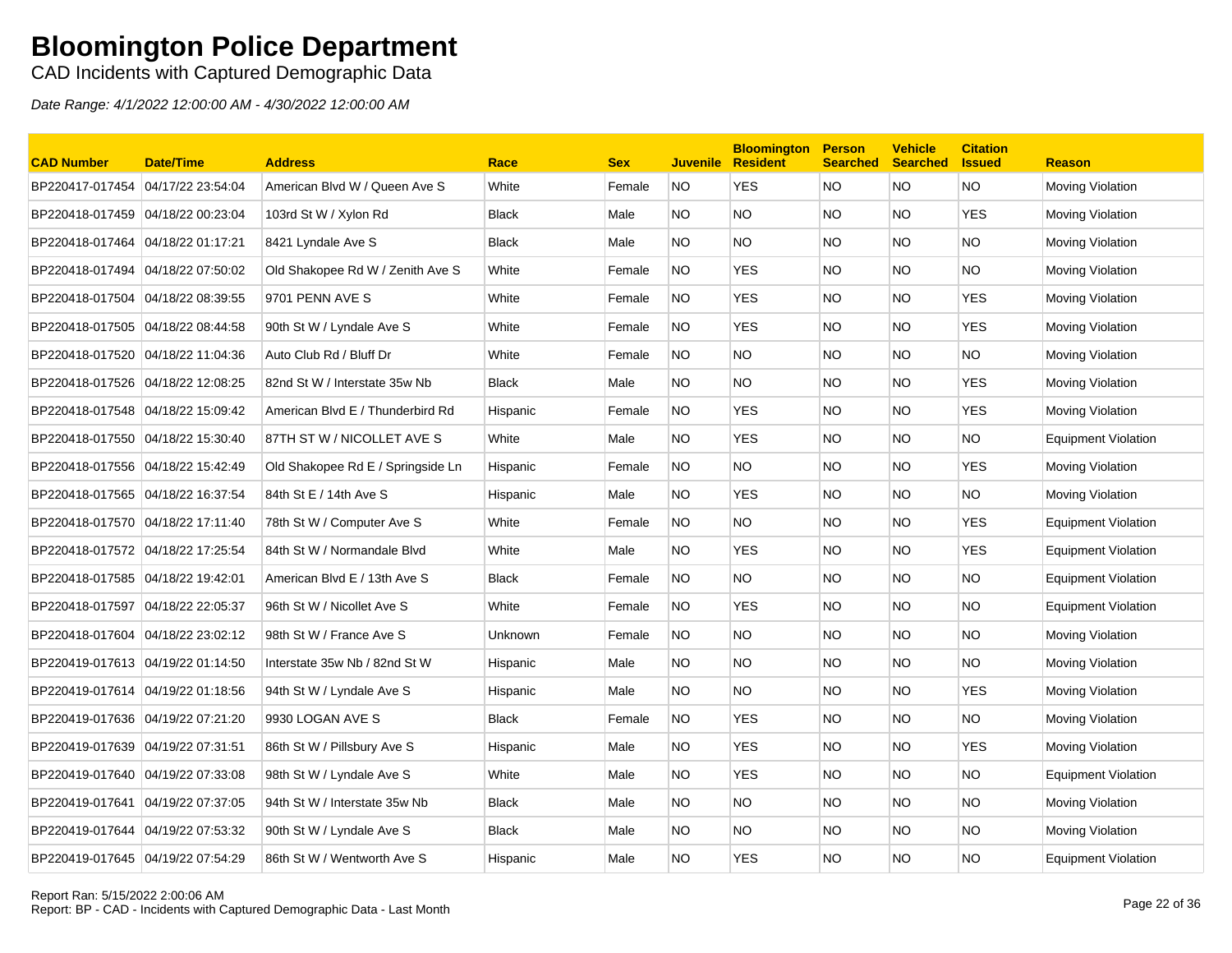CAD Incidents with Captured Demographic Data

| <b>CAD Number</b>                 | Date/Time         | <b>Address</b>                   | Race            | <b>Sex</b> | <b>Juvenile</b> | <b>Bloomington</b><br><b>Resident</b> | <b>Person</b><br><b>Searched</b> | <b>Vehicle</b><br><b>Searched</b> | <b>Citation</b><br><b>Issued</b> | <b>Reason</b>              |
|-----------------------------------|-------------------|----------------------------------|-----------------|------------|-----------------|---------------------------------------|----------------------------------|-----------------------------------|----------------------------------|----------------------------|
| BP220419-017647                   | 04/19/22 08:03:04 | Old Shakopee Rd E / 17th Ave S   | White           | Male       | NO.             | <b>NO</b>                             | <b>NO</b>                        | <b>NO</b>                         | <b>YES</b>                       | Moving Violation           |
| BP220419-017648 04/19/22 08:07:30 |                   | 700 AMERICAN BLVD W              | <b>Black</b>    | Male       | NO.             | <b>NO</b>                             | <b>NO</b>                        | NO.                               | <b>NO</b>                        | Moving Violation           |
| BP220419-017650                   | 04/19/22 08:11:41 | 98th St W / Penn Ave S           | White           | Female     | <b>NO</b>       | <b>YES</b>                            | <b>NO</b>                        | NO.                               | <b>NO</b>                        | Moving Violation           |
| BP220419-017651                   | 04/19/22 08:13:16 | 9401 Bloomington Ferry Rd        | White           | Male       | NO.             | <b>YES</b>                            | <b>NO</b>                        | NO.                               | <b>YES</b>                       | Equipment Violation        |
| BP220419-017652 04/19/22 08:20:58 |                   | 9312 BLOOMINGTON AVE S           | <b>Unknown</b>  | Unknown    | <b>NO</b>       | NO.                                   | <b>NO</b>                        | NO.                               | <b>YES</b>                       | Equipment Violation        |
| BP220419-017653 04/19/22 08:24:55 |                   | 98TH ST W / RUSSELL AVE S        | <b>Black</b>    | Female     | NO.             | YES                                   | <b>NO</b>                        | NO.                               | NO.                              | Moving Violation           |
| BP220419-017654                   | 04/19/22 08:39:02 | 98th St W / Russell Ave S        | <b>Black</b>    | Female     | <b>NO</b>       | <b>NO</b>                             | <b>NO</b>                        | NO.                               | <b>NO</b>                        | Moving Violation           |
| BP220419-017655 04/19/22 08:41:40 |                   | Interstate 494 / Highway 77      | White           | Female     | NO.             | <b>NO</b>                             | <b>NO</b>                        | NO.                               | <b>NO</b>                        | Moving Violation           |
| BP220419-017660 04/19/22 08:48:45 |                   | Old Shakopee Rd E / 17th Ave S   | White           | Female     | <b>NO</b>       | <b>NO</b>                             | <b>NO</b>                        | NO.                               | <b>YES</b>                       | Moving Violation           |
| BP220419-017662                   | 04/19/22 09:03:30 | 98th St W / Dupont Ave S         | White           | Male       | NO.             | <b>YES</b>                            | <b>NO</b>                        | NO.                               | <b>NO</b>                        | Moving Violation           |
| BP220419-017664                   | 04/19/22 09:12:06 | Penn Ave S / 81st St W           | White           | Female     | NO.             | <b>NO</b>                             | <b>NO</b>                        | NO.                               | NO.                              | Moving Violation           |
| BP220419-017667                   | 04/19/22 09:22:24 | 2115 SOUTHTOWN DR                | White           | Female     | NO.             | NO.                                   | <b>NO</b>                        | NO.                               | <b>YES</b>                       | Moving Violation           |
| BP220419-017669 04/19/22 09:27:51 |                   | 2115 SOUTHTOWN DR                | <b>Black</b>    | Male       | NO.             | <b>NO</b>                             | <b>NO</b>                        | NO.                               | <b>YES</b>                       | Moving Violation           |
| BP220419-017672                   | 04/19/22 09:35:22 | 2115 SOUTHTOWN DR                | <b>Black</b>    | Male       | NO.             | <b>NO</b>                             | <b>NO</b>                        | NO.                               | <b>YES</b>                       | Moving Violation           |
| BP220419-017673 04/19/22 09:37:46 |                   | 98th St E / Portland Ave S       | White           | Male       | NO.             | <b>NO</b>                             | <b>NO</b>                        | NO.                               | NO.                              | <b>Equipment Violation</b> |
|                                   |                   | 2115 SOUTHTOWN DR                | Unknown         | Unknown    | <b>NO</b>       | <b>NO</b>                             | <b>NO</b>                        | NO.                               | <b>NO</b>                        | Moving Violation           |
| BP220419-017680 04/19/22 10:02:45 |                   | 2115 SOUTHTOWN DR                | Unknown         | Female     | NO.             | NO.                                   | <b>NO</b>                        | NO.                               | <b>NO</b>                        | Moving Violation           |
| BP220419-017681                   | 04/19/22 10:03:30 | 2115 SOUTHTOWN DR                | White           | Male       | NO.             | <b>NO</b>                             | <b>NO</b>                        | NO.                               | <b>YES</b>                       | Moving Violation           |
| BP220419-017682 04/19/22 10:08:52 |                   | Interstate 494 / Lyndale Ave S   | <b>Black</b>    | Male       | NO.             | <b>NO</b>                             | <b>NO</b>                        | NO.                               | <b>YES</b>                       | Moving Violation           |
| BP220419-017684                   | 04/19/22 10:12:15 | Interstate 494 / Lyndale Ave S   | White           | Female     | NO.             | NO.                                   | <b>NO</b>                        | NO.                               | <b>YES</b>                       | Moving Violation           |
| BP220419-017685                   | 04/19/22 10:21:10 | 10 AMERICAN BLVD E               | American Indian | Male       | NO.             | <b>NO</b>                             | <b>NO</b>                        | <b>NO</b>                         | <b>NO</b>                        | <b>Equipment Violation</b> |
| BP220419-017686 04/19/22 10:37:25 |                   | 9100 Old Cedar Ave S             | <b>Black</b>    | Male       | NO.             | <b>NO</b>                             | <b>NO</b>                        | NO.                               | <b>YES</b>                       | Moving Violation           |
| BP220419-017737 04/19/22 15:43:47 |                   | 1901 Killebrew Dr                | Hispanic        | Female     | NO.             | <b>YES</b>                            | <b>NO</b>                        | NO.                               | <b>YES</b>                       | Moving Violation           |
| BP220419-017745 04/19/22 16:25:43 |                   | Lindau Ln / Moa Gate 3           | <b>Black</b>    | Male       | NO.             | <b>NO</b>                             | <b>NO</b>                        | NO.                               | <b>YES</b>                       | Moving Violation           |
| BP220419-017775 04/19/22 20:30:55 |                   | Interstate 494 Eb / France Ave S | White           | Male       | <b>NO</b>       | NO                                    | <b>NO</b>                        | <b>NO</b>                         | <b>NO</b>                        | Moving Violation           |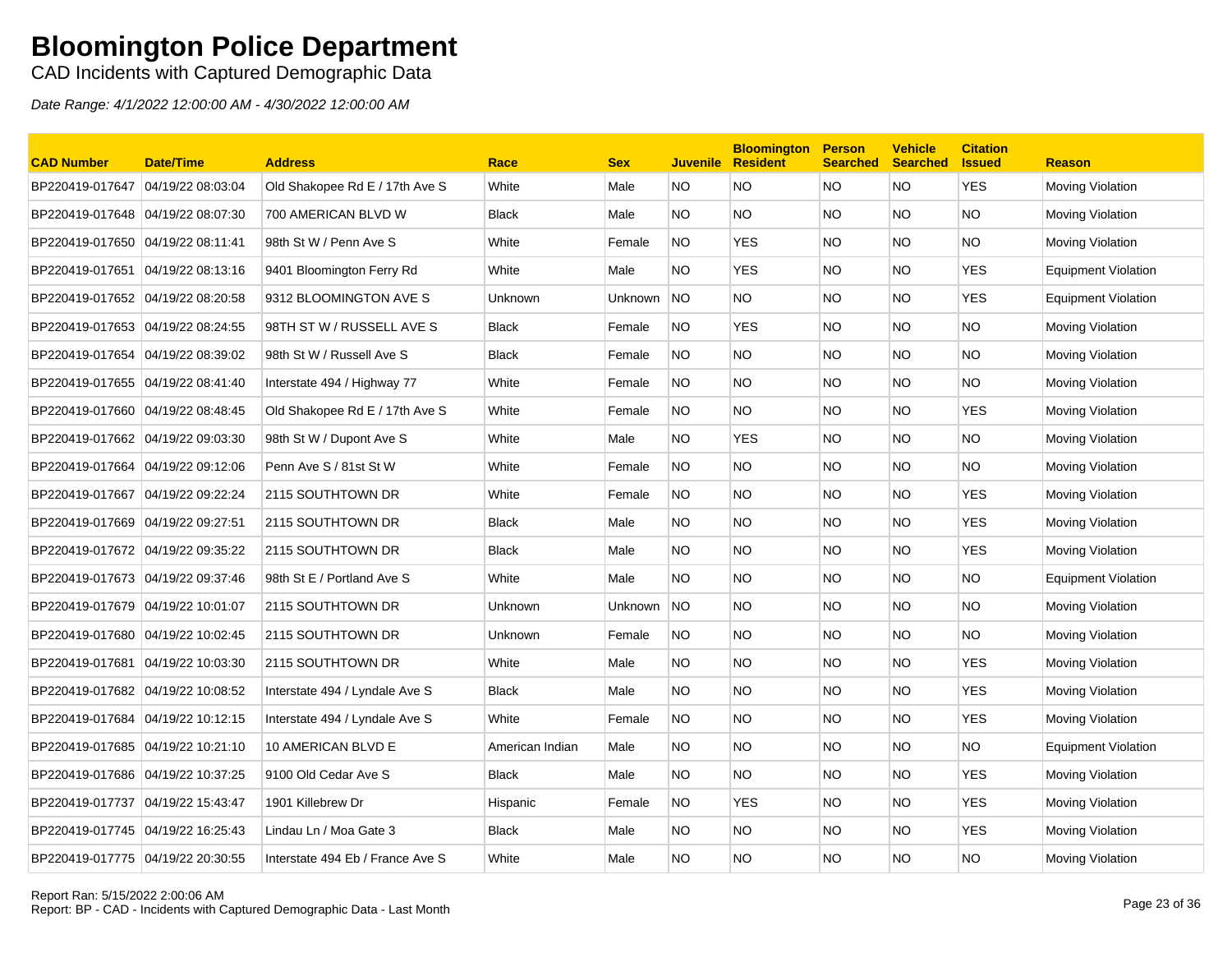CAD Incidents with Captured Demographic Data

| <b>CAD Number</b>                 | <b>Date/Time</b> | <b>Address</b>                      | Race         | <b>Sex</b> | <b>Juvenile</b> | <b>Bloomington</b><br><b>Resident</b> | <b>Person</b><br><b>Searched</b> | <b>Vehicle</b><br><b>Searched</b> | <b>Citation</b><br><b>Issued</b> | <b>Reason</b>              |
|-----------------------------------|------------------|-------------------------------------|--------------|------------|-----------------|---------------------------------------|----------------------------------|-----------------------------------|----------------------------------|----------------------------|
| BP220419-017783 04/19/22 21:58:37 |                  | 12th Ave S / 86th St E              | Unknown      | Male       | NO              | NO.                                   | <b>NO</b>                        | NO.                               | NO.                              | Moving Violation           |
| BP220419-017784 04/19/22 22:05:19 |                  | Old Shakopee Rd W / Nesbitt Ave S   | White        | Male       | NO.             | NO                                    | <b>NO</b>                        | NO.                               | ΝO                               | Moving Violation           |
| BP220419-017786 04/19/22 22:16:16 |                  | 1700 American Blvd E                | <b>Black</b> | Male       | <b>NO</b>       | NO.                                   | <b>NO</b>                        | NO.                               | <b>NO</b>                        | Investigative              |
| BP220419-017790 04/19/22 22:43:41 |                  | 91st St E / Portland Ave S          | Hispanic     | Male       | NO.             | <b>YES</b>                            | <b>NO</b>                        | <b>YES</b>                        | NO.                              | Moving Violation           |
| BP220419-017796 04/19/22 23:38:34 |                  | 88TH ST E / PARK AVE S              | White        | Male       | NO.             | <b>YES</b>                            | <b>NO</b>                        | NO.                               | NO.                              | Moving Violation           |
| BP220420-017801 04/20/22 00:10:24 |                  | OLD SHAKOPEE RD W / QUEEN<br>AVE S  | White        | Male       | NO.             | NO.                                   | <b>NO</b>                        | NO.                               | NO.                              | Moving Violation           |
| BP220420-017810 04/20/22 02:13:36 |                  | American Blvd E / 2nd Ave S         | <b>Black</b> | Male       | NO.             | NO.                                   | <b>NO</b>                        | NO.                               | <b>NO</b>                        | <b>Equipment Violation</b> |
|                                   |                  | 78th St E / Portland Ave S          | Hispanic     | Male       | NO.             | <b>YES</b>                            | <b>NO</b>                        | NO.                               | NO.                              | <b>Equipment Violation</b> |
| BP220420-017814 04/20/22 02:53:43 |                  | Interstate 494 Eb / Portland Ave S  | Hispanic     | Male       | NO.             | <b>YES</b>                            | <b>NO</b>                        | NO.                               | NO.                              | <b>Equipment Violation</b> |
| BP220420-017816 04/20/22 03:09:38 |                  | American Blvd W / Penn Ave S        | White        | Female     | <b>NO</b>       | NO                                    | <b>NO</b>                        | NO.                               | <b>NO</b>                        | Equipment Violation        |
| BP220420-017840 04/20/22 09:58:07 |                  | Killebrew Dr / Moa Gate 1           | Hispanic     | Male       | NO.             | <b>NO</b>                             | <b>NO</b>                        | NO.                               | <b>NO</b>                        | Moving Violation           |
| BP220420-017851 04/20/22 10:52:44 |                  | 86th St E / Nicollet Ave S          | White        | Female     | <b>NO</b>       | NO                                    | <b>NO</b>                        | NO.                               | NO.                              | <b>Equipment Violation</b> |
| BP220420-017911 04/20/22 17:46:36 |                  | 106th St W / Russell Ave S          | White        | Female     | NO              | NO.                                   | <b>NO</b>                        | NO.                               | <b>YES</b>                       | Investigative              |
| BP220420-017912 04/20/22 17:54:48 |                  | 98th St W / Logan Ave S             | Unknown      | Male       | NO.             | NO.                                   | NO.                              | NO.                               | NO.                              | Moving Violation           |
| BP220420-017923 04/20/22 19:06:07 |                  | 98th St W / Newton Ave S            | <b>Black</b> | Female     | <b>NO</b>       | NO.                                   | <b>NO</b>                        | NO.                               | NO.                              | <b>Equipment Violation</b> |
| BP220420-017924 04/20/22 19:09:57 |                  | 81ST ST E / STEVENS AVE S           | White        | Male       | NO.             | <b>YES</b>                            | <b>NO</b>                        | NO.                               | <b>YES</b>                       | Moving Violation           |
| BP220420-017929 04/20/22 19:48:02 |                  | 78th St E / Chicago Ave S           | White        | Male       | NO.             | NO                                    | <b>NO</b>                        | NO.                               | NO.                              | Moving Violation           |
| BP220420-017933 04/20/22 20:05:58 |                  | American Blvd E / Bloomington Ave S | <b>Black</b> | Male       | NO.             | NO.                                   | NO.                              | NO.                               | NO.                              | Moving Violation           |
| BP220420-017936 04/20/22 20:22:24 |                  | 200 American Blvd W                 | <b>Black</b> | Female     | <b>NO</b>       | ΝO                                    | <b>NO</b>                        | NO.                               | <b>YES</b>                       | Moving Violation           |
| BP220420-017947 04/20/22 22:04:25 |                  | 98th St E / 3rd Ave S               | <b>Black</b> | Female     | <b>NO</b>       | NO.                                   | NO.                              | NO.                               | NO.                              | Moving Violation           |
| BP220420-017948 04/20/22 22:12:22 |                  | 90th St W / Lyndale Ave S           | <b>Black</b> | Male       | NO.             | NO.                                   | <b>NO</b>                        | NO.                               | NO.                              | <b>Equipment Violation</b> |
| BP220420-017952 04/20/22 22:59:09 |                  | 98th St W / France Ave S            | Asian        | Female     | <b>NO</b>       | YES.                                  | NO.                              | NO.                               | NO.                              | <b>Equipment Violation</b> |
| BP220420-017953 04/20/22 23:06:14 |                  | 8950 PENN AVE S                     | <b>Black</b> | Male       | NO.             | <b>YES</b>                            | <b>NO</b>                        | NO.                               | <b>NO</b>                        | Moving Violation           |
|                                   |                  | 84th St W / Quinn Ave S             | <b>Black</b> | Male       | NO.             | ΝO                                    | <b>NO</b>                        | NO.                               | NO.                              | Moving Violation           |
| BP220421-017981 04/21/22 05:41:08 |                  | Old Shakopee Rd W / Penn Ave S      | White        | Male       | NO              | <b>YES</b>                            | <b>NO</b>                        | NO.                               | NO                               | <b>Equipment Violation</b> |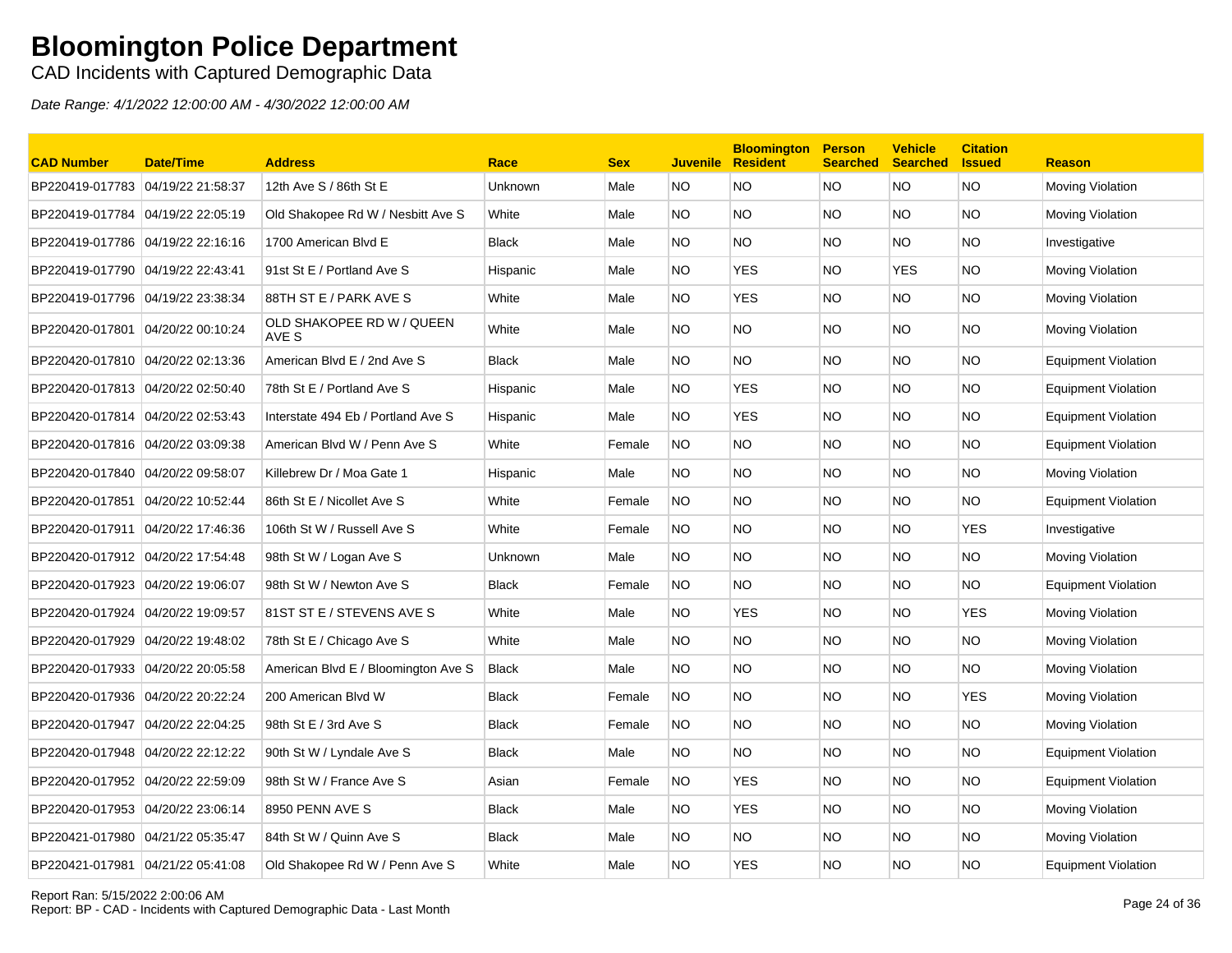CAD Incidents with Captured Demographic Data

| <b>CAD Number</b>                 | <b>Date/Time</b>  | <b>Address</b>                                | Race         | <b>Sex</b> | <b>Juvenile</b> | <b>Bloomington</b><br><b>Resident</b> | <b>Person</b><br><b>Searched</b> | <b>Vehicle</b><br><b>Searched</b> | <b>Citation</b><br><b>Issued</b> | <b>Reason</b>              |
|-----------------------------------|-------------------|-----------------------------------------------|--------------|------------|-----------------|---------------------------------------|----------------------------------|-----------------------------------|----------------------------------|----------------------------|
| BP220421-017983 04/21/22 06:23:39 |                   | 84th St W / Chalet Rd                         | White        | Male       | NO              | <b>YES</b>                            | <b>NO</b>                        | NO.                               | NO.                              | Moving Violation           |
| BP220421-017992 04/21/22 07:38:06 |                   | 102nd St W / Johnson Ave S                    | White        | Male       | <b>YES</b>      | <b>YES</b>                            | <b>NO</b>                        | NO.                               | <b>YES</b>                       | Moving Violation           |
| BP220421-017993 04/21/22 07:49:26 |                   | 102nd St W / Johnson Ave S                    | White        | Female     | NO.             | <b>YES</b>                            | <b>NO</b>                        | NO.                               | <b>YES</b>                       | Moving Violation           |
| BP220421-018020 04/21/22 10:39:16 |                   | 90th St W / Russell Ave S                     | White        | Female     | NO.             | <b>YES</b>                            | <b>NO</b>                        | NO.                               | <b>YES</b>                       | Moving Violation           |
| BP220421-018036                   | 04/21/22 11:47:19 | Penn Ave S / Interstate 494 Eb                | White        | Female     | <b>NO</b>       | NO.                                   | <b>NO</b>                        | NO.                               | NO.                              | Moving Violation           |
| BP220421-018046 04/21/22 12:55:00 |                   | 110th St W / Johnson Ave S                    | White        | Male       | NO.             | <b>YES</b>                            | <b>NO</b>                        | NO.                               | <b>NO</b>                        | Moving Violation           |
|                                   |                   | 9801 Penn Ave S                               | Asian        | Female     | <b>NO</b>       | ΝO                                    | <b>NO</b>                        | NO.                               | NO.                              | Moving Violation           |
| BP220421-018054 04/21/22 13:49:50 |                   | 98th St W / Penn Ave S                        | White        | Female     | NO              | <b>YES</b>                            | <b>NO</b>                        | NO.                               | ΝO                               | Moving Violation           |
| BP220421-018060 04/21/22 14:08:15 |                   | 12th Ave S / Crest Rd                         | Black        | Female     | NO.             | NO.                                   | <b>NO</b>                        | NO.                               | <b>NO</b>                        | Moving Violation           |
| BP220421-018061 04/21/22 14:09:31 |                   | Old Shakopee Rd W / Normandale<br><b>Blvd</b> | Hispanic     | Female     | <b>NO</b>       | ΝO                                    | <b>NO</b>                        | NO.                               | NO.                              | Moving Violation           |
|                                   |                   | Old Shakopee Rd E / 10th Ave S                | <b>Black</b> | Female     | NO              | NO.                                   | <b>NO</b>                        | NO.                               | <b>YES</b>                       | Moving Violation           |
| BP220421-018066 04/21/22 14:27:11 |                   | Old Shakopee Rd E / Killebrew Dr              | White        | Male       | NO.             | <b>YES</b>                            | <b>NO</b>                        | NO.                               | NO.                              | <b>Equipment Violation</b> |
| BP220421-018068 04/21/22 14:32:41 |                   | 89th St W / Penn Ave S                        | Hispanic     | Male       | NO.             | NO.                                   | <b>NO</b>                        | NO.                               | NO                               | Moving Violation           |
| BP220421-018070 04/21/22 14:38:30 |                   | American Blvd E / Bloomington Ave S           | Hispanic     | Female     | <b>NO</b>       | NO.                                   | <b>NO</b>                        | NO.                               | NO.                              | Moving Violation           |
| BP220421-018077 04/21/22 15:03:31 |                   | 1901 Killebrew Dr                             | Black        | Female     | <b>NO</b>       | <b>YES</b>                            | NO.                              | NO.                               | NO.                              | Moving Violation           |
| BP220421-018087                   | 04/21/22 15:44:20 | 651 American Blvd E                           | White        | Female     | NO              | <b>NO</b>                             | <b>NO</b>                        | NO.                               | <b>YES</b>                       | Moving Violation           |
| BP220421-018098 04/21/22 16:41:08 |                   | 651 American Blvd E                           | Black        | Male       | NO.             | ΝO                                    | <b>NO</b>                        | NO.                               | <b>YES</b>                       | Moving Violation           |
| BP220421-018102 04/21/22 17:05:46 |                   | 7845 PORTLAND AVE S                           | White        | Male       | NO              | NO.                                   | <b>NO</b>                        | NO.                               | <b>YES</b>                       | Moving Violation           |
| BP220421-018105 04/21/22 17:15:34 |                   | American Blvd E / Portland Ave S              | White        | Female     | <b>NO</b>       | <b>YES</b>                            | <b>NO</b>                        | NO.                               | <b>YES</b>                       | Moving Violation           |
| BP220421-018107 04/21/22 17:28:55 |                   | Old Shakopee Rd W / Irving Ave S              | <b>Black</b> | Male       | NO.             | <b>YES</b>                            | <b>NO</b>                        | NO.                               | <b>YES</b>                       | Moving Violation           |
| BP220421-018108 04/21/22 17:29:36 |                   | 700 American Blvd E                           | Black        | Female     | <b>NO</b>       | <b>YES</b>                            | <b>NO</b>                        | NO.                               | <b>YES</b>                       | Moving Violation           |
| BP220421-018112 04/21/22 17:57:01 |                   | 651 American Blvd E                           | White        | Female     | NO              | NO.                                   | <b>NO</b>                        | NO.                               | <b>YES</b>                       | Moving Violation           |
| BP220421-018114 04/21/22 18:10:57 |                   | 651 American Blvd E                           | White        | Female     | NO.             | <b>NO</b>                             | <b>NO</b>                        | NO.                               | <b>YES</b>                       | Moving Violation           |
| BP220421-018118 04/21/22 18:18:12 |                   | 106th St W / Interstate 35w Sb                | White        | Female     | NO              | <b>YES</b>                            | <b>NO</b>                        | NO.                               | <b>YES</b>                       | Moving Violation           |
| BP220421-018119 04/21/22 18:24:07 |                   | Portland Ave S / Interstate 494 Eb            | White        | Female     | <b>NO</b>       | ΝO                                    | <b>NO</b>                        | NO.                               | <b>YES</b>                       | Moving Violation           |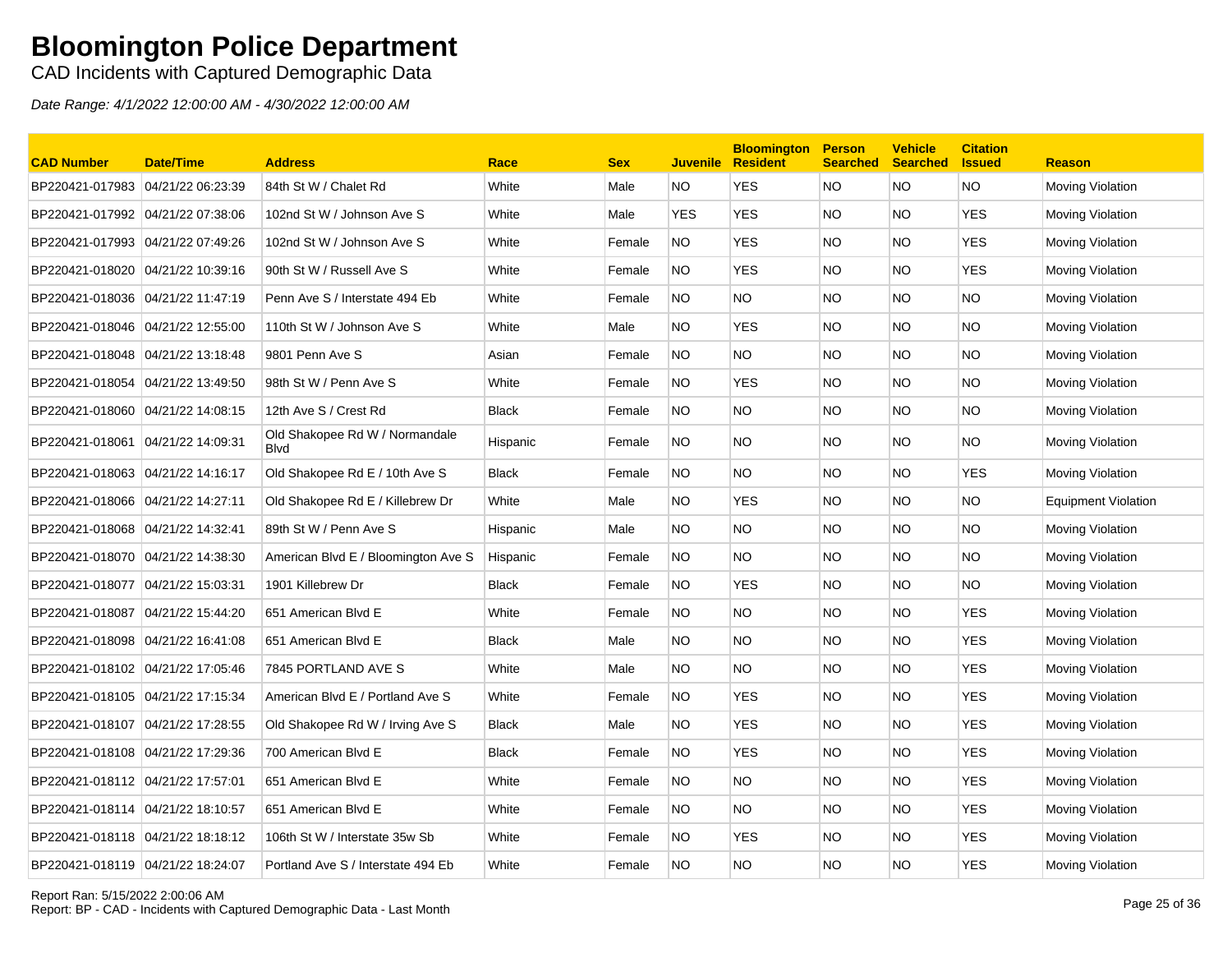CAD Incidents with Captured Demographic Data

Date Range: 4/1/2022 12:00:00 AM - 4/30/2022 12:00:00 AM

| <b>CAD Number</b>                 | Date/Time | <b>Address</b>                      | Race         | <b>Sex</b> | <b>Juvenile</b> | <b>Bloomington</b><br><b>Resident</b> | <b>Person</b><br><b>Searched</b> | <b>Vehicle</b><br><b>Searched</b> | <b>Citation</b><br><b>Issued</b> | <b>Reason</b>              |
|-----------------------------------|-----------|-------------------------------------|--------------|------------|-----------------|---------------------------------------|----------------------------------|-----------------------------------|----------------------------------|----------------------------|
| BP220421-018132 04/21/22 20:20:25 |           | 104th St W / Lyndale Ave S          | White        | Male       | NO              | <b>YES</b>                            | NO                               | NO.                               | NO                               | <b>Moving Violation</b>    |
| BP220421-018133 04/21/22 20:21:09 |           | Old Shakopee Rd E / Meadowview Rd   | <b>Black</b> | Female     | NO              | NO.                                   | NO                               | NO.                               | NO.                              | <b>Moving Violation</b>    |
| BP220421-018134 04/21/22 20:37:41 |           | 86TH ST E / 14TH AVE S              | <b>Black</b> | Male       | NO.             | NO.                                   | <b>YES</b>                       | <b>YES</b>                        | NO.                              | <b>Moving Violation</b>    |
| BP220421-018139 04/21/22 21:26:48 |           | Interstate 494 / Penn Ave S         | White        | Male       | NO.             | NO.                                   | <b>NO</b>                        | NO.                               | NO.                              | <b>Equipment Violation</b> |
| BP220421-018144 04/21/22 22:03:58 |           | Old Shakopee Rd W / France Ave S    | Black        | Male       | <b>NO</b>       | NO.                                   | <b>NO</b>                        | NO.                               | NO.                              | Equipment Violation        |
| BP220421-018149 04/21/22 22:13:13 |           | Old Shakopee Rd W / Oxborough Ave   | Black        | Male       | NO.             | NO.                                   | <b>NO</b>                        | NO.                               | NO.                              | <b>Moving Violation</b>    |
| BP220421-018152 04/21/22 22:23:53 |           | Normandale Blvd / 98th St W         | Hispanic     | Male       | NO.             | NO.                                   | <b>NO</b>                        | NO.                               | <b>YES</b>                       | Equipment Violation        |
| BP220421-018155 04/21/22 22:41:32 |           | 98th St W / France Ave S            | White        | Female     | NO.             | <b>YES</b>                            | <b>NO</b>                        | NO.                               | <b>NO</b>                        | <b>Moving Violation</b>    |
| BP220422-018168 04/22/22 00:25:32 |           | France Ave S / 102nd St W           | Unknown      | Male       | NO              | NO.                                   | <b>NO</b>                        | NO                                | <b>YES</b>                       | Equipment Violation        |
| BP220422-018169 04/22/22 00:29:44 |           | 98th St W / Chowen Ave S            | <b>Black</b> | Female     | NO.             | <b>YES</b>                            | <b>NO</b>                        | NO                                | NO.                              | <b>Moving Violation</b>    |
| BP220422-018171 04/22/22 01:07:58 |           | Edina Industrial Blvd / Highway 100 | Hispanic     | Male       | NO.             | NO.                                   | <b>NO</b>                        | NO.                               | NO.                              | <b>Moving Violation</b>    |
| BP220422-018172 04/22/22 01:11:47 |           | Interstate 494 / Penn Ave S         | White        | Male       | NO.             | NO.                                   | <b>NO</b>                        | NO.                               | NO.                              | <b>Moving Violation</b>    |
| BP220422-018176 04/22/22 01:36:04 |           | 98th St E / Portland Ave S          | Black        | Male       | NO.             | <b>YES</b>                            | <b>NO</b>                        | NO.                               | NO.                              | <b>Equipment Violation</b> |
| BP220422-018180 04/22/22 02:43:21 |           | 98th St E / Portland Ave S          | Black        | Male       | <b>NO</b>       | NO.                                   | <b>NO</b>                        | NO.                               | NO.                              | Equipment Violation        |
| BP220422-018182 04/22/22 02:57:03 |           | Old Shakopee Rd W / France Ave S    | Black        | Female     | <b>NO</b>       | NO.                                   | <b>NO</b>                        | NO                                | NO.                              | Equipment Violation        |
| BP220422-018193 04/22/22 05:32:52 |           | 10700 France Ave S                  | White        | Female     | NO.             | NO.                                   | <b>NO</b>                        | NO                                | NO.                              | <b>Moving Violation</b>    |
| BP220422-018194 04/22/22 05:37:36 |           | Old Shakopee Rd W / France Ave S    | Hispanic     | Male       | NO.             | NO.                                   | <b>NO</b>                        | NO.                               | <b>YES</b>                       | <b>Moving Violation</b>    |
| BP220422-018195 04/22/22 05:42:24 |           | 98th St E / 3rd Ave S               | Hispanic     | Female     | NO.             | YES                                   | NO.                              | NO.                               | NO.                              | Moving Violation           |
| BP220422-018196 04/22/22 05:52:06 |           | Penn Ave S / 102nd St W             | White        | Male       | NO.             | NO.                                   | <b>NO</b>                        | NO.                               | NO.                              | Moving Violation           |
| BP220422-018197 04/22/22 05:53:00 |           | 4025 OLD SHAKOPEE RD W              | White        | Male       | NO.             | NO.                                   | NO.                              | NO.                               | YES                              | <b>Moving Violation</b>    |
| BP220422-018198 04/22/22 05:56:09 |           | OLD SHAKOPEE RD W / BEARD AVE       | Hispanic     | Female     | <b>NO</b>       | NO.                                   | <b>NO</b>                        | NO.                               | NO.                              | Moving Violation           |
| BP220422-018199 04/22/22 06:00:59 |           | Old Shakopee Rd W / Rich Ave S      | Unknown      | Male       | NO.             | <b>NO</b>                             | <b>NO</b>                        | NO.                               | <b>NO</b>                        | <b>Equipment Violation</b> |
| BP220422-018200 04/22/22 06:01:45 |           | 927 OLD SHAKOPEE RD E               | Black        | Male       | NO.             | NO.                                   | <b>NO</b>                        | NO.                               | NO.                              | <b>Moving Violation</b>    |
| BP220422-018201 04/22/22 06:03:58 |           | Old Shakopee Rd W / Rich Ave S      | Hispanic     | Male       | NO.             | NO.                                   | <b>NO</b>                        | NO                                | ΝO                               | <b>Equipment Violation</b> |
| BP220422-018202 04/22/22 06:20:54 |           | Old Shakopee Rd W / Logan Ave S     | Black        | Female     | <b>NO</b>       | YES                                   | <b>NO</b>                        | NO                                | NO.                              | <b>Moving Violation</b>    |

#### Report Ran: 5/15/2022 2:00:06 AM

Report: BP - CAD - Incidents with Captured Demographic Data - Last Month Page 26 of 36<br>Report: BP - CAD - Incidents with Captured Demographic Data - Last Month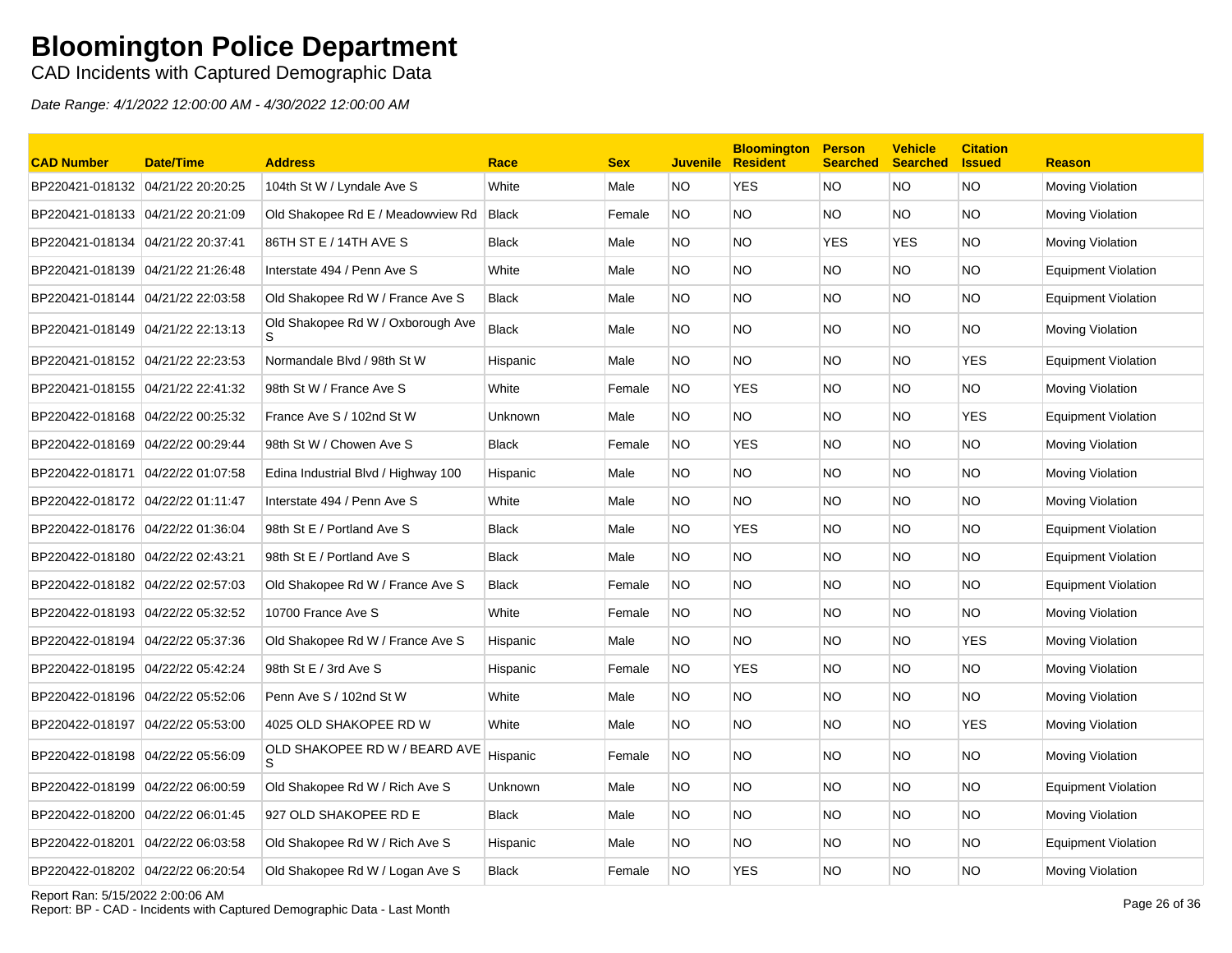CAD Incidents with Captured Demographic Data

| <b>CAD Number</b>                 | <b>Date/Time</b>  | <b>Address</b>                     | Race         | <b>Sex</b> | <b>Juvenile</b> | <b>Bloomington</b><br><b>Resident</b> | <b>Person</b><br><b>Searched</b> | <b>Vehicle</b><br><b>Searched</b> | <b>Citation</b><br><b>Issued</b> | <b>Reason</b>              |
|-----------------------------------|-------------------|------------------------------------|--------------|------------|-----------------|---------------------------------------|----------------------------------|-----------------------------------|----------------------------------|----------------------------|
| BP220422-018289 04/22/22 19:02:17 |                   | Pillsbury Ave S / 86th St W        | White        | Male       | <b>NO</b>       | NO.                                   | <b>NO</b>                        | NO.                               | <b>NO</b>                        | Moving Violation           |
| BP220422-018301                   | 04/22/22 20:30:45 | 2600 American Blvd W               | White        | Male       | NO.             | <b>YES</b>                            | <b>NO</b>                        | NO.                               | <b>NO</b>                        | <b>Equipment Violation</b> |
| BP220422-018303                   | 04/22/22 20:39:17 | 94th St W / Penn Ave S             | White        | Female     | <b>NO</b>       | <b>YES</b>                            | <b>NO</b>                        | NO.                               | <b>NO</b>                        | <b>Equipment Violation</b> |
| BP220422-018306 04/22/22 20:47:56 |                   | Old Shakopee Rd W / Sheridan Ave S | White        | Male       | NO.             | <b>YES</b>                            | <b>NO</b>                        | NO.                               | <b>YES</b>                       | Moving Violation           |
| BP220422-018308                   | 04/22/22 21:10:58 | 86th St W / Penn Ave S             | White        | Male       | NO.             | <b>YES</b>                            | <b>NO</b>                        | NO.                               | <b>NO</b>                        | Moving Violation           |
|                                   |                   | 84th St E / 12th Ave S             | Hispanic     | Female     | <b>NO</b>       | <b>YES</b>                            | <b>NO</b>                        | NO.                               | <b>YES</b>                       | Moving Violation           |
| BP220422-018315 04/22/22 21:42:05 |                   | 98th St W / Dupont Ave S           | Asian        | Male       | NO.             | <b>NO</b>                             | <b>NO</b>                        | NO.                               | NO.                              | <b>Equipment Violation</b> |
|                                   |                   | American Blvd E / 12th Ave S       | Hispanic     | Female     | NO.             | <b>YES</b>                            | <b>NO</b>                        | NO.                               | <b>YES</b>                       | Moving Violation           |
| BP220422-018318 04/22/22 21:48:39 |                   | 90th St E / 2nd Ave S              | White        | Male       | NO.             | <b>YES</b>                            | <b>NO</b>                        | NO.                               | <b>NO</b>                        | Moving Violation           |
| BP220422-018319 04/22/22 21:50:28 |                   | 90th St W / Blaisdell Ave S        | White        | Female     | <b>NO</b>       | <b>YES</b>                            | <b>NO</b>                        | NO.                               | <b>NO</b>                        | Moving Violation           |
| BP220422-018320 04/22/22 21:58:40 |                   | 8920 Penn Ave S                    | Asian        | Male       | NO.             | <b>YES</b>                            | <b>NO</b>                        | NO.                               | <b>YES</b>                       | Moving Violation           |
| BP220422-018321                   | 04/22/22 22:08:39 | 94th St W / Interstate 35w Nb      | Unknown      | Female     | NO.             | NO.                                   | <b>NO</b>                        | NO.                               | <b>NO</b>                        | <b>Equipment Violation</b> |
| BP220422-018322                   | 04/22/22 22:09:26 | 84th St W / France Ave S           | Black        | Male       | NO.             | NO.                                   | <b>NO</b>                        | NO.                               | NO.                              | Moving Violation           |
| BP220422-018324                   | 04/22/22 22:16:18 | 76th St W / York Ave S             | <b>Black</b> | Male       | NO.             | <b>NO</b>                             | <b>NO</b>                        | NO.                               | <b>YES</b>                       | Moving Violation           |
| BP220422-018329 04/22/22 22:38:59 |                   | 7801 XERXES AVE S                  | White        | Male       | NO.             | <b>NO</b>                             | <b>NO</b>                        | NO.                               | NO.                              | Moving Violation           |
| BP220422-018333 04/22/22 22:45:21 |                   | 76th St W / York Ave S             | <b>Black</b> | Male       | NO.             | <b>NO</b>                             | <b>NO</b>                        | NO.                               | NO.                              | Moving Violation           |
| BP220422-018334                   | 04/22/22 22:59:49 | 8811 NICOLLET AVE S                | Hispanic     | Male       | NO.             | <b>YES</b>                            | <b>NO</b>                        | NO.                               | <b>YES</b>                       | Moving Violation           |
| BP220422-018338 04/22/22 23:09:45 |                   | 82nd St E / Nicollet Ave S         | <b>Black</b> | Male       | NO.             | NO.                                   | <b>NO</b>                        | NO.                               | <b>YES</b>                       | Moving Violation           |
| BP220422-018342 04/22/22 23:33:46 |                   | Old Shakopee Rd E / Highway 77 Nb  | <b>Black</b> | Male       | <b>YES</b>      | NO.                                   | <b>NO</b>                        | NO.                               | <b>YES</b>                       | Moving Violation           |
| BP220422-018345 04/22/22 23:37:16 |                   | American Blvd E / 5th Ave S        | <b>Black</b> | Male       | NO.             | NO.                                   | NO.                              | NO.                               | <b>YES</b>                       | Moving Violation           |
| BP220422-018349                   | 04/22/22 23:46:54 | AMERICAN BLVD E / 5TH AVE S        | <b>Black</b> | Male       | NO.             | <b>YES</b>                            | <b>NO</b>                        | NO.                               | <b>NO</b>                        | <b>Equipment Violation</b> |
| BP220422-018352 04/22/22 23:56:24 |                   | Halsey Ln / Lyndale Ave S          | <b>Black</b> | Male       | <b>YES</b>      | <b>NO</b>                             | <b>NO</b>                        | NO.                               | <b>NO</b>                        | Moving Violation           |
| BP220423-018353 04/23/22 00:00:04 |                   | 78th St E / Nicollet Ave S         | White        | Male       | NO.             | <b>NO</b>                             | <b>NO</b>                        | NO.                               | <b>NO</b>                        | <b>Equipment Violation</b> |
| BP220423-018354                   | 04/23/22 00:04:05 | Interstate 494 Eb / Nicollet Ave S | Hispanic     | Female     | NO.             | <b>NO</b>                             | <b>NO</b>                        | NO.                               | <b>NO</b>                        | Moving Violation           |
| BP220423-018358 04/23/22 00:25:34 |                   | 98th St W / Dupont Ave S           | Hispanic     | Male       | <b>NO</b>       | <b>NO</b>                             | <b>NO</b>                        | NO.                               | <b>NO</b>                        | Moving Violation           |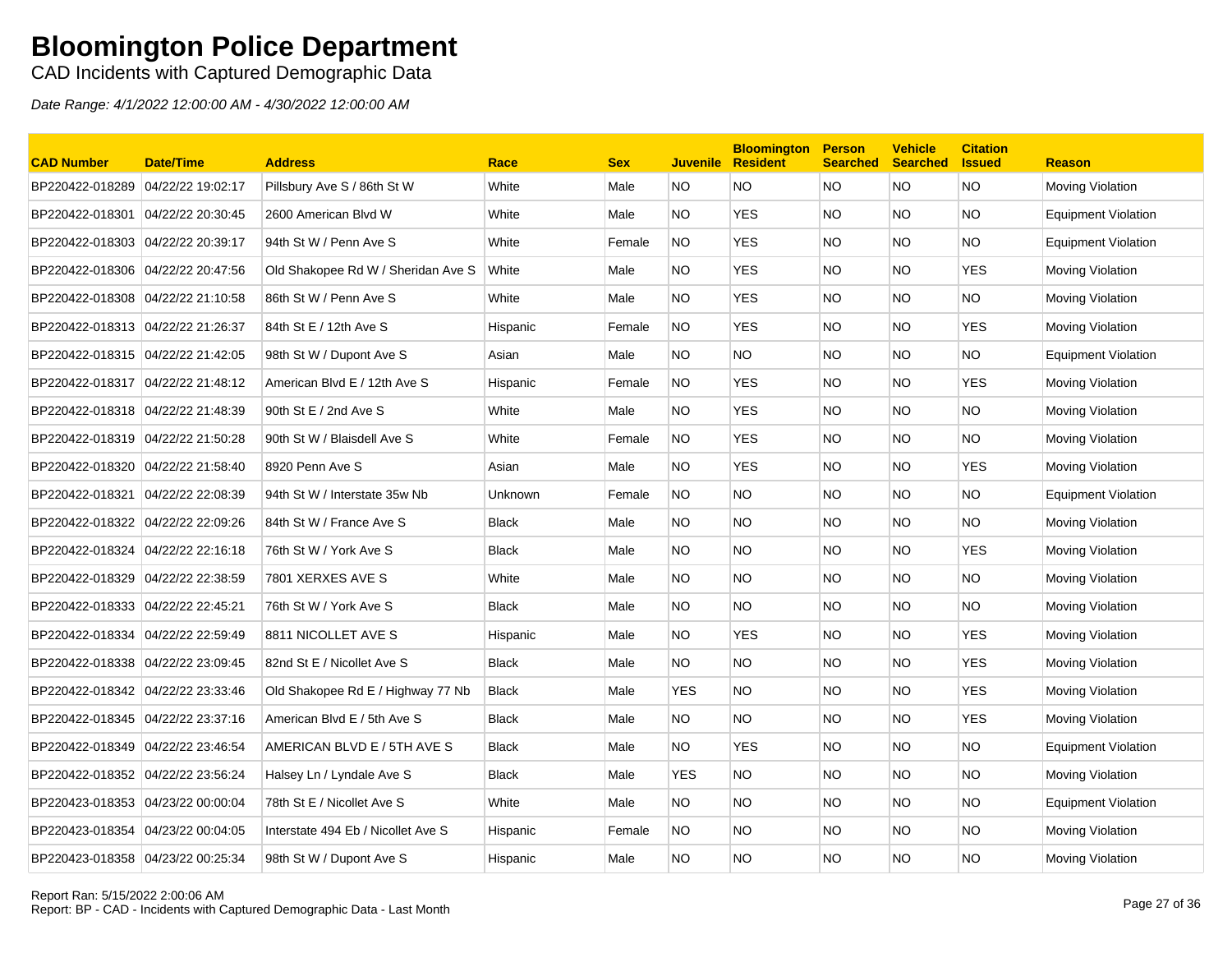CAD Incidents with Captured Demographic Data

| <b>CAD Number</b>                 | <b>Date/Time</b>  | <b>Address</b>                    | Race         | <b>Sex</b> | <b>Juvenile</b> | <b>Bloomington</b><br><b>Resident</b> | <b>Person</b><br><b>Searched</b> | <b>Vehicle</b><br><b>Searched</b> | <b>Citation</b><br><b>Issued</b> | <b>Reason</b>              |
|-----------------------------------|-------------------|-----------------------------------|--------------|------------|-----------------|---------------------------------------|----------------------------------|-----------------------------------|----------------------------------|----------------------------|
| BP220423-018362 04/23/22 00:40:03 |                   | Interstate 494 Eb / Penn Ave S    | <b>Black</b> | Male       | <b>NO</b>       | NO.                                   | <b>NO</b>                        | NO.                               | <b>NO</b>                        | Moving Violation           |
| BP220423-018366                   | 04/23/22 00:49:39 | American Blvd W / Dupont Ave S    | Hispanic     | Male       | NO.             | <b>NO</b>                             | <b>NO</b>                        | NO.                               | <b>NO</b>                        | <b>Equipment Violation</b> |
| BP220423-018369                   | 04/23/22 00:58:58 | Highway 77 Sb / Old Shakopee Rd E | White        | Male       | NO.             | <b>NO</b>                             | <b>NO</b>                        | NO.                               | <b>NO</b>                        | Moving Violation           |
| BP220423-018370 04/23/22 01:04:39 |                   | 86th St E / Old Shakopee Rd E     | Hispanic     | Male       | NO.             | <b>YES</b>                            | <b>NO</b>                        | NO.                               | NO.                              | Investigative              |
| BP220423-018372                   | 04/23/22 01:10:41 | 98th St W / Brookside Ave S       | Hispanic     | Male       | NO.             | <b>YES</b>                            | <b>NO</b>                        | NO.                               | NO.                              | <b>Equipment Violation</b> |
|                                   |                   | 82ND ST W / ALDRICH AVE S         | Black        | Male       | NO.             | <b>YES</b>                            | <b>NO</b>                        | NO.                               | <b>NO</b>                        | Equipment Violation        |
| BP220423-018380 04/23/22 01:56:06 |                   | 94th St W / Lyndale Ave S         | <b>Black</b> | Female     | NO.             | <b>NO</b>                             | <b>NO</b>                        | NO.                               | <b>NO</b>                        | Moving Violation           |
| BP220423-018381                   | 04/23/22 02:04:58 | American Blvd W / France Ave S    | <b>Black</b> | Male       | NO.             | <b>NO</b>                             | <b>NO</b>                        | NO.                               | NO.                              | <b>Equipment Violation</b> |
| BP220423-018382 04/23/22 02:14:44 |                   | Nicollet Ave S / American Blvd E  | <b>Black</b> | Male       | NO.             | <b>NO</b>                             | <b>NO</b>                        | NO.                               | <b>YES</b>                       | <b>Equipment Violation</b> |
| BP220423-018384                   | 04/23/22 02:26:55 | France Ave S / 100th St W         | <b>Black</b> | Male       | NO.             | <b>NO</b>                             | <b>NO</b>                        | NO.                               | <b>YES</b>                       | Moving Violation           |
| BP220423-018387                   | 04/23/22 03:03:49 | 8121 Portland Ave S               | Hispanic     | Male       | NO.             | NO.                                   | <b>NO</b>                        | NO.                               | NO.                              | <b>Equipment Violation</b> |
| BP220423-018396                   | 04/23/22 06:03:40 | Old Shakopee Rd W / Xerxes Ave S  | White        | Female     | NO.             | NO.                                   | <b>NO</b>                        | NO.                               | NO.                              | Moving Violation           |
| BP220423-018408                   | 04/23/22 08:16:52 | 95th St E / Portland Ave S        | Asian        | Male       | NO.             | NO.                                   | <b>YES</b>                       | <b>YES</b>                        | NO.                              | Moving Violation           |
| BP220423-018420 04/23/22 10:08:06 |                   | 86th St E / 15th Ave S            | White        | Male       | NO.             | <b>NO</b>                             | <b>NO</b>                        | NO.                               | <b>NO</b>                        | Equipment Violation        |
| BP220423-018422 04/23/22 10:45:36 |                   | 8845 LYNDALE AVE S                | White        | Female     | NO.             | <b>NO</b>                             | <b>NO</b>                        | NO.                               | <b>YES</b>                       | Equipment Violation        |
| BP220423-018424 04/23/22 11:00:04 |                   | 82nd St E / Park Ave S            | <b>Black</b> | Female     | <b>NO</b>       | <b>NO</b>                             | <b>NO</b>                        | NO.                               | <b>YES</b>                       | Moving Violation           |
| BP220423-018427                   | 04/23/22 11:22:22 | American Blvd W / Penn Ave S      | White        | Female     | NO.             | <b>YES</b>                            | <b>NO</b>                        | NO.                               | <b>NO</b>                        | Moving Violation           |
| BP220423-018470 04/23/22 15:28:50 |                   | 9809 Nicollet Ave S               | White        | Male       | NO.             | <b>NO</b>                             | <b>NO</b>                        | NO.                               | <b>YES</b>                       | <b>Equipment Violation</b> |
| BP220423-018494                   | 04/23/22 17:22:20 | 94th St W / Penn Ave S            | White        | Male       | NO.             | NO.                                   | <b>NO</b>                        | NO.                               | <b>YES</b>                       | Moving Violation           |
| BP220423-018525 04/23/22 19:50:44 |                   | 8100 24th Ave S                   | White        | Male       | <b>YES</b>      | NO.                                   | NO.                              | NO.                               | <b>YES</b>                       | Moving Violation           |
| BP220423-018528                   | 04/23/22 20:08:13 | American Blvd E / 2nd Ave S       | Hispanic     | Male       | NO.             | <b>NO</b>                             | <b>NO</b>                        | NO.                               | <b>YES</b>                       | Moving Violation           |
| BP220423-018529 04/23/22 20:11:33 |                   | American Blvd E / 2nd Ave S       | <b>Black</b> | Male       | NO.             | <b>NO</b>                             | <b>NO</b>                        | NO.                               | NO.                              | Moving Violation           |
| BP220423-018536 04/23/22 20:40:52 |                   | American Blvd W / Penn Ave S      | White        | Male       | NO.             | <b>NO</b>                             | <b>NO</b>                        | NO.                               | <b>YES</b>                       | <b>Equipment Violation</b> |
| BP220423-018538                   | 04/23/22 20:53:13 | Knox Ave S / American Blvd W      | White        | Male       | NO.             | <b>NO</b>                             | <b>NO</b>                        | NO.                               | <b>YES</b>                       | Moving Violation           |
| BP220423-018544 04/23/22 21:42:34 |                   | Old Shakopee Rd W / France Ave S  | White        | Male       | NO.             | <b>YES</b>                            | <b>NO</b>                        | NO.                               | <b>NO</b>                        | Moving Violation           |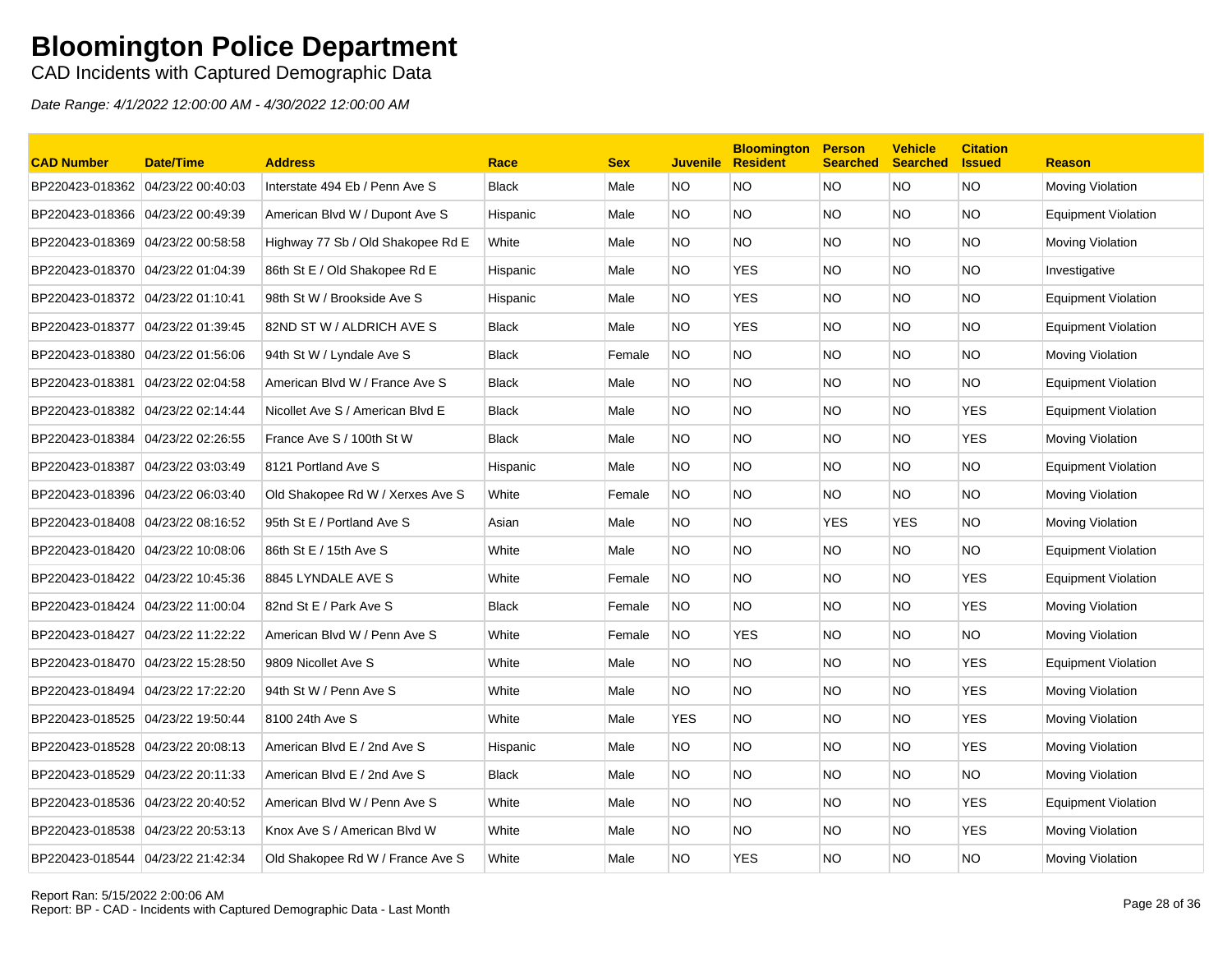CAD Incidents with Captured Demographic Data

| <b>CAD Number</b>                 | <b>Date/Time</b>  | <b>Address</b>                      | Race         | <b>Sex</b> | <b>Juvenile</b> | <b>Bloomington</b><br><b>Resident</b> | <b>Person</b><br><b>Searched</b> | <b>Vehicle</b><br><b>Searched</b> | <b>Citation</b><br><b>Issued</b> | <b>Reason</b>              |
|-----------------------------------|-------------------|-------------------------------------|--------------|------------|-----------------|---------------------------------------|----------------------------------|-----------------------------------|----------------------------------|----------------------------|
| BP220423-018546                   | 04/23/22 22:07:48 | Lyndale Ave S / 82nd St W           | White        | Male       | NO              | <b>YES</b>                            | <b>NO</b>                        | NO.                               | <b>NO</b>                        | Moving Violation           |
| BP220423-018554 04/23/22 22:36:13 |                   | 82nd St W / Lyndale Ave S           | Hispanic     | Female     | NO.             | <b>YES</b>                            | NO.                              | NO.                               | NO.                              | Moving Violation           |
| BP220423-018557                   | 04/23/22 22:42:33 | American Blvd E / Nicollet Ave S    | White        | Female     | <b>YES</b>      | NO.                                   | <b>NO</b>                        | NO.                               | NO.                              | Moving Violation           |
| BP220423-018558 04/23/22 22:50:08 |                   | Lyndale Ave S / Interstate 494      | Hispanic     | Female     | <b>YES</b>      | NO                                    | <b>NO</b>                        | NO.                               | <b>YES</b>                       | Moving Violation           |
| BP220423-018566 04/23/22 23:14:21 |                   | 7971 Southtown Ctr                  | Hispanic     | Female     | <b>YES</b>      | <b>NO</b>                             | <b>NO</b>                        | NO.                               | <b>YES</b>                       | Moving Violation           |
| BP220423-018568 04/23/22 23:33:45 |                   | Xerxes Ave S / Southtown Dr         | White        | Female     | NO              | NO.                                   | <b>NO</b>                        | NO.                               | NO.                              | <b>Moving Violation</b>    |
| BP220424-018577 04/24/22 00:43:27 |                   | 84th St W / Normandale Blvd         | Black        | Male       | NO.             | <b>NO</b>                             | <b>NO</b>                        | NO.                               | YES                              | Moving Violation           |
|                                   |                   | Lyndale Ave S / 98th St W           | <b>Black</b> | Male       | NO.             | <b>YES</b>                            | <b>NO</b>                        | NO.                               | <b>YES</b>                       | Moving Violation           |
| BP220424-018580 04/24/22 01:03:15 |                   | Old Shakopee Rd W / Oxborough Ave   | Unknown      | Female     | <b>NO</b>       | <b>YES</b>                            | <b>NO</b>                        | NO.                               | ΝO                               | Moving Violation           |
| BP220424-018591 04/24/22 02:16:55 |                   | Penn Ave S / Interstate 494 Eb      | White        | Male       | NO              | NO.                                   | <b>NO</b>                        | NO.                               | <b>NO</b>                        | <b>Equipment Violation</b> |
| BP220424-018648 04/24/22 13:41:57 |                   | American Blvd E / Bloomington Ave S | White        | Female     | NO.             | NO                                    | <b>NO</b>                        | NO.                               | NO                               | Moving Violation           |
| BP220424-018664                   | 04/24/22 15:09:47 | American Blvd E / Chicago Ave S     | White        | Female     | <b>NO</b>       | NO.                                   | <b>NO</b>                        | NO.                               | NO.                              | Moving Violation           |
| BP220424-018668 04/24/22 16:02:21 |                   | American Blvd E / Bloomington Ave S | Hispanic     | Male       | NO.             | <b>YES</b>                            | <b>NO</b>                        | NO.                               | <b>YES</b>                       | Moving Violation           |
| BP220424-018669 04/24/22 16:18:09 |                   | American Blvd E / Bloomington Ave S | <b>Black</b> | Male       | NO.             | NO.                                   | <b>NO</b>                        | NO.                               | NO.                              | Moving Violation           |
| BP220424-018697 04/24/22 20:04:53 |                   | Normandale Blvd / Old Shakopee Rd   | White        | Female     | <b>YES</b>      | <b>YES</b>                            | <b>NO</b>                        | NO.                               | <b>YES</b>                       | Moving Violation           |
| BP220424-018720 04/24/22 23:12:01 |                   | 96th St W / Nicollet Ave S          | Asian        | Female     | <b>NO</b>       | NO.                                   | <b>NO</b>                        | NO.                               | <b>NO</b>                        | Moving Violation           |
| BP220425-018725 04/25/22 00:08:20 |                   | Interstate 494 Eb / Penn Ave S      | White        | Female     | NO.             | <b>YES</b>                            | <b>NO</b>                        | NO.                               | <b>NO</b>                        | Moving Violation           |
| BP220425-018727 04/25/22 00:20:22 |                   | 98th St W / Collegeview Rd          | White        | Male       | <b>NO</b>       | <b>YES</b>                            | <b>NO</b>                        | NO.                               | NO.                              | Moving Violation           |
| BP220425-018733 04/25/22 00:56:23 |                   | Interstate 494 Eb / France Ave S    | <b>Black</b> | Female     | <b>NO</b>       | NO.                                   | <b>NO</b>                        | NO.                               | NO.                              | Moving Violation           |
| BP220425-018743 04/25/22 01:47:37 |                   | 98th St E / Stevens Ave S           | <b>Black</b> | Male       | NO.             | ΝO                                    | <b>NO</b>                        | NO.                               | <b>YES</b>                       | Moving Violation           |
| BP220425-018765                   | 04/25/22 08:08:14 | 92nd St W / Lyndale Ave S           | White        | Male       | NO.             | NO                                    | <b>NO</b>                        | NO.                               | <b>YES</b>                       | <b>Moving Violation</b>    |
| BP220425-018766 04/25/22 08:08:44 |                   | 86th St W / Interstate 35w Nb       | <b>Black</b> | Male       | NO.             | NO                                    | <b>NO</b>                        | NO.                               | NO.                              | Moving Violation           |
| BP220425-018794 04/25/22 11:16:57 |                   | 82nd St W / Penn Ave S              | Asian        | Female     | <b>NO</b>       | <b>NO</b>                             | <b>NO</b>                        | NO.                               | NO.                              | <b>Moving Violation</b>    |
|                                   |                   | 8000 24TH AVE S                     | Hispanic     | Female     | <b>NO</b>       | NO                                    | <b>NO</b>                        | NO.                               | YES                              | Moving Violation           |
| BP220425-018796 04/25/22 11:22:40 |                   | 8029 24TH AVE S                     | White        | Female     | <b>NO</b>       | ΝO                                    | <b>NO</b>                        | NO.                               | YES                              | Moving Violation           |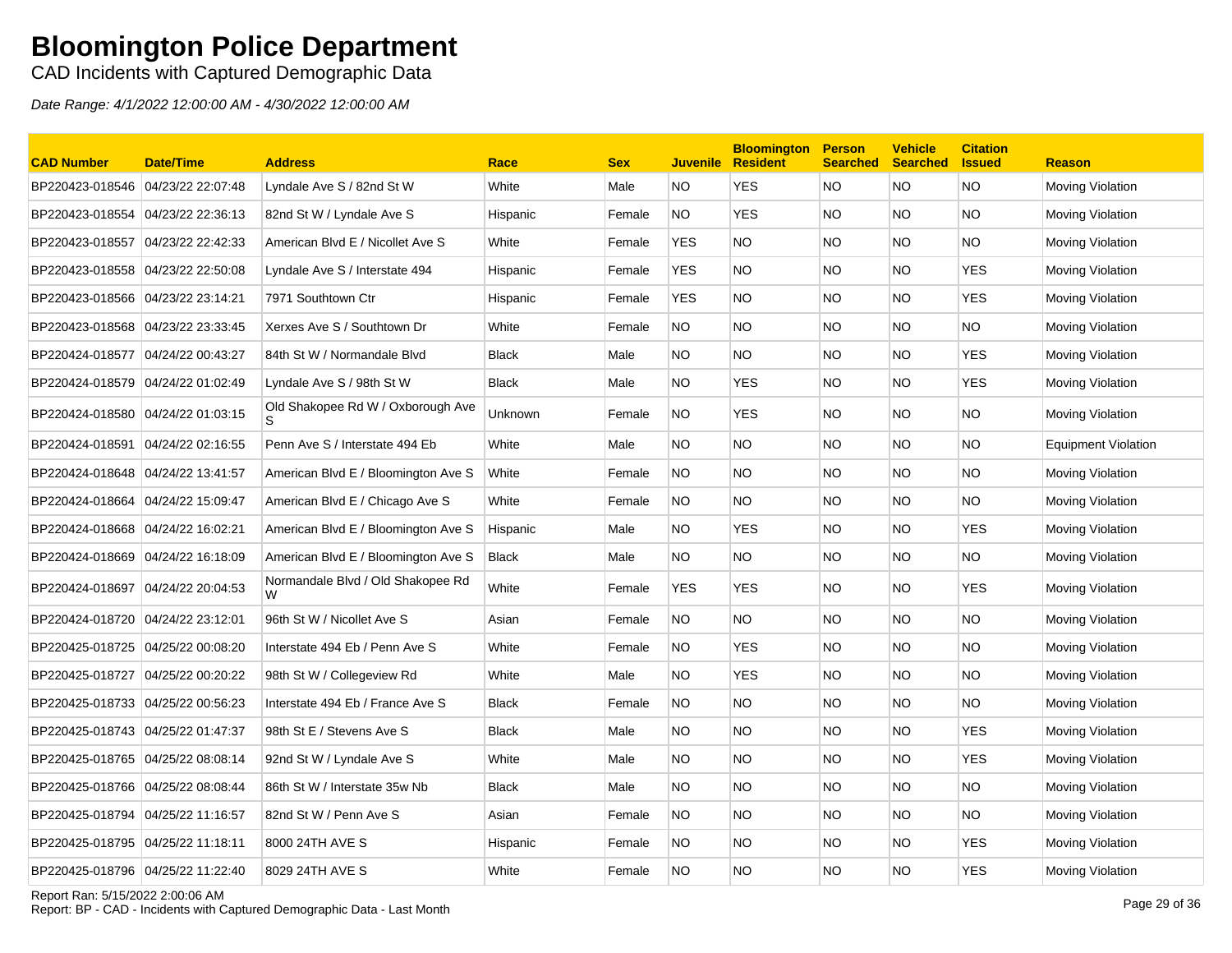CAD Incidents with Captured Demographic Data

| <b>CAD Number</b>                 | Date/Time         | <b>Address</b>                      | Race            | <b>Sex</b> | <b>Juvenile</b> | <b>Bloomington</b><br><b>Resident</b> | <b>Person</b><br><b>Searched</b> | <b>Vehicle</b><br><b>Searched</b> | <b>Citation</b><br><b>Issued</b> | <b>Reason</b>              |
|-----------------------------------|-------------------|-------------------------------------|-----------------|------------|-----------------|---------------------------------------|----------------------------------|-----------------------------------|----------------------------------|----------------------------|
| BP220425-018797                   | 04/25/22 11:25:26 | 7844 2ND AVE S                      | White           | Female     | NO.             | <b>NO</b>                             | <b>NO</b>                        | <b>NO</b>                         | <b>YES</b>                       | Moving Violation           |
| BP220425-018799 04/25/22 11:37:39 |                   | 98TH ST W / GRAND AVE S             | American Indian | Female     | NO.             | <b>NO</b>                             | <b>NO</b>                        | NO.                               | <b>YES</b>                       | <b>Equipment Violation</b> |
| BP220425-018800                   | 04/25/22 11:47:38 | Highway 77 Sb / Old Shakopee Rd E   | White           | Male       | NO.             | <b>YES</b>                            | <b>NO</b>                        | NO.                               | <b>NO</b>                        | <b>Equipment Violation</b> |
| BP220425-018802 04/25/22 11:54:19 |                   | 8051 24TH AVE S                     | White           | Male       | NO.             | NO.                                   | <b>NO</b>                        | NO.                               | <b>YES</b>                       | Moving Violation           |
| BP220425-018804                   | 04/25/22 12:02:02 | 8100 24TH AVE S                     | White           | Male       | NO.             | NO.                                   | <b>NO</b>                        | NO.                               | <b>YES</b>                       | Moving Violation           |
| BP220425-018811 04/25/22 12:41:33 |                   | 2800 Old Shakopee Rd E              | <b>Black</b>    | Female     | <b>NO</b>       | <b>NO</b>                             | <b>NO</b>                        | NO.                               | NO.                              | Moving Violation           |
| BP220425-018812 04/25/22 12:43:59 |                   | 10520 France Ave S                  | White           | Female     | NO.             | <b>NO</b>                             | <b>NO</b>                        | NO.                               | <b>NO</b>                        | Equipment Violation        |
|                                   |                   | KILLEBREW DR / MOA GATE 2           | <b>Black</b>    | Male       | NO.             | <b>NO</b>                             | <b>NO</b>                        | NO.                               | NO                               | Moving Violation           |
| BP220425-018817 04/25/22 13:14:03 |                   | 86th St E / 22nd Ave S              | <b>Black</b>    | Male       | NO.             | NO.                                   | <b>NO</b>                        | NO.                               | <b>NO</b>                        | Moving Violation           |
| BP220425-018819 04/25/22 13:23:59 |                   | 91st St E / Portland Ave S          | Hispanic        | Male       | NO.             | <b>NO</b>                             | <b>NO</b>                        | NO.                               | <b>NO</b>                        | Moving Violation           |
| BP220425-018820 04/25/22 13:28:29 |                   | 2231 Killebrew Dr                   | <b>Black</b>    | Female     | NO.             | <b>YES</b>                            | <b>NO</b>                        | NO.                               | <b>NO</b>                        | <b>Equipment Violation</b> |
| BP220425-018821                   | 04/25/22 13:28:53 | 7831 5TH AVE S                      | <b>Black</b>    | Male       | NO.             | NO.                                   | <b>NO</b>                        | NO.                               | <b>YES</b>                       | Moving Violation           |
| BP220425-018822 04/25/22 13:30:09 |                   | 700 American Blvd E                 | Hispanic        | Male       | NO.             | NO.                                   | <b>NO</b>                        | NO.                               | <b>YES</b>                       | Moving Violation           |
| BP220425-018825                   | 04/25/22 13:35:49 | James Ave S / 97th St W             | <b>Black</b>    | Male       | NO.             | <b>NO</b>                             | <b>NO</b>                        | NO.                               | <b>YES</b>                       | Moving Violation           |
| BP220425-018840 04/25/22 14:12:16 |                   | 9801 NICOLLET AVE S                 | White           | Male       | NO.             | <b>YES</b>                            | <b>NO</b>                        | NO.                               | <b>NO</b>                        | Moving Violation           |
| BP220425-018842 04/25/22 14:29:15 |                   | 9732 LYNDALE AVE S                  | White           | Female     | NO.             | <b>YES</b>                            | <b>NO</b>                        | NO.                               | <b>NO</b>                        | <b>Equipment Violation</b> |
| BP220425-018845 04/25/22 14:35:14 |                   | 9801 DUPONT AVE S                   | Hispanic        | Female     | <b>NO</b>       | <b>YES</b>                            | <b>NO</b>                        | NO.                               | <b>NO</b>                        | Moving Violation           |
| BP220425-018877                   | 04/25/22 17:18:39 | 98th St W / Queen Rd                | White           | Female     | NO.             | <b>YES</b>                            | <b>NO</b>                        | NO.                               | <b>NO</b>                        | Moving Violation           |
| BP220425-018878 04/25/22 17:23:13 |                   | Old Shakopee Rd W / Penn Ave S      | <b>Black</b>    | Male       | NO.             | <b>YES</b>                            | <b>NO</b>                        | NO.                               | <b>YES</b>                       | Moving Violation           |
| BP220425-018879 04/25/22 17:23:36 |                   | 2020 American Blvd E                | Black           | Female     | NO.             | NO.                                   | <b>NO</b>                        | NO.                               | <b>YES</b>                       | <b>Equipment Violation</b> |
| BP220425-018884                   | 04/25/22 17:54:17 | Old Shakopee Rd W / Logan Ave S     | White           | Male       | NO.             | <b>YES</b>                            | <b>YES</b>                       | <b>YES</b>                        | <b>YES</b>                       | Moving Violation           |
| BP220425-018886 04/25/22 17:55:59 |                   | Killebrew Dr / Moa Gate 2           | Asian           | Male       | NO.             | <b>NO</b>                             | <b>NO</b>                        | NO.                               | NO.                              | <b>Equipment Violation</b> |
| BP220425-018892 04/25/22 18:36:53 |                   | Highway 100 / Edina Industrial Blvd | <b>Black</b>    | Male       | NO.             | <b>NO</b>                             | <b>NO</b>                        | NO.                               | <b>YES</b>                       | Moving Violation           |
| BP220425-018895 04/25/22 18:53:06 |                   | Old Shakopee Rd W / Nesbitt Ave S   | Asian           | Female     | NO.             | <b>YES</b>                            | <b>NO</b>                        | NO.                               | NO.                              | Moving Violation           |
| BP220425-018896 04/25/22 19:02:29 |                   | Old Shakopee Rd E / Riverview Ave S | Hispanic        | Male       | NO.             | <b>YES</b>                            | <b>NO</b>                        | NO.                               | <b>YES</b>                       | Moving Violation           |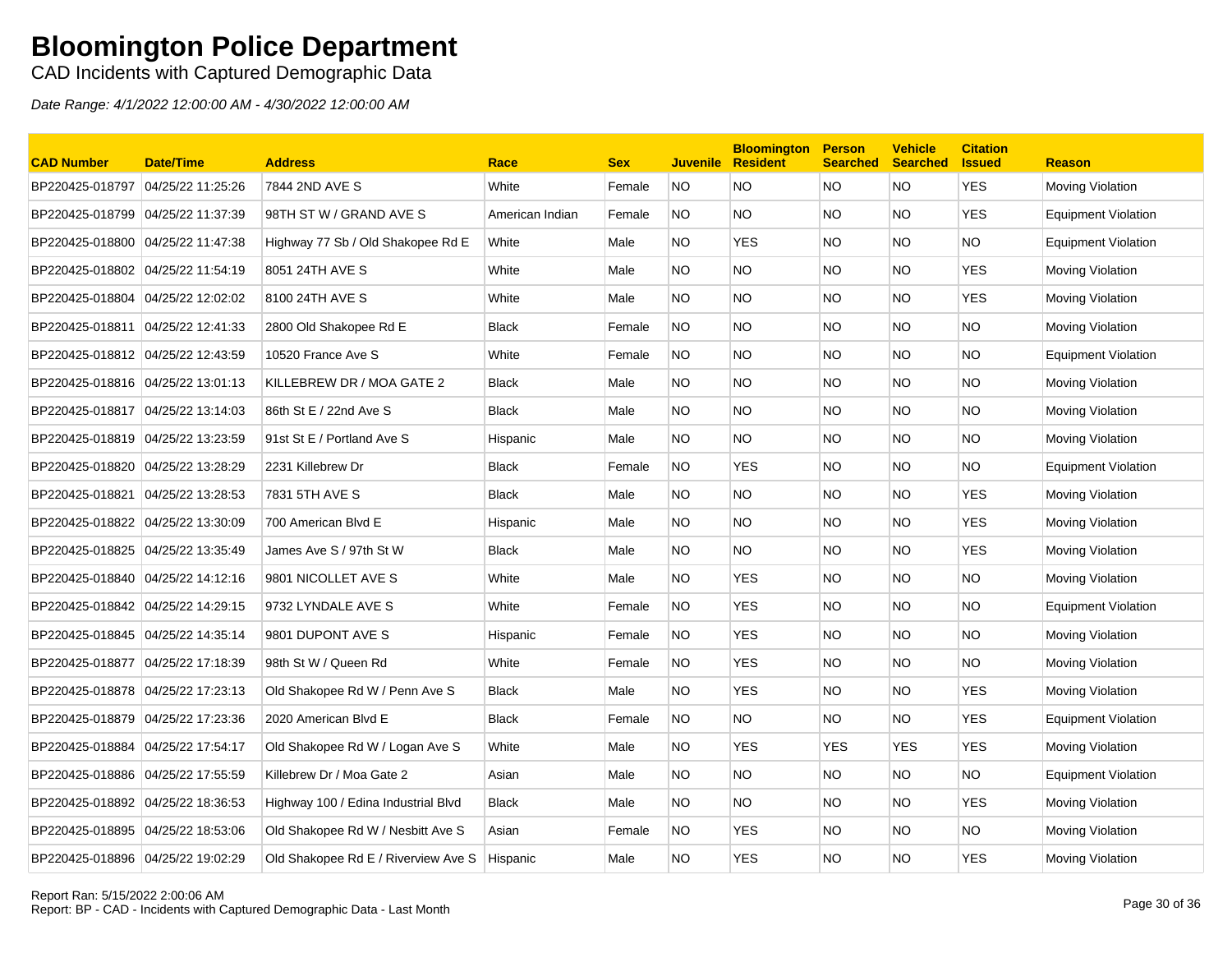CAD Incidents with Captured Demographic Data

Date Range: 4/1/2022 12:00:00 AM - 4/30/2022 12:00:00 AM

| <b>CAD Number</b>                 | <b>Date/Time</b>  | <b>Address</b>                              | Race         | <b>Sex</b> | <b>Juvenile</b> | <b>Bloomington</b><br><b>Resident</b> | <b>Person</b><br><b>Searched</b> | <b>Vehicle</b><br><b>Searched</b> | <b>Citation</b><br><b>Issued</b> | <b>Reason</b>              |
|-----------------------------------|-------------------|---------------------------------------------|--------------|------------|-----------------|---------------------------------------|----------------------------------|-----------------------------------|----------------------------------|----------------------------|
| BP220425-018900                   | 04/25/22 19:32:05 | 98th St W / Dupont Ave S                    | <b>Black</b> | Female     | <b>NO</b>       | <b>YES</b>                            | NO.                              | NO.                               | <b>NO</b>                        | <b>Moving Violation</b>    |
| BP220425-018907 04/25/22 19:59:18 |                   | 10520 France Ave S                          | Hispanic     | Male       | NO.             | <b>NO</b>                             | <b>NO</b>                        | NO.                               | <b>NO</b>                        | <b>Moving Violation</b>    |
| BP220425-018909 04/25/22 20:07:50 |                   | Portland Ave S / 98th St E                  | White        | Male       | NO.             | NO.                                   | NO.                              | <b>YES</b>                        | <b>NO</b>                        | <b>Equipment Violation</b> |
| BP220425-018913 04/25/22 20:26:46 |                   | 88th St E / Nicollet Ave S                  | <b>Black</b> | Male       | NO.             | <b>NO</b>                             | NO.                              | NO.                               | <b>NO</b>                        | <b>Equipment Violation</b> |
| BP220425-018918 04/25/22 20:46:32 |                   | 84th St W / Stanley Ave S                   | Hispanic     | Male       | NO.             | <b>YES</b>                            | NO.                              | NO.                               | <b>NO</b>                        | Moving Violation           |
|                                   |                   | 8421 Lyndale Ave S                          | <b>Black</b> | Male       | NO.             | NO                                    | <b>NO</b>                        | NO.                               | <b>YES</b>                       | Equipment Violation        |
| BP220425-018927                   | 04/25/22 21:48:35 | 98th St E / Portland Ave S                  | <b>Black</b> | Male       | NO.             | <b>YES</b>                            | <b>NO</b>                        | NO.                               | <b>YES</b>                       | Moving Violation           |
| BP220425-018928 04/25/22 22:01:08 |                   | 8040 NICOLLET AVE S                         | <b>Black</b> | Male       | NO.             | NO.                                   | <b>YES</b>                       | <b>YES</b>                        | YES                              | Investigative              |
| BP220425-018932 04/25/22 22:51:06 |                   | 78th St E / Nicollet Ave S                  | <b>Black</b> | Female     | NO.             | NO.                                   | NO.                              | NO.                               | YES                              | Moving Violation           |
| BP220425-018938 04/25/22 23:16:23 |                   | 2860 Metro Dr                               | Unknown      | Male       | NO.             | <b>NO</b>                             | NO.                              | NO.                               | <b>NO</b>                        | <b>Equipment Violation</b> |
|                                   |                   | 9201 Nicollet Ave S                         | Black        | Female     | NO.             | <b>YES</b>                            | NO.                              | NO.                               | <b>NO</b>                        | Moving Violation           |
| BP220425-018943 04/25/22 23:31:42 |                   | Interstate 494 Wb / Normandale Blvd         | Hispanic     | Male       | NO.             | <b>NO</b>                             | NO.                              | NO.                               | <b>NO</b>                        | <b>Moving Violation</b>    |
| BP220425-018944                   | 04/25/22 23:32:19 | American Blvd E / 13th Ave S                | <b>Black</b> | Male       | NO.             | <b>YES</b>                            | NO.                              | <b>YES</b>                        | <b>NO</b>                        | <b>Equipment Violation</b> |
| BP220426-018950 04/26/22 00:00:25 |                   | Interstate 494 Eb / Highway 77              | <b>Black</b> | Female     | NO.             | NO.                                   | NO.                              | NO.                               | <b>NO</b>                        | Moving Violation           |
| BP220426-018957                   | 04/26/22 00:21:49 | 82nd St W / Irving Ave S                    | <b>Black</b> | Male       | NO.             | <b>NO</b>                             | NO.                              | NO.                               | <b>NO</b>                        | Moving Violation           |
| BP220426-018962 04/26/22 00:43:20 |                   | 4209 American Blvd W                        | White        | Male       | NO.             | <b>NO</b>                             | NO.                              | NO.                               | <b>NO</b>                        | Investigative              |
| BP220426-018968 04/26/22 00:59:21 |                   | 92nd St W / Lyndale Ave S                   | <b>Black</b> | Male       | NO.             | <b>NO</b>                             | NO.                              | NO.                               | <b>NO</b>                        | <b>Moving Violation</b>    |
| BP220426-018969 04/26/22 01:02:23 |                   | Old Shakopee Rd W / France Ave S            | Unknown      | Male       | NO.             | <b>NO</b>                             | NO.                              | NO.                               | <b>NO</b>                        | <b>Equipment Violation</b> |
| BP220426-018972 04/26/22 01:22:50 |                   | Nicollet Ave S / 90th St E                  | <b>Black</b> | Male       | NO.             | <b>YES</b>                            | NO.                              | NO.                               | <b>NO</b>                        | <b>Moving Violation</b>    |
| BP220426-018975 04/26/22 01:38:25 |                   | Old Shakopee Rd W / Bloomington<br>Ferry Rd | White        | Male       | NO.             | NO.                                   | <b>YES</b>                       | <b>YES</b>                        | <b>NO</b>                        | <b>Moving Violation</b>    |
| BP220426-018981                   | 04/26/22 02:49:11 | 98th St W / Humboldt Ave S                  | <b>Black</b> | Male       | NO.             | <b>YES</b>                            | <b>NO</b>                        | NO.                               | <b>NO</b>                        | <b>Moving Violation</b>    |
| BP220426-018989 04/26/22 05:02:48 |                   | 86th St E / Oakland Ave S                   | Hispanic     | Female     | NO.             | NO.                                   | NO.                              | NO.                               | <b>NO</b>                        | Moving Violation           |
| BP220426-018991                   | 04/26/22 05:23:31 | 10520 FRANCE AVE S                          | White        | Male       | NO.             | <b>NO</b>                             | NO.                              | NO.                               | <b>NO</b>                        | Moving Violation           |
| BP220426-018995                   | 04/26/22 05:37:54 | 98th St W / Normandale Blvd                 | Hispanic     | Male       | NO.             | <b>NO</b>                             | NO.                              | NO.                               | <b>YES</b>                       | Moving Violation           |
| BP220426-018996 04/26/22 05:48:18 |                   | OLD SHAKOPEE RD W / NORD AVE<br>S           | <b>Black</b> | Female     | NO.             | <b>NO</b>                             | NO.                              | NO.                               | <b>NO</b>                        | <b>Moving Violation</b>    |

#### Report Ran: 5/15/2022 2:00:06 AM

Report Ran: 5/15/2022 2:00:06 AM<br>Report: BP - CAD - Incidents with Captured Demographic Data - Last Month Page 31 of 36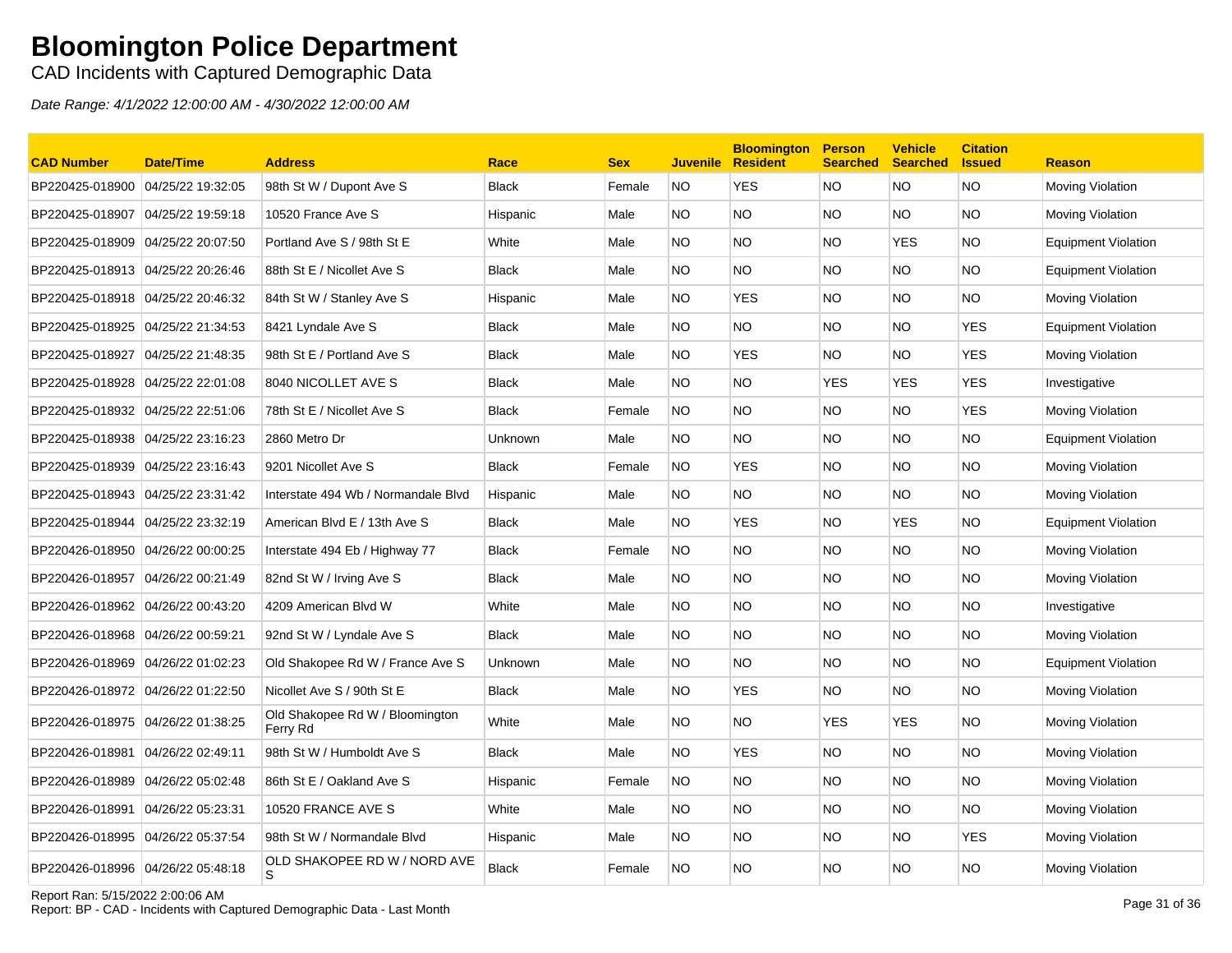CAD Incidents with Captured Demographic Data

| <b>CAD Number</b>                 | Date/Time         | <b>Address</b>                   | Race         | <b>Sex</b> | <b>Juvenile</b> | <b>Bloomington</b><br><b>Resident</b> | <b>Person</b><br><b>Searched</b> | <b>Vehicle</b><br><b>Searched</b> | <b>Citation</b><br><b>Issued</b> | <b>Reason</b>              |
|-----------------------------------|-------------------|----------------------------------|--------------|------------|-----------------|---------------------------------------|----------------------------------|-----------------------------------|----------------------------------|----------------------------|
| BP220426-018997                   | 04/26/22 05:52:21 | 98TH ST W / INTERSTATE 35W NB    | Hispanic     | Female     | NO.             | <b>YES</b>                            | <b>NO</b>                        | <b>NO</b>                         | <b>NO</b>                        | Moving Violation           |
| BP220426-018998 04/26/22 05:56:49 |                   | 90th St W / Queen Ave S          | <b>Black</b> | Male       | NO.             | <b>YES</b>                            | <b>NO</b>                        | NO.                               | <b>NO</b>                        | Moving Violation           |
| BP220426-019010 04/26/22 08:15:10 |                   | 9211 Lyndale Ave S               | Asian        | Male       | NO.             | <b>YES</b>                            | <b>NO</b>                        | NO.                               | <b>NO</b>                        | <b>Equipment Violation</b> |
| BP220426-019014                   | 04/26/22 08:28:03 | Penn Ave S / 76th St W           | White        | Female     | NO.             | NO.                                   | <b>NO</b>                        | NO.                               | <b>YES</b>                       | Moving Violation           |
| BP220426-019015 04/26/22 08:31:58 |                   | 86TH ST E / PORTLAND AVE S       | <b>Black</b> | Female     | NO.             | <b>YES</b>                            | <b>NO</b>                        | NO.                               | NO.                              | Moving Violation           |
| BP220426-019017 04/26/22 08:43:35 |                   | Lyndale Ave S / Halsey Ln        | Black        | Female     | NO.             | NO.                                   | <b>NO</b>                        | NO.                               | <b>YES</b>                       | Moving Violation           |
| BP220426-019024                   | 04/26/22 09:21:26 | 80th St E / Old Cedar Ave S      | White        | Male       | NO.             | <b>NO</b>                             | <b>NO</b>                        | NO.                               | <b>NO</b>                        | Moving Violation           |
| BP220426-019028 04/26/22 10:05:58 |                   | American Blvd E / Thunderbird Rd | Hispanic     | Male       | NO.             | <b>NO</b>                             | <b>NO</b>                        | NO.                               | NO.                              | Moving Violation           |
| BP220426-019032 04/26/22 10:19:44 |                   | 98th St W / Logan Ave S          | Hispanic     | Female     | <b>NO</b>       | <b>YES</b>                            | <b>NO</b>                        | NO.                               | <b>YES</b>                       | Moving Violation           |
| BP220426-019035                   | 04/26/22 10:45:03 | 98th St W / Newton Ave S         | White        | Female     | <b>NO</b>       | NO.                                   | <b>NO</b>                        | NO.                               | <b>YES</b>                       | Moving Violation           |
| BP220426-019038 04/26/22 11:05:23 |                   | 90th St W / Tretbaugh Dr         | White        | Male       | NO.             | <b>YES</b>                            | <b>NO</b>                        | NO.                               | <b>NO</b>                        | Investigative              |
| BP220426-019053 04/26/22 12:39:07 |                   | 90th St E / 15th Ave S           | Asian        | Male       | NO.             | NO.                                   | <b>NO</b>                        | NO.                               | NO.                              | Moving Violation           |
| BP220426-019054                   | 04/26/22 12:39:35 | 90TH ST E / 3RD AVE S            | White        | Male       | NO.             | <b>NO</b>                             | <b>NO</b>                        | NO.                               | NO.                              | <b>Equipment Violation</b> |
| BP220426-019058                   | 04/26/22 13:13:32 | 8100 24th Ave S                  | White        | Male       | NO.             | <b>NO</b>                             | <b>NO</b>                        | NO.                               | <b>YES</b>                       | Moving Violation           |
| BP220426-019063 04/26/22 13:28:33 |                   | 82nd St E / Stevens Ave S        | White        | Male       | NO.             | <b>YES</b>                            | <b>NO</b>                        | NO.                               | <b>NO</b>                        | Moving Violation           |
|                                   |                   | 7810 Portland Ave S              | White        | Female     | NO.             | NO.                                   | <b>NO</b>                        | NO.                               | NO.                              | Investigative              |
| BP220426-019067                   | 04/26/22 14:05:12 | 5810 OLD SHAKOPEE RD W           | <b>Black</b> | Male       | NO.             | <b>NO</b>                             | <b>NO</b>                        | NO.                               | <b>YES</b>                       | Moving Violation           |
| BP220426-019072 04/26/22 14:38:07 |                   | 90th St W / Interstate 35w Nb    | White        | Male       | NO.             | <b>YES</b>                            | <b>NO</b>                        | NO.                               | <b>NO</b>                        | Moving Violation           |
| BP220426-019075 04/26/22 14:52:32 |                   | 200 AMERICAN BLVD W              | <b>Black</b> | Male       | NO.             | NO.                                   | <b>NO</b>                        | NO.                               | <b>YES</b>                       | Moving Violation           |
| BP220426-019078 04/26/22 15:04:50 |                   | 90th St W / Knox Ave S           | White        | Female     | NO.             | <b>YES</b>                            | <b>NO</b>                        | NO.                               | <b>YES</b>                       | <b>Equipment Violation</b> |
| BP220426-019083                   | 04/26/22 15:27:08 | 98th St W / France Ave S         | Unknown      | Female     | <b>NO</b>       | <b>YES</b>                            | <b>NO</b>                        | NO.                               | <b>NO</b>                        | Moving Violation           |
| BP220426-019084                   | 04/26/22 15:35:39 | 90th St E / 1st Ave S            | White        | Male       | NO.             | <b>NO</b>                             | <b>NO</b>                        | NO.                               | <b>YES</b>                       | Moving Violation           |
| BP220426-019090 04/26/22 16:00:52 |                   | 99th St W / Pleasant Ave S       | White        | Female     | NO.             | <b>YES</b>                            | <b>NO</b>                        | NO.                               | NO.                              | Investigative              |
| BP220426-019095                   | 04/26/22 16:19:34 | 2216 DIXON DR                    | Hispanic     | Female     | NO.             | <b>YES</b>                            | <b>NO</b>                        | NO.                               | <b>NO</b>                        | Moving Violation           |
| BP220426-019098 04/26/22 16:35:44 |                   | 8456 PENN AVE S                  | <b>Black</b> | Male       | <b>NO</b>       | <b>YES</b>                            | <b>NO</b>                        | NO.                               | <b>YES</b>                       | Moving Violation           |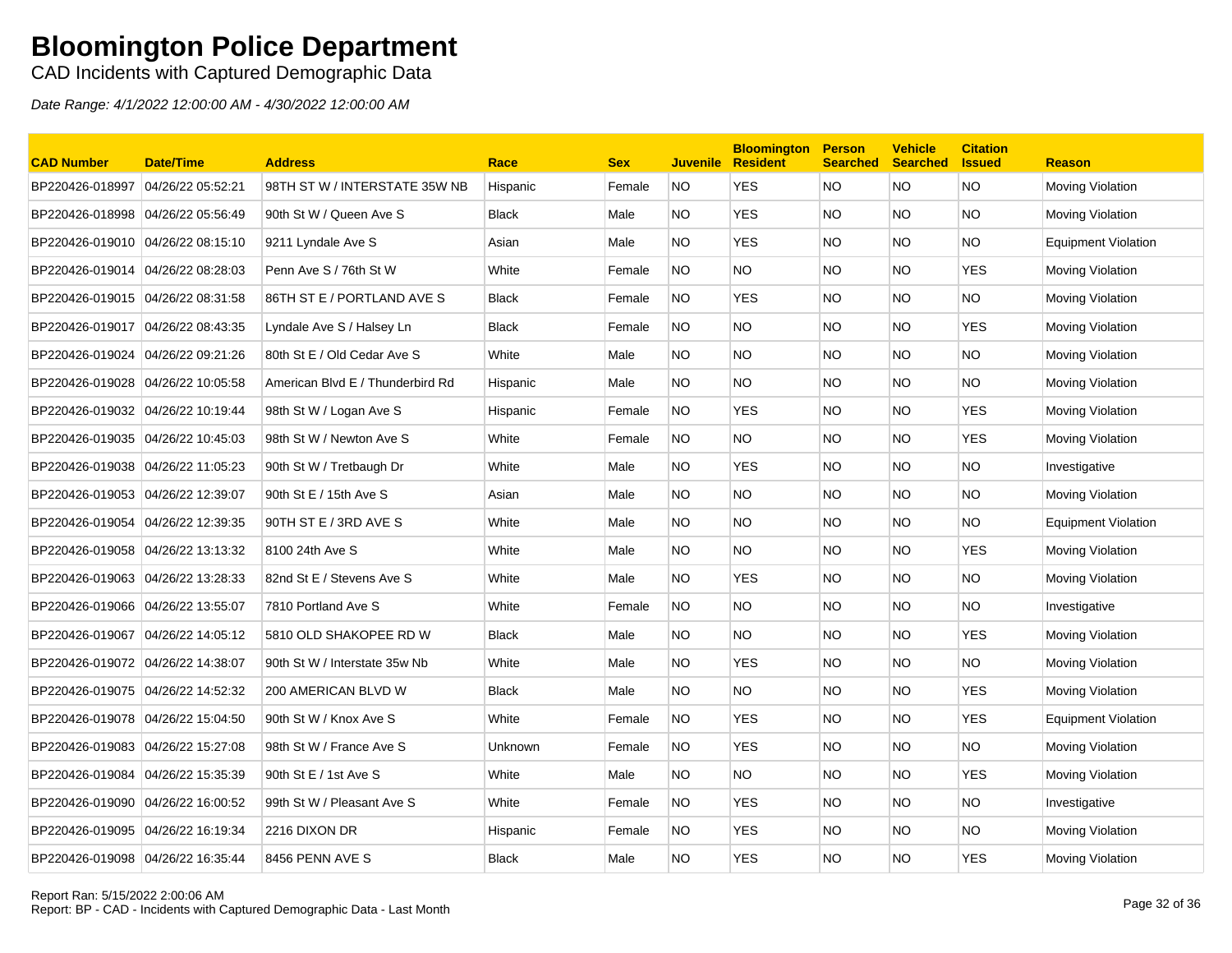CAD Incidents with Captured Demographic Data

| <b>CAD Number</b>                  | <b>Date/Time</b>  | <b>Address</b>                                   | Race         | <b>Sex</b> | <b>Juvenile</b> | <b>Bloomington</b><br><b>Resident</b> | <b>Person</b><br><b>Searched</b> | <b>Vehicle</b><br><b>Searched</b> | <b>Citation</b><br><b>Issued</b> | <b>Reason</b>              |
|------------------------------------|-------------------|--------------------------------------------------|--------------|------------|-----------------|---------------------------------------|----------------------------------|-----------------------------------|----------------------------------|----------------------------|
| BP220426-019113 04/26/22 17:55:51  |                   | 86th St E / 22nd Ave S                           | <b>Black</b> | Male       | NO.             | NO.                                   | <b>NO</b>                        | <b>NO</b>                         | <b>NO</b>                        | <b>Equipment Violation</b> |
|                                    |                   | 9806 COLUMBUS AVE S                              | Hispanic     | Female     | NO.             | <b>YES</b>                            | <b>NO</b>                        | NO.                               | <b>NO</b>                        | Moving Violation           |
| BP220426-019117                    | 04/26/22 17:59:19 | 98th St W / Interstate 35w Nb                    | <b>Black</b> | Female     | NO.             | <b>YES</b>                            | <b>NO</b>                        | NO.                               | NO.                              | <b>Equipment Violation</b> |
| BP220426-019149 04/26/22 22:15:08  |                   | Old Shakopee Rd W / Drew Ave S                   | Hispanic     | Male       | NO.             | <b>YES</b>                            | <b>NO</b>                        | NO.                               | <b>YES</b>                       | Investigative              |
| BP220426-019153                    | 04/26/22 22:31:08 | American Blvd E / Portland Ave S                 | <b>Black</b> | Male       | NO.             | <b>NO</b>                             | <b>NO</b>                        | NO.                               | <b>YES</b>                       | <b>Equipment Violation</b> |
| BP220426-019155 04/26/22 22:55:01  |                   | American Blvd W / Lyndale Ave S                  | <b>Black</b> | Male       | NO.             | <b>NO</b>                             | <b>NO</b>                        | NO.                               | <b>YES</b>                       | Moving Violation           |
| BP220426-019159 04/26/22 23:28:10  |                   | 82nd St E / Nicollet Ave S                       | <b>Black</b> | Male       | NO.             | <b>NO</b>                             | <b>NO</b>                        | NO.                               | <b>NO</b>                        | <b>Equipment Violation</b> |
| BP220426-019160 04/26/22 23:33:01  |                   | American Blvd E / 12th Ave S                     | Hispanic     | Male       | NO.             | <b>YES</b>                            | <b>NO</b>                        | NO.                               | <b>NO</b>                        | <b>Equipment Violation</b> |
| BP220426-019161                    | 04/26/22 23:36:29 | 78TH ST E / PORTLAND AVE S                       | White        | Female     | <b>NO</b>       | NO.                                   | <b>NO</b>                        | NO.                               | <b>NO</b>                        | Moving Violation           |
| BP220426-019162  04/26/22 23:40:44 |                   | 108th St W / France Ave S                        | White        | Male       | NO.             | <b>YES</b>                            | <b>NO</b>                        | NO.                               | <b>YES</b>                       | Moving Violation           |
| BP220427-019165 04/27/22 00:41:35  |                   | 8920 PENN AVE S                                  | White        | Male       | NO.             | <b>YES</b>                            | <b>NO</b>                        | NO.                               | NO.                              | Moving Violation           |
| BP220427-019174                    | 04/27/22 02:48:04 | Old Shakopee Rd W / Chowen Ave S                 | <b>Black</b> | Male       | NO.             | <b>NO</b>                             | <b>NO</b>                        | NO.                               | <b>NO</b>                        | Moving Violation           |
| BP220427-019199 04/27/22 09:30:16  |                   | 101 AMERICAN BLVD W                              | <b>Black</b> | Male       | NO.             | <b>NO</b>                             | <b>NO</b>                        | NO.                               | <b>NO</b>                        | <b>Equipment Violation</b> |
| BP220427-019239 04/27/22 12:01:53  |                   | 98th St W / Dupont Ave S                         | White        | Male       | NO.             | <b>YES</b>                            | <b>NO</b>                        | NO.                               | <b>YES</b>                       | Moving Violation           |
| BP220427-019252 04/27/22 12:52:57  |                   | Mount Normandale Dr / Normandale<br><b>B</b> lvd | <b>Black</b> | Male       | NO.             | <b>NO</b>                             | <b>NO</b>                        | NO.                               | NO.                              | <b>Equipment Violation</b> |
| BP220427-019253                    | 04/27/22 13:06:04 | 98th St W / Normandale Blvd                      | <b>Black</b> | Female     | <b>NO</b>       | <b>NO</b>                             | <b>NO</b>                        | NO.                               | <b>NO</b>                        | Moving Violation           |
| BP220427-019256 04/27/22 13:09:11  |                   | Old Cedar Ave S / Old Shakopee Rd E White        |              | Male       | NO.             | <b>YES</b>                            | <b>NO</b>                        | NO.                               | <b>YES</b>                       | <b>Equipment Violation</b> |
| BP220427-019260 04/27/22 13:31:12  |                   | 84th St W / France Ave S                         | White        | Female     | <b>NO</b>       | <b>YES</b>                            | <b>NO</b>                        | NO.                               | <b>NO</b>                        | Moving Violation           |
| BP220427-019266                    | 04/27/22 14:20:20 | 98th St W / Dupont Ave S                         | White        | Female     | <b>NO</b>       | <b>NO</b>                             | <b>NO</b>                        | NO.                               | <b>NO</b>                        | Moving Violation           |
| BP220427-019267                    | 04/27/22 14:23:35 | PENN AVE S / JONES PL                            | <b>Black</b> | Male       | NO.             | <b>YES</b>                            | <b>NO</b>                        | NO.                               | <b>YES</b>                       | Moving Violation           |
| BP220427-019269 04/27/22 14:43:35  |                   | 9800 Lyndale Ave S                               | Hispanic     | Female     | NO.             | <b>YES</b>                            | <b>NO</b>                        | NO.                               | <b>YES</b>                       | Moving Violation           |
| BP220427-019288 04/27/22 16:31:59  |                   | 82nd St W / Lyndale Ave S                        | Black        | Male       | NO.             | NO.                                   | <b>NO</b>                        | NO.                               | NO.                              | Moving Violation           |
| BP220427-019304                    | 04/27/22 18:16:34 | American Blvd E / Nicollet Ave S                 | <b>Black</b> | Female     | <b>NO</b>       | <b>YES</b>                            | <b>NO</b>                        | NO.                               | <b>NO</b>                        | Moving Violation           |
| BP220427-019306 04/27/22 18:32:00  |                   | Old Cedar Ave S / Old Shakopee Rd E White        |              | Female     | NO.             | YES                                   | <b>NO</b>                        | NO.                               | NO                               | Equipment Violation        |
| BP220427-019315 04/27/22 19:08:03  |                   | 9140 Bush Lake Rd E                              | White        | Male       | NO.             | NO                                    | <b>NO</b>                        | NO.                               | <b>NO</b>                        | <b>Equipment Violation</b> |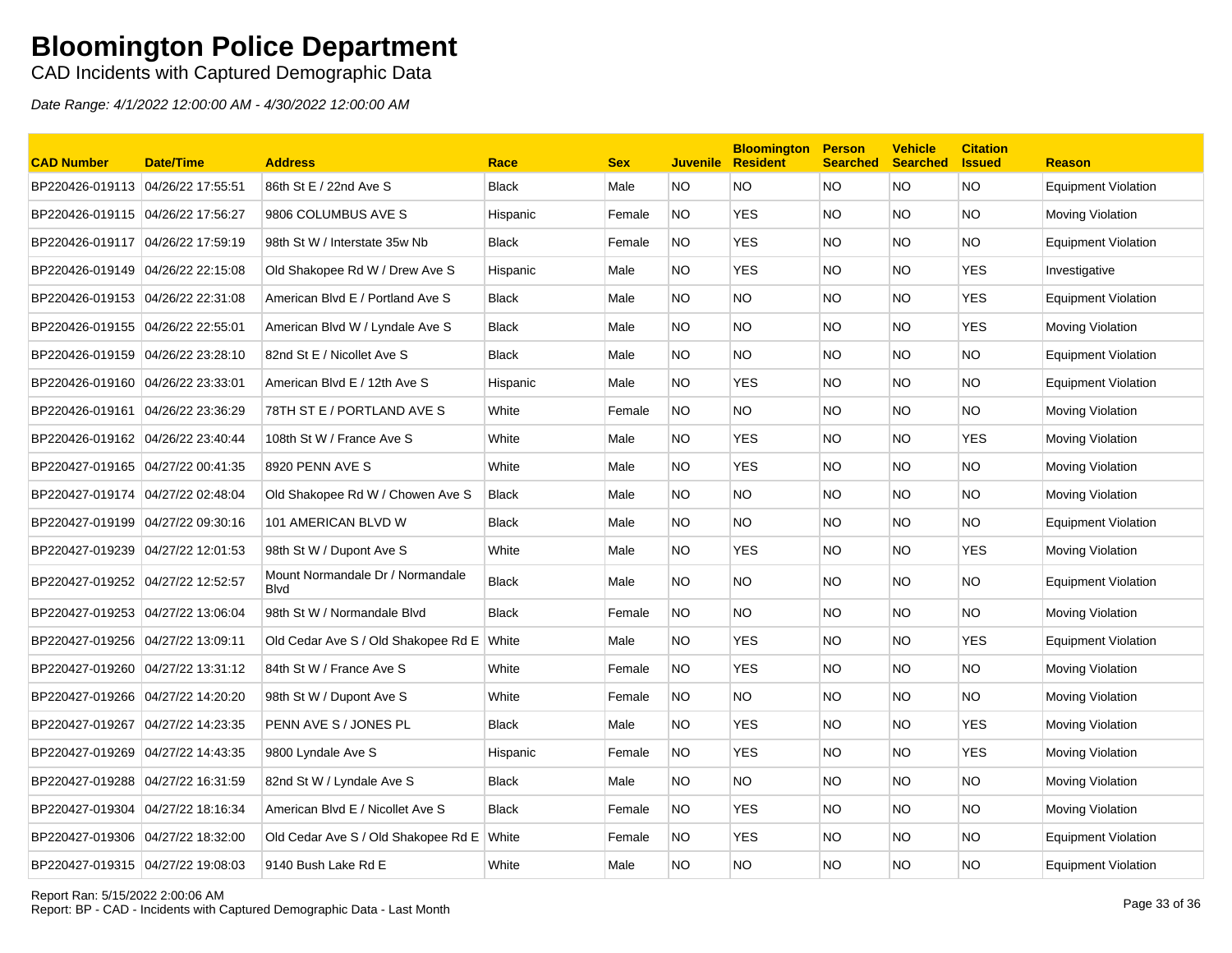CAD Incidents with Captured Demographic Data

| <b>CAD Number</b>                 | <b>Date/Time</b>  | <b>Address</b>                     | Race         | <b>Sex</b> | <b>Juvenile</b> | <b>Bloomington</b><br><b>Resident</b> | <b>Person</b><br><b>Searched</b> | <b>Vehicle</b><br><b>Searched</b> | <b>Citation</b><br><b>Issued</b> | <b>Reason</b>              |
|-----------------------------------|-------------------|------------------------------------|--------------|------------|-----------------|---------------------------------------|----------------------------------|-----------------------------------|----------------------------------|----------------------------|
| BP220427-019333 04/27/22 21:01:37 |                   | 102nd St W / Lyndale Ave S         | White        | Male       | <b>NO</b>       | <b>YES</b>                            | <b>NO</b>                        | <b>YES</b>                        | <b>YES</b>                       | <b>Equipment Violation</b> |
| BP220427-019342 04/27/22 22:01:15 |                   | 86th St W / Lyndale Ave S          | White        | Male       | NO.             | <b>NO</b>                             | <b>NO</b>                        | NO.                               | <b>YES</b>                       | <b>Equipment Violation</b> |
| BP220427-019344                   | 04/27/22 22:13:41 | American Blvd E / Nicollet Ave S   | White        | Male       | NO.             | <b>NO</b>                             | <b>NO</b>                        | NO.                               | <b>NO</b>                        | <b>Equipment Violation</b> |
| BP220427-019347                   | 04/27/22 22:40:57 | 94th St W / France Ave S           | Unknown      | Female     | NO.             | <b>YES</b>                            | <b>NO</b>                        | NO.                               | NO.                              | <b>Equipment Violation</b> |
| BP220427-019348                   | 04/27/22 22:42:59 | Old Shakopee Rd E / Killebrew Dr   | <b>Black</b> | Male       | NO.             | NO.                                   | <b>NO</b>                        | NO.                               | <b>YES</b>                       | Equipment Violation        |
|                                   |                   | 9200 Old Cedar Ave S               | Black        | Male       | NO.             | NO.                                   | <b>NO</b>                        | NO.                               | <b>YES</b>                       | Equipment Violation        |
| BP220428-019358 04/28/22 00:44:36 |                   | 10300-b Blaisdell Ave S            | White        | Male       | NO.             | <b>YES</b>                            | <b>NO</b>                        | NO.                               | <b>NO</b>                        | Moving Violation           |
| BP220428-019375 04/28/22 05:50:35 |                   | 95th St W / Lyndale Ave S          | Hispanic     | Male       | NO.             | <b>YES</b>                            | <b>NO</b>                        | NO.                               | <b>NO</b>                        | Moving Violation           |
| BP220428-019392 04/28/22 09:02:32 |                   | 86th St W / Penn Ave S             | White        | Male       | NO.             | <b>NO</b>                             | <b>NO</b>                        | NO.                               | <b>NO</b>                        | Moving Violation           |
| BP220428-019403                   | 04/28/22 11:11:34 | 98th St W / Abbott Ave S           | Hispanic     | Female     | <b>NO</b>       | <b>NO</b>                             | <b>NO</b>                        | <b>NO</b>                         | <b>NO</b>                        | Moving Violation           |
| BP220428-019432 04/28/22 14:05:26 |                   | 10750 NORMANDALE BLVD              | Unknown      | Male       | NO.             | <b>YES</b>                            | <b>NO</b>                        | NO.                               | <b>YES</b>                       | <b>Equipment Violation</b> |
| BP220428-019453 04/28/22 16:37:33 |                   | 24th Ave S / American Blvd E       | White        | Male       | NO.             | NO.                                   | <b>NO</b>                        | NO.                               | <b>YES</b>                       | Moving Violation           |
| BP220428-019461                   | 04/28/22 17:26:17 | 95th St E / Nicollet Ave S         | White        | Male       | NO.             | YES.                                  | <b>NO</b>                        | NO.                               | NO.                              | <b>Equipment Violation</b> |
| BP220428-019462                   | 04/28/22 17:32:52 | 86th St E / Nicollet Ave S         | White        | Female     | NO.             | <b>YES</b>                            | <b>NO</b>                        | NO.                               | <b>NO</b>                        | Equipment Violation        |
| BP220428-019463 04/28/22 17:35:15 |                   | 1633 OLD SHAKOPEE RD E             | <b>Black</b> | Male       | NO.             | YES                                   | <b>NO</b>                        | NO.                               | <b>NO</b>                        | Moving Violation           |
| BP220428-019464                   | 04/28/22 17:41:57 | 9107 MEADOWVIEW RD                 | <b>Black</b> | Male       | NO.             | <b>NO</b>                             | <b>NO</b>                        | NO.                               | <b>NO</b>                        | Moving Violation           |
| BP220428-019473                   | 04/28/22 18:23:03 | 98th St W / Xerxes Ave S           | <b>Black</b> | Female     | <b>NO</b>       | <b>NO</b>                             | <b>NO</b>                        | NO.                               | <b>YES</b>                       | Moving Violation           |
| BP220428-019482 04/28/22 19:41:18 |                   | Bloomington Ferry Rd / Pioneer Trl | White        | Male       | NO.             | <b>NO</b>                             | <b>NO</b>                        | NO.                               | <b>YES</b>                       | Moving Violation           |
| BP220428-019487                   | 04/28/22 20:28:28 | Penn Ave S / Penn Cir              | Hispanic     | Male       | NO.             | <b>YES</b>                            | <b>NO</b>                        | NO.                               | NO.                              | <b>Equipment Violation</b> |
| BP220428-019489                   | 04/28/22 20:43:27 | 8800 PENN AVE S                    | White        | Male       | NO.             | <b>YES</b>                            | NO.                              | NO.                               | <b>NO</b>                        | <b>Equipment Violation</b> |
| BP220428-019491                   | 04/28/22 20:50:42 | 82nd St W / Knox Ave S             | Hispanic     | Male       | NO.             | <b>YES</b>                            | <b>NO</b>                        | NO.                               | <b>NO</b>                        | Equipment Violation        |
| BP220428-019494                   | 04/28/22 21:22:13 | American Blvd E / Chicago Ave S    | Hispanic     | Male       | NO.             | <b>NO</b>                             | <b>NO</b>                        | NO.                               | <b>NO</b>                        | Moving Violation           |
| BP220428-019502 04/28/22 22:50:36 |                   | American Blvd W / Lyndale Ave S    | White        | Male       | NO.             | <b>NO</b>                             | <b>NO</b>                        | NO.                               | <b>NO</b>                        | Investigative              |
| BP220428-019503                   | 04/28/22 22:57:21 | 86TH ST W / COLFAX AVE S           | <b>Black</b> | Female     | NO.             | <b>NO</b>                             | <b>NO</b>                        | NO.                               | <b>NO</b>                        | <b>Equipment Violation</b> |
| BP220428-019511 04/28/22 23:27:06 |                   | Highway 77 Nb / Old Shakopee Rd E  | Hispanic     | Female     | <b>NO</b>       | <b>YES</b>                            | <b>NO</b>                        | NO.                               | <b>NO</b>                        | Investigative              |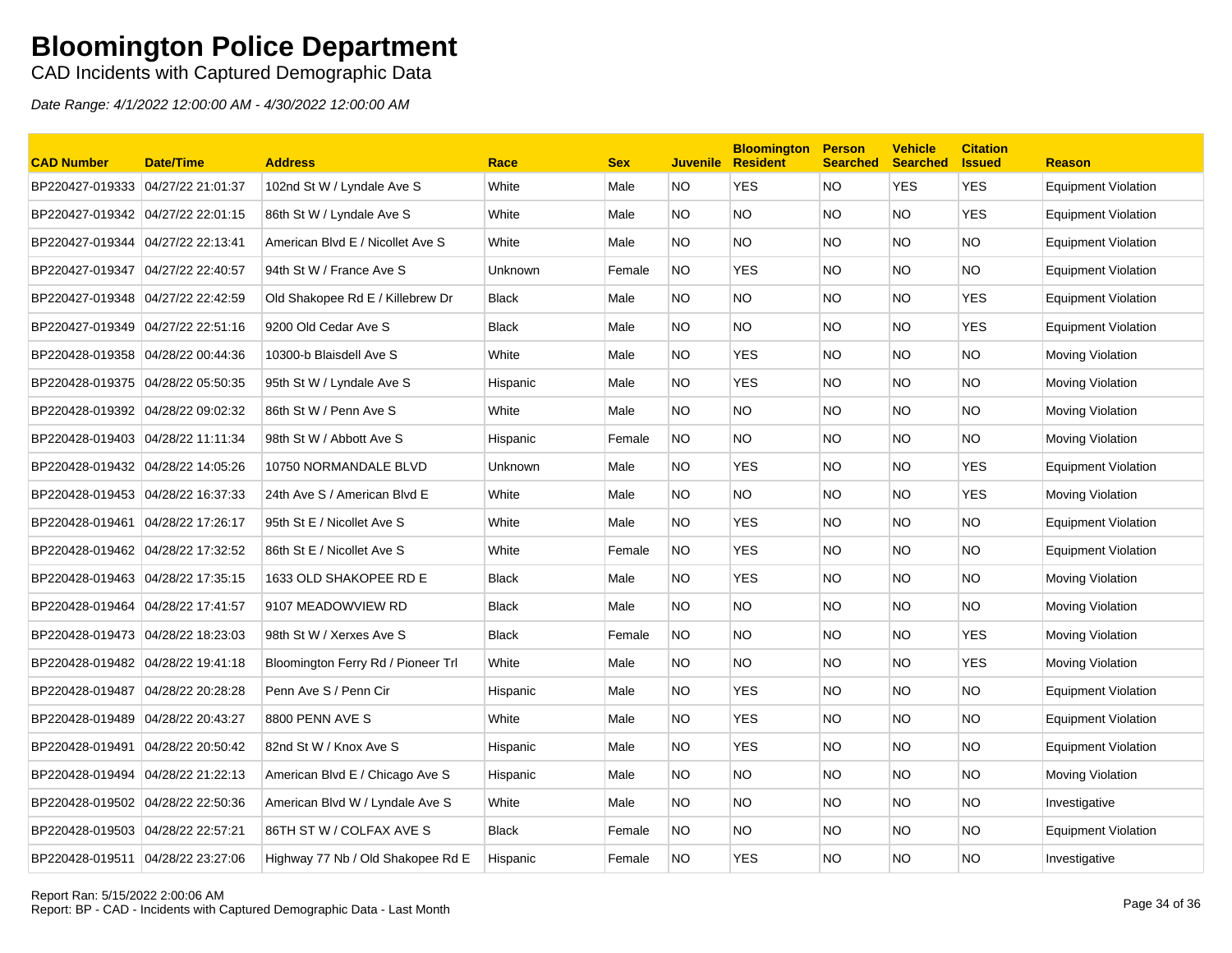CAD Incidents with Captured Demographic Data

| <b>CAD Number</b>                 | <b>Date/Time</b>  | <b>Address</b>                             | Race         | <b>Sex</b> | <b>Juvenile</b> | <b>Bloomington</b><br><b>Resident</b> | <b>Person</b><br><b>Searched</b> | <b>Vehicle</b><br><b>Searched</b> | <b>Citation</b><br><b>Issued</b> | <b>Reason</b>              |
|-----------------------------------|-------------------|--------------------------------------------|--------------|------------|-----------------|---------------------------------------|----------------------------------|-----------------------------------|----------------------------------|----------------------------|
| BP220429-019550                   | 04/29/22 08:49:20 | Lindau Ln / Moa Gate 4                     | <b>Black</b> | Male       | NO.             | <b>NO</b>                             | <b>NO</b>                        | NO.                               | <b>YES</b>                       | <b>Equipment Violation</b> |
| BP220429-019557                   | 04/29/22 09:31:52 | 86th St E / East Service Rd                | <b>Black</b> | Male       | NO.             | <b>NO</b>                             | <b>NO</b>                        | NO.                               | <b>YES</b>                       | Moving Violation           |
| BP220429-019559                   | 04/29/22 09:56:54 | 86th St E / Portland Ave S                 | <b>Black</b> | Male       | NO.             | <b>YES</b>                            | <b>YES</b>                       | <b>YES</b>                        | NO.                              | Investigative              |
| BP220429-019584                   | 04/29/22 12:45:26 | American Blvd E / Old Cedar Ave S          | <b>Black</b> | Female     | NO.             | NO.                                   | <b>NO</b>                        | NO.                               | <b>YES</b>                       | Moving Violation           |
| BP220429-019619                   | 04/29/22 15:53:21 | 8100 24th Ave S                            | <b>Black</b> | Male       | NO.             | <b>NO</b>                             | <b>NO</b>                        | NO.                               | <b>NO</b>                        | Moving Violation           |
| BP220429-019622 04/29/22 16:35:10 |                   | 86th St E / Old Cedar Ave S                | Hispanic     | Male       | NO.             | <b>NO</b>                             | <b>NO</b>                        | NO.                               | <b>NO</b>                        | <b>Equipment Violation</b> |
| BP220429-019625 04/29/22 16:50:44 |                   | 90th St W / Lyndale Ave S                  | <b>Black</b> | Female     | NO.             | <b>YES</b>                            | <b>NO</b>                        | NO.                               | <b>NO</b>                        | <b>Equipment Violation</b> |
| BP220429-019631                   | 04/29/22 17:19:37 | 98th St W / Interstate 35w Nb              | <b>Black</b> | Female     | NO.             | <b>NO</b>                             | <b>NO</b>                        | NO.                               | <b>YES</b>                       | Moving Violation           |
| BP220429-019636 04/29/22 17:36:12 |                   | 86th St E / 1st Ave S                      | Hispanic     | Male       | NO.             | <b>NO</b>                             | <b>NO</b>                        | NO.                               | <b>YES</b>                       | Moving Violation           |
| BP220429-019659 04/29/22 20:07:39 |                   | 8310 24TH AVE S                            | White        | Male       | NO.             | NO.                                   | <b>NO</b>                        | NO.                               | <b>NO</b>                        | <b>Equipment Violation</b> |
| BP220429-019661                   | 04/29/22 20:15:20 | 2141 OLD SHAKOPEE RD E                     | <b>Black</b> | Female     | NO.             | <b>NO</b>                             | <b>NO</b>                        | NO.                               | <b>YES</b>                       | Moving Violation           |
| BP220429-019668                   | 04/29/22 20:38:01 | 1760 AMERICAN BLVD W                       | <b>Black</b> | Male       | NO.             | <b>YES</b>                            | <b>NO</b>                        | NO.                               | <b>NO</b>                        | Moving Violation           |
|                                   |                   | 2001 AMERICAN BLVD W                       | White        | Female     | NO.             | <b>NO</b>                             | <b>NO</b>                        | NO.                               | NO.                              | <b>Equipment Violation</b> |
| BP220429-019672 04/29/22 20:53:07 |                   | 2555 79th St W                             | White        | Male       | NO.             | <b>NO</b>                             | <b>NO</b>                        | NO.                               | <b>YES</b>                       | Moving Violation           |
| BP220429-019674                   | 04/29/22 21:06:30 | Normandale Blvd / Overlook Dr              | <b>Black</b> | Female     | <b>YES</b>      | <b>NO</b>                             | <b>NO</b>                        | NO.                               | <b>NO</b>                        | <b>Equipment Violation</b> |
|                                   |                   | 84th St W / France Ave S                   | White        | Male       | NO.             | NO.                                   | <b>NO</b>                        | NO.                               | NO.                              | Moving Violation           |
| BP220429-019679                   | 04/29/22 21:26:33 | 94th St W / France Ave S                   | White        | Male       | NO.             | NO.                                   | <b>NO</b>                        | NO.                               | NO.                              | Moving Violation           |
| BP220429-019680 04/29/22 21:28:49 |                   | 98th St W / France Ave S                   | White        | Male       | NO.             | <b>YES</b>                            | <b>NO</b>                        | NO.                               | <b>YES</b>                       | Investigative              |
| BP220429-019684                   | 04/29/22 21:42:23 | Interstate 494 / 24th Ave S                | Hispanic     | Male       | NO.             | <b>NO</b>                             | <b>NO</b>                        | NO.                               | NO.                              | <b>Equipment Violation</b> |
| BP220429-019688 04/29/22 21:59:09 |                   | Ramp 98w To 35w Nb / Interstate 35w<br>Nb. | Hispanic     | Male       | NO.             | <b>YES</b>                            | <b>NO</b>                        | NO.                               | <b>YES</b>                       | <b>Equipment Violation</b> |
| BP220429-019689                   | 04/29/22 21:59:37 | 106th St W / Humboldt Ave S                | <b>Black</b> | Male       | NO.             | NO.                                   | <b>NO</b>                        | NO.                               | NO.                              | Moving Violation           |
| BP220429-019691                   | 04/29/22 22:06:53 | 81st St E / Nicollet Ave S                 | <b>Black</b> | Male       | NO.             | <b>YES</b>                            | <b>NO</b>                        | NO.                               | <b>NO</b>                        | Moving Violation           |
| BP220429-019693 04/29/22 22:20:51 |                   | France Ave S / Interstate 494 Eb           | White        | Male       | NO.             | <b>NO</b>                             | <b>NO</b>                        | NO.                               | <b>NO</b>                        | <b>Equipment Violation</b> |
| BP220429-019695                   | 04/29/22 22:28:43 | France Ave S / 78th St W                   | White        | Female     | <b>NO</b>       | <b>NO</b>                             | <b>NO</b>                        | NO.                               | <b>NO</b>                        | <b>Equipment Violation</b> |
| BP220429-019696 04/29/22 22:29:15 |                   | 90th St W / Bryant Ave S                   | White        | Male       | <b>NO</b>       | <b>YES</b>                            | <b>NO</b>                        | <b>NO</b>                         | <b>NO</b>                        | <b>Equipment Violation</b> |